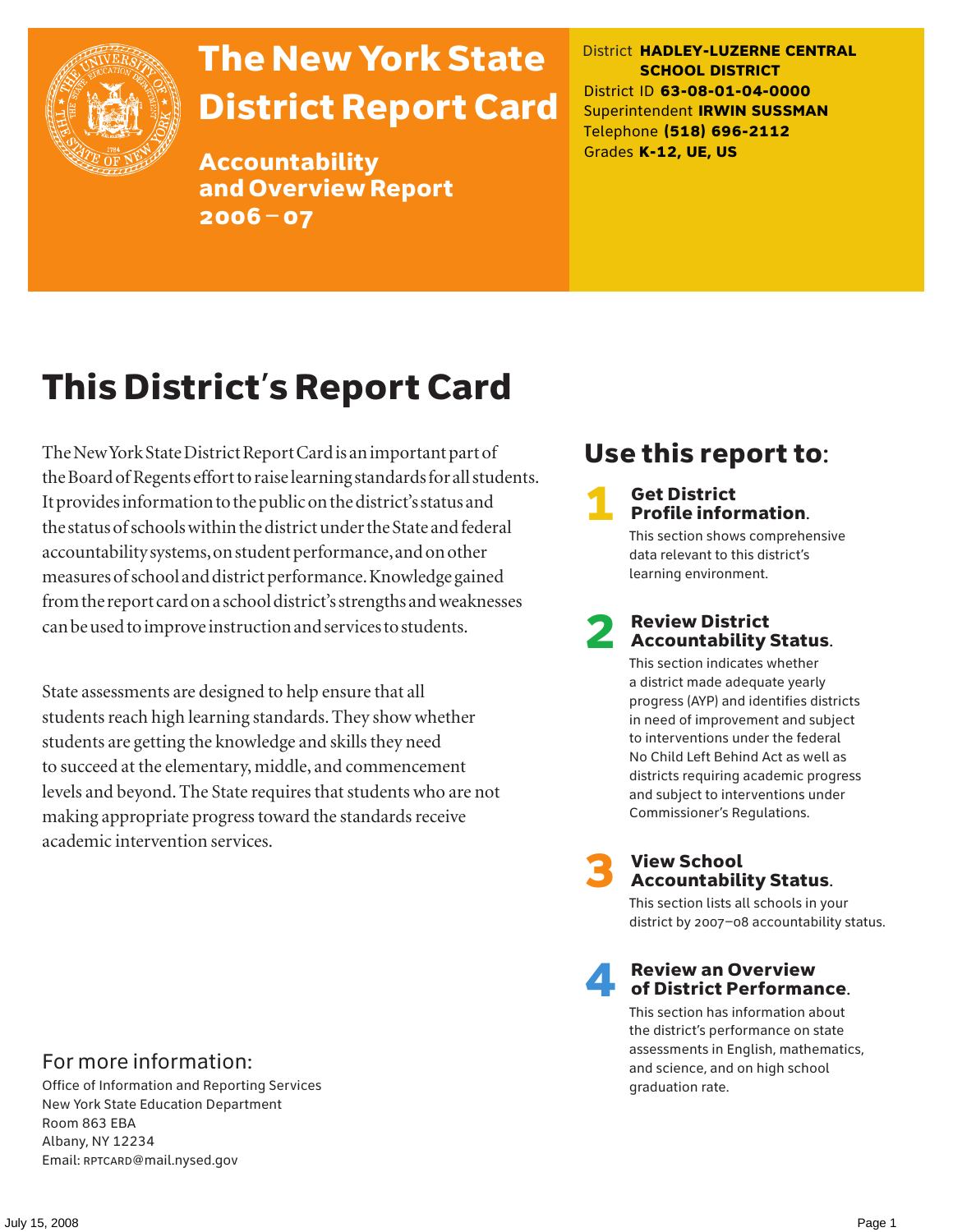## District Profile

This section shows comprehensive data relevant to this school district's learning environment, including information about enrollment, average class size, and teacher qualifications.

## Enrollment

|                            | $2004 - 05$ | 2005-06     | $2006 - 07$ |
|----------------------------|-------------|-------------|-------------|
| Pre-K                      | 0           | $\mathbf 0$ | 0           |
| Kindergarten               | 65          | 67          | 75          |
| Grade 1                    | 64          | 55          | 65          |
| Grade 2                    | 62          | 63          | 45          |
| Grade 3                    | 76          | 62          | 60          |
| Grade 4                    | 67          | 81          | 57          |
| Grade 5                    | 87          | 71          | 78          |
| Grade 6                    | 80          | 78          | 69          |
| <b>Ungraded Elementary</b> | 0           | 0           | 0           |
| Grade 7                    | 92          | 80          | 79          |
| Grade 8                    | 84          | 82          | 80          |
| Grade 9                    | 83          | 78          | 76          |
| Grade 10                   | 90          | 79          | 73          |
| Grade 11                   | 81          | 83          | 81          |
| Grade 12                   | 85          | 93          | 89          |
| <b>Ungraded Secondary</b>  | 17          | 0           | 0           |
| Total K-12                 | 1033        | 972         | 927         |

## Enrollment Information

*Enrollment* counts are as of Basic Educational Data System (BEDS) day, which is typically the first Wednesday of October of the school year. Students who attend BOCES programs on a part-time basis are included in a district's enrollment. Students who attend BOCES on a full-time basis or who are placed full time by the district in an out-of-district placement are not included in a district's enrollment. Students classified by districts as "pre-first" are included in first grade counts.

### Average Class Size

|                      | $2004 - 05$ | $2005 - 06$ | $2006 - 07$ |
|----------------------|-------------|-------------|-------------|
| <b>Common Branch</b> | 16          | 16          | 14          |
| Grade 8              |             |             |             |
| English              | 15          | 14          | 16          |
| <b>Mathematics</b>   | 16          | 13          | 16          |
| Science              | 16          | 16          | 15          |
| Social Studies       | 15          | 15          | 16          |
| Grade 10             |             |             |             |
| English              | 12          | 11          | 10          |
| <b>Mathematics</b>   |             | 15          |             |
| Science              | 12          |             |             |
| Social Studies       | 16          | 17          | 13          |

# Average Class Size Information

*Average Class Size* is the total registration in specified classes divided by the number of those classes with registration. *Common Branch* refers to self-contained classes in Grades 1–6.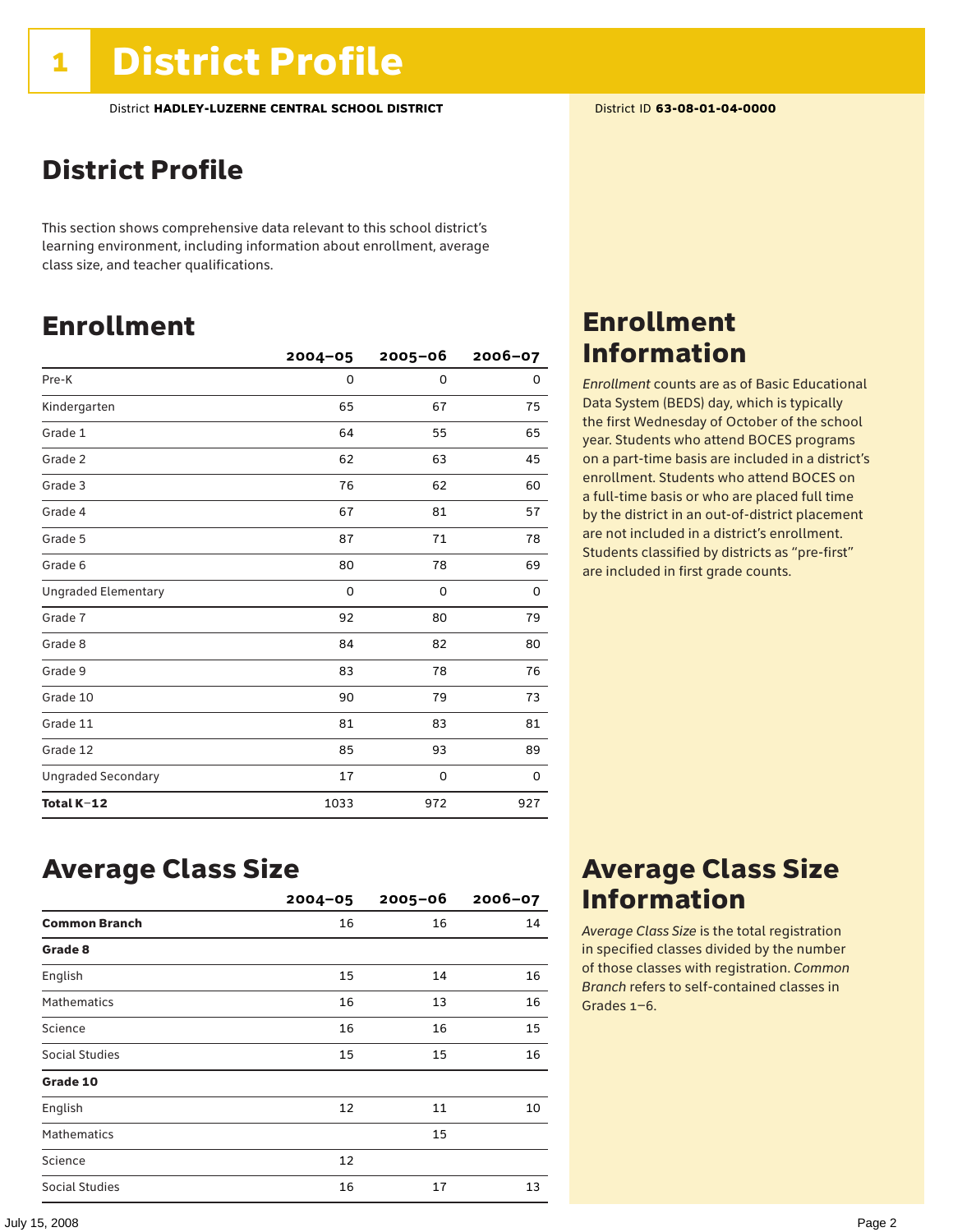# Demographic Factors

|                                   | $2004 - 05$    |     | 2005-06      |      | 2006-07  |     |
|-----------------------------------|----------------|-----|--------------|------|----------|-----|
|                                   | #              | %   | #            | $\%$ | #        | %   |
| Eligible for Free Lunch           | 243            | 24% | 247          | 25%  | 228      | 25% |
| Reduced-Price Lunch               | 79             | 8%  | 68           | 7%   | 96       | 10% |
| Student Stability*                |                | N/A |              | N/A  |          | N/A |
| <b>Limited English Proficient</b> | $\overline{2}$ | 0%  | $\mathbf{1}$ | 0%   | 0        | 0%  |
| <b>Racial/Ethnic Origin</b>       |                |     |              |      |          |     |
| American Indian or Alaska Native  | 3              | 0%  | 3            | 0%   | $\Omega$ | 0%  |
| <b>Black or African American</b>  | $\overline{7}$ | 1%  | 8            | 1%   | 0        | 0%  |
| Hispanic or Latino                | 5              | 0%  | 3            | 0%   | 4        | 0%  |
| Asian or Native                   | 3              | 0%  | 5            | 1%   | 9        | 1%  |
| Hawaiian/Other Pacific Islander   |                |     |              |      |          |     |
| White                             | 1015           | 98% | 953          | 98%  | 914      | 99% |
| Multiracial**                     | N/A            | N/A | N/A          | N/A  | 0        | 0%  |

 \* Not available at the district level.

\*\* Multiracial enrollment data were not collected statewide in the 2004-05 and 2005-06 school years.

### Attendance and Suspensions

|                            | $2003 - 04$ |               | $2004 - 05$ |               | $2005 - 06$ |     |
|----------------------------|-------------|---------------|-------------|---------------|-------------|-----|
|                            | #           | $\frac{0}{0}$ | #           | $\frac{0}{0}$ | #           | %   |
| Annual Attendance Rate     |             | 96%           |             | 96%           |             | 95% |
| <b>Student Suspensions</b> | 26          | 2%            | 59          | 6%            | 38          | 4%  |

# Demographic Factors Information

*Eligible for Free Lunch* and *Reduced*-*Price Lunch* percentages are determined by dividing the number of approved lunch applicants by the Basic Educational Data System (BEDS) enrollment in full-day Kindergarten through Grade 12. *Eligible for Free Lunch* and *Limited English Proficient* counts are used to determine *Similar Schools* groupings within a *Need*/*Resource Capacity* category.

### Attendance and Suspensions Information

*Annual Attendance Rate* is determined by dividing the school district's total actual attendance by the total possible attendance for a school year. A district's actual attendance is the sum of the number of students in attendance on each day the district's schools were open during the school year. Possible attendance is the sum of the number of enrolled students who should have been in attendance on each day schools were open during the school year. *Student Suspension* rate is determined by dividing the number of students who were suspended from school (not including in-school suspensions) for one full day or longer anytime during the school year by the Basic Educational Data System (BEDS) day enrollments for that school year. A student is counted only once, regardless of whether the student was suspended one or more times during the school year.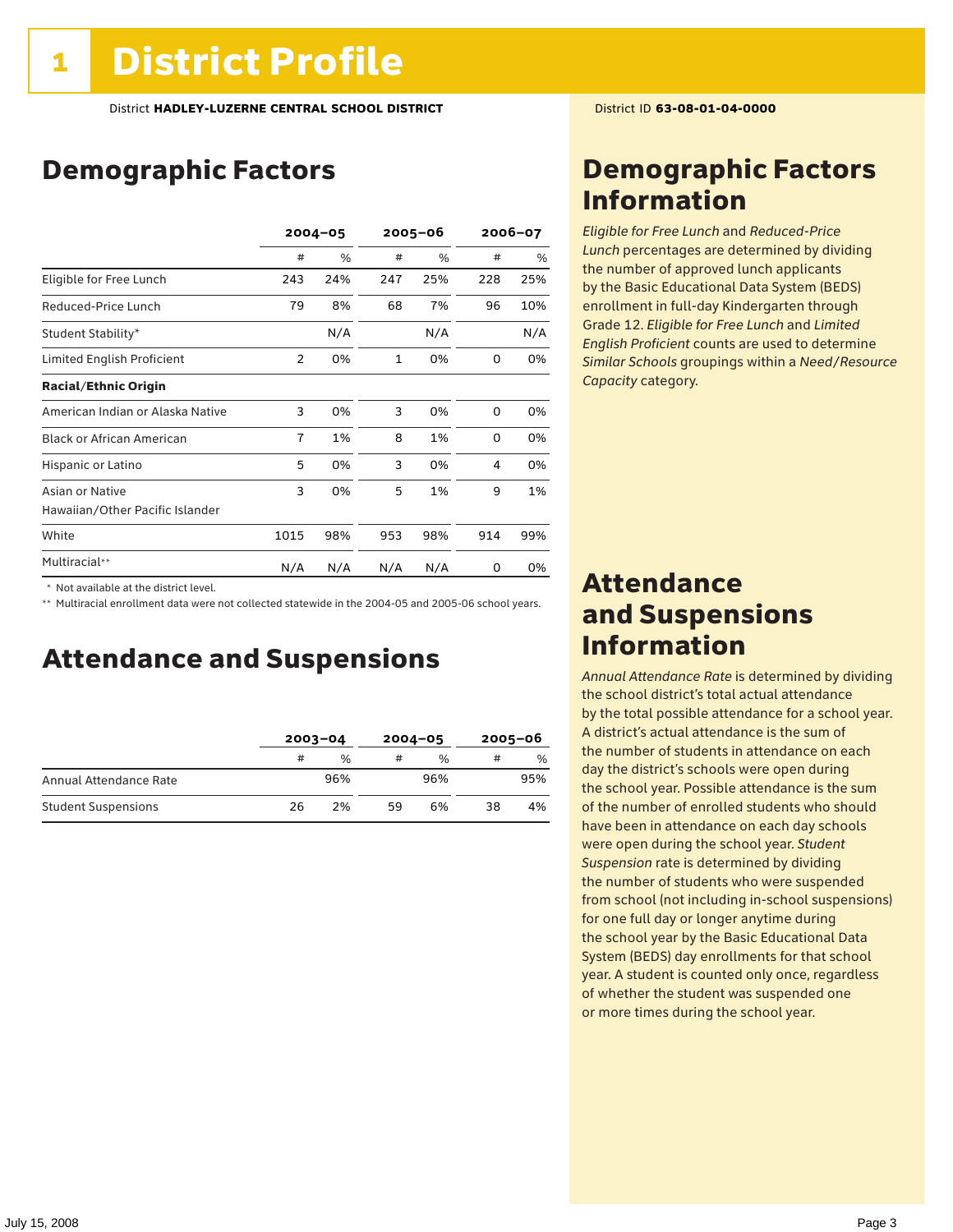# Teacher Qualifications

|                                                                 | $2004 - 05$ | $2005 - 06$ | $2006 - 07$ |
|-----------------------------------------------------------------|-------------|-------------|-------------|
| <b>Total Number of Teachers</b>                                 | 101         | 103         | 81          |
| Percent with No Valid<br><b>Teaching Certificate</b>            | 0%          | 0%          | 1%          |
| Percent Teaching Out<br>of Certification                        | 1%          | 0%          | 1%          |
| Percent with Fewer Than<br>Three Years of Experience            | 11%         | 10%         | 6%          |
| Percentage with Master's Degree<br>Plus 30 Hours or Doctorate   | 9%          | 8%          | 10%         |
| Total Number of Core Classes $^\star$                           | N/A         | 382         | 230         |
| Percent Not Taught by<br><b>Highly Qualified Teachers</b>       | N/A         | 0%          | 3%          |
| <b>Total Number of Classes</b>                                  | 403         | 420         | 420         |
| Percent Taught by Teachers Without<br>Appropriate Certification | 1%          | 1%          | 1%          |

\* Data for 2004–05 were not weighted, so are not shown.

### Teacher Turnover Rate

|                                                                       | $2003 - 04$ | $2004 - 05$ | 2005-06 |
|-----------------------------------------------------------------------|-------------|-------------|---------|
| Turnover Rate of Teachers with Fewer<br>than Five Years of Experience | 10%         | 5%          | 14%     |
| Turnover Rate of All Teachers                                         | 13%         | 7%          | 8%      |

## Staff Counts

|                                       | $2004 - 05$ | $2005 - 06$ | $2006 - 07$ |
|---------------------------------------|-------------|-------------|-------------|
| <b>Total Other Professional Staff</b> | 10          | 11          |             |
| Total Paraprofessionals*              | 17          | 29          | 28          |
| <b>Assistant Principals</b>           |             |             |             |
| Principals                            |             |             |             |

\* Not available at the school level.

# Teacher Qualifications Information

The *Percent Teaching Out of Certification* is the percent doing so more than on an incidental basis; that is, the percent teaching for more than five periods per week outside certification.

*Core Classes* are primarily K-6 common branch, English, mathematics, science, social studies, art, music, and foreign languages. The number of K-6 common branch core classes is multiplied by five so that these core class counts are weighted the same as counts for middle- and secondary-level teachers who report five classes per day. To be *Highly Qualified*, a teacher must have at least a Bachelor's degree, be certified to teach in the subject area, and show subject matter competency.

### Teacher Turnover Rate Information

*Teacher Turnover Rate* for a specified school year is the number of teachers in that school year that were not teaching in the following school year divided by the number of teachers in the specified school year, expressed as a percentage.

# Staff Counts Information

*Other Professionals* includes administrators, guidance counselors, school nurses, psychologists, and other professionals who devote more than half of their time to non-teaching duties. Teachers who are shared between buildings within a district are reported on the district report only.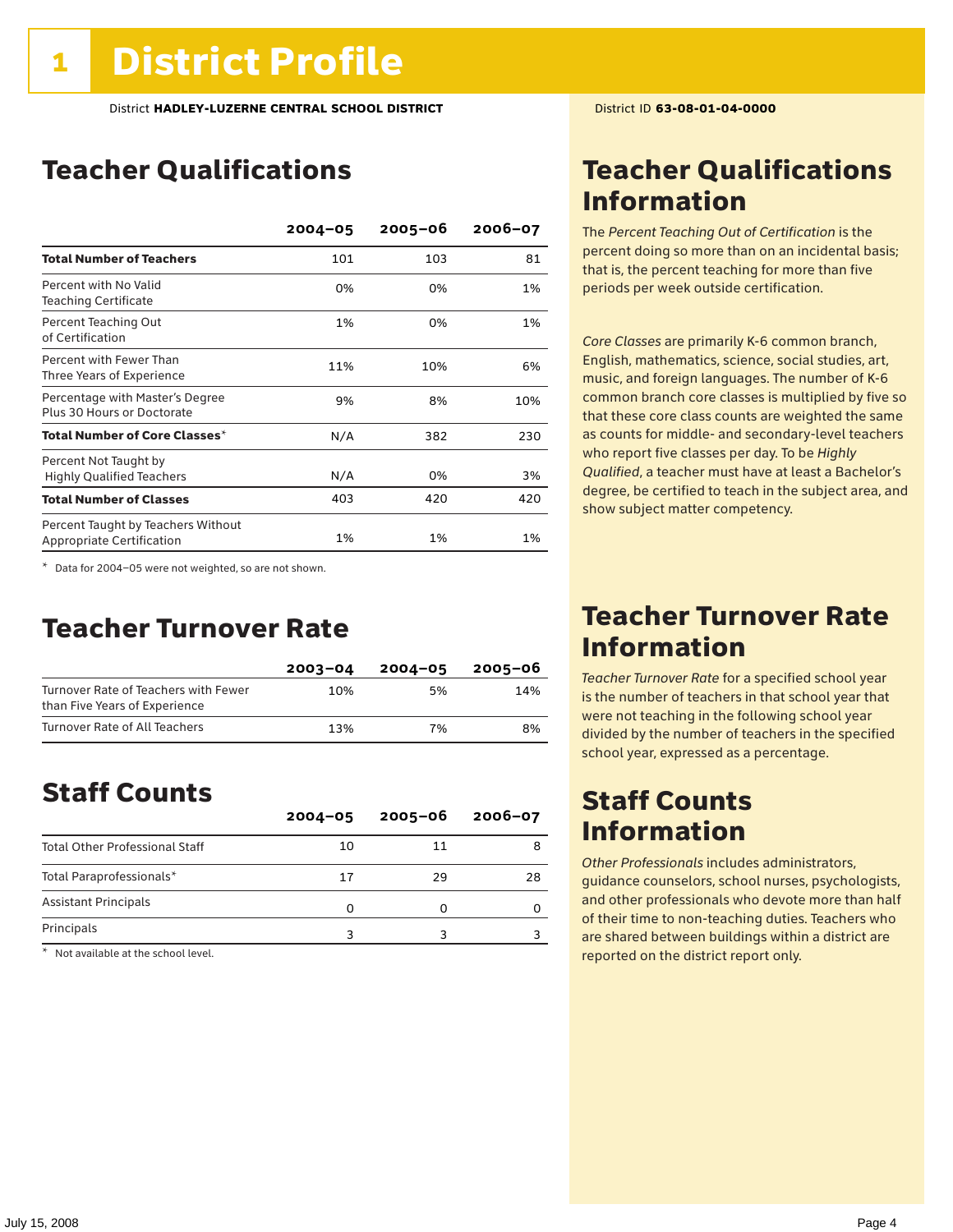# Understanding How Accountability Works in New York State

The federal No Child Left Behind (NCLB) Act requires that states develop and report on measures of student proficiency in 1) English language arts (ELA), in 2) mathematics, and on 3) a third indicator. In New York State in 2006–07, the third indicator is science at the elementary/middle level and graduation rate at the secondary level. Schools or districts that meet predefined goals on these measures are making Adequate Yearly Progress (AYP).



For more information about accountability in New York State, visit: www.emsc.nysed.gov/irts/accountability/home.shtml.

#### 1 English Language Arts (ELA)

To make AYP in ELA, every accountability group must make AYP. For a group to make AYP, it must meet the participation *and* the performance criteria.

#### A Participation Criterion

At the elementary/middle level, 95 percent of Grades 3–8 students enrolled during the test administration period in each group with 40 or more students must be tested on the New York State Testing Program (NYSTP) in ELA or, if appropriate, the New York State English as a Second Language Achievement Test (NYSESLAT), or the New York State Alternate Assessment (NYSAA) in ELA. At the secondary level, 95 percent of seniors in 2006–07 in each accountability group with 40 or more students must have taken an English examination that meets the students' graduation requirement.

#### B Performance Criterion

At the elementary/middle level, the Performance Index (PI) of each group with 30 or more continuously enrolled tested students must equal or exceed its Effective Annual Measurable Objective (AMO) or the group must make Safe Harbor. (NYSESLAT is used only for participation.) At the secondary level, the PI of each group in the 2003 cohort with 30 or more members must equal or exceed its Effective AMO or the group must make Safe Harbor. To make Safe Harbor, the PI of the group must equal or exceed its Safe Harbor Target and the group must qualify for Safe Harbor using the third indicator, science or graduation rate.

#### 2 Mathematics

The same criteria for making AYP in ELA apply to mathematics. At the elementary/middle level, the measures used to determine AYP are the NYSTP and the NYSAA in mathematics. At the secondary level, the measures are mathematics examinations that meet the students' graduation requirement.

#### 3 Third Indicator

In addition to English language arts and mathematics, the school must also make AYP in a third area of achievement. This means meeting the criteria in science at the elementary/middle level and the criteria in graduation rate at the secondary level.

Elementary/Middle-Level Science: To make AYP, the All Students group must meet the participation criterion *and* the performance criterion.

#### A Participation Criterion

Eighty percent of students in Grades 4 and/or 8 enrolled during the test administration period in the All Students group, if it has 40 or more students, must be tested on an accountability measure. In Grade 4, the measures are the Grade 4 elementary-level science test and the Grade 4 NYSAA in science. In Grade 8 science, the measures are the Grade 8 middle-level science test, Regents science examinations, and the Grade 8 NYSAA in science.

#### B Performance Criterion

The PI of the All Students group must equal or exceed the State Science Standard (100) or the Science Progress Target.

Qualifying for Safe Harbor in Elementary/Middle-Level ELA and Math: To qualify, the PI must equal or exceed the State Science Standard or the Science Progress Target in elementary/middle-level science for that group.

Secondary-Level Graduation Rate: For a school to make AYP in graduation rate, the percent of students in the 2002 graduation-rate cohort in the All Students group earning a high school diploma by August 31, 2006 must equal or exceed the Graduation-Rate Standard (55%) or the Graduation-Rate Progress Target.

Qualifying for Safe Harbor in Secondary-Level ELA and Math: To qualify, the percent of the 2002 graduation-rate cohort earning a local diploma by August 31, 2006 must equal or exceed the Graduation-Rate Standard (55%) or the Graduation-Rate Progress Target for that group.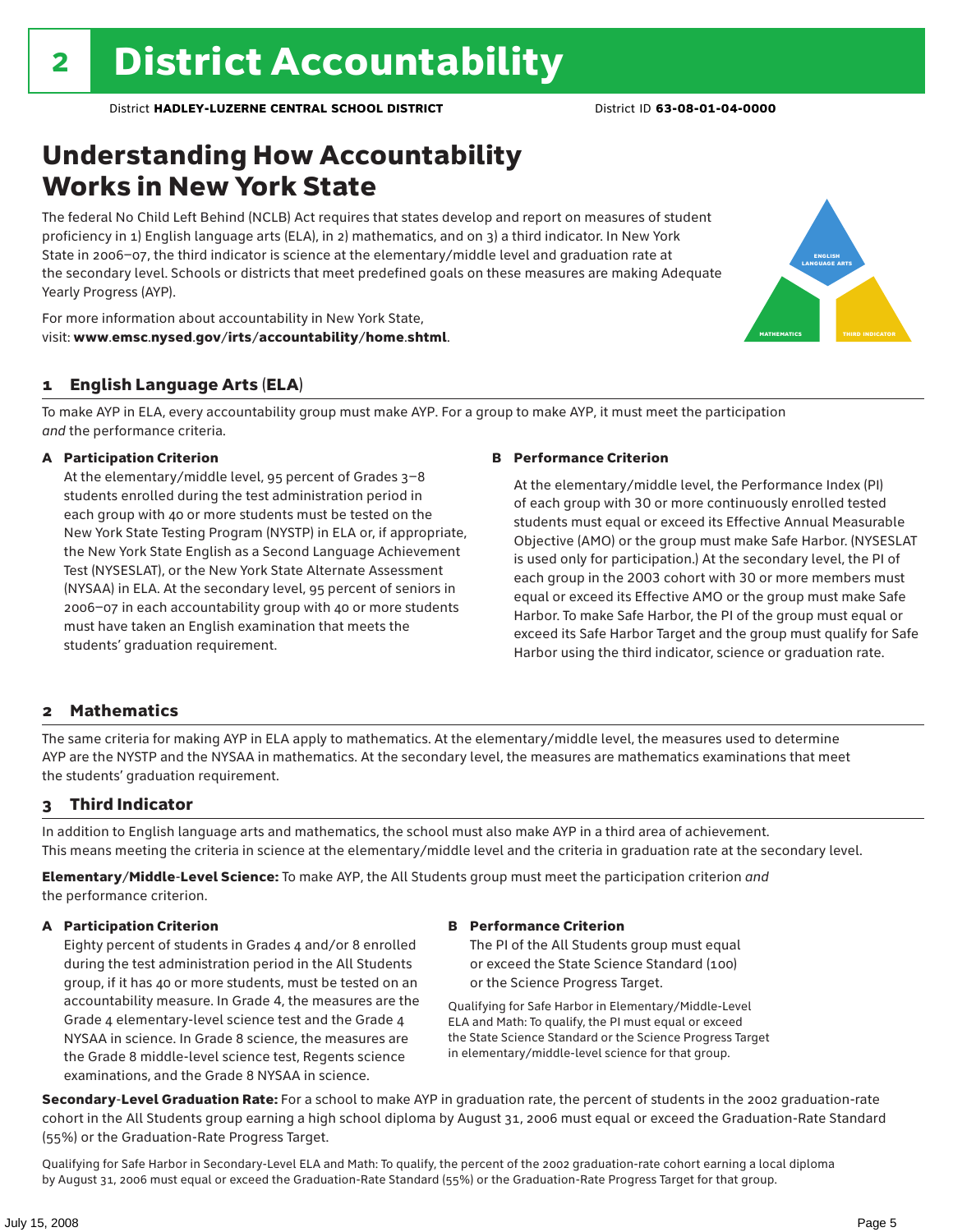# Useful Terms for Understanding Accountability

### Accountability Cohort for English

#### and Mathematics

The 2003 school accountability cohort consists of all students who first entered Grade 9 anywhere in the 2003–04 school year, and all ungraded students with disabilities who reached their seventeenth birthday in the 2003–04 school year, who were enrolled on October 4, 2006 and did not transfer to a diploma granting program. Students who earned a high school equivalency diploma or were enrolled in an approved high school equivalency preparation program on June 30, 2007, are not included in the 2003 school accountability cohort. The 2003 district accountability cohort consists of all students in each school accountability cohort plus students who transferred within the district after BEDS day plus students who were placed outside the district by the Committee on Special Education or district administrators and who met the other requirements for cohort membership. Cohort is defined in Section 100.2 (p) (16) of the Commissioner's Regulations.

#### Adequate Yearly Progress (AYP)

Adequate Yearly Progress (AYP) indicates satisfactory progress by a district or a school toward the goal of proficiency for all students.

#### Annual Measurable Objective (AMO)

The Annual Measurable Objective (AMO) is the Performance Index (PI) value that signifies that an accountability group is making satisfactory progress toward the goal that 100 percent of students will be proficient in the State's learning standards for English language arts and mathematics by 2013–14. The AMO's for each grade level will be increased as specified in CR100.2(p)(14) and will reach 200 in 2013–14. (See Effective AMO for further information.)

#### Continuously Enrolled Students

At the elementary/middle level, continuously enrolled students are those enrolled in the school or district on BEDS day (usually the first Wednesday in October) of the school year until the test administration period. At the secondary level, all students who meet the criteria for inclusion in the accountability cohort are considered to be continuously enrolled.

#### Effective Annual Measurable Objective (Effective AMO)

The Effective Annual Measurable Objective (Effective AMO) is the Performance Index (PI) value that each accountability group within a school or district is expected to achieve to make Adequate Yearly Progress (AYP). The Effective AMO is the lowest PI that an accountability group of a given size can achieve in a subject for the group's PI not to be considered significantly different from the AMO for that subject. If an accountability group's PI equals or exceeds the Effective AMO, it is considered to have made AYP. A more complete definition of Effective AMO and a table showing the PI values that each group size must equal or exceed to make AYP are available at www.emsc.nysed.gov/irts.

#### Graduation-Rate Cohort

This term is defined on the graduation-rate accountability page.

#### Performance Index (PI)

Performance Index is a value from 0 to 200 that is assigned to an accountability group, indicating how that group performed on a required State test (or approved alternative) in English language arts, mathematics, or science. Student scores on the tests are converted to four performance levels, from Level 1 to Level 4. (See performance level definitions on the Overview Summary page.) At the elementary/middle level, the PI is calculated using the following equation:

100 × [(Count of Continuously Enrolled Tested Students Performing at Levels 2, 3, and 4 + the Count at Levels 3 and 4) ÷ Count of All Continuously Enrolled Tested Students]

At the secondary level, the PI is calculated using the following equation:

100 × [(Count of Cohort Members Performing at Levels 2, 3, and  $4 +$  the Count at Levels 3 and  $4$ ) ÷ Count of All Cohort Members]

A list of tests used to measure student performance for accountability is available at www.emsc.nysed.gov/irts.

#### Progress Target

For accountability groups below the State Standard in science or graduation rate, the Progress Target is an alternate method for making Adequate Yearly Progress (AYP) or qualifying for Safe Harbor in English language arts and mathematics based on improvement over the previous year's performance.

#### Safe Harbor

Safe Harbor provides an alternate means to demonstrate Adequate Yearly Progress (AYP) for accountability groups that do not achieve their Effective Annual Measurable Objectives (AMOs) in English or mathematics.

#### Safe Harbor Targets

The 2006–07 safe harbor targets were calculated using the following equation:

2005–06 PI + (200 – the 2005–06 PI) × 0.10

#### Science Progress Target

The elementary/middle-level 2006–07 Science Progress Target is calculated by adding one point to the 2005–06 PI. The 2007–08 Science Progress Target is calculated by adding one point to the 2006–07 PI. The 2006–07 target is provided for groups whose PI was below the State Science Standard in 2006–07.

#### Science Standard

The criterion value that represents a minimally satisfactory performance in science. In 2006–07, the State Science Standard at the elementary/middle level is a Performance Index (PI) of 100. The Commissioner may raise the State Science Standard at his discretion in future years.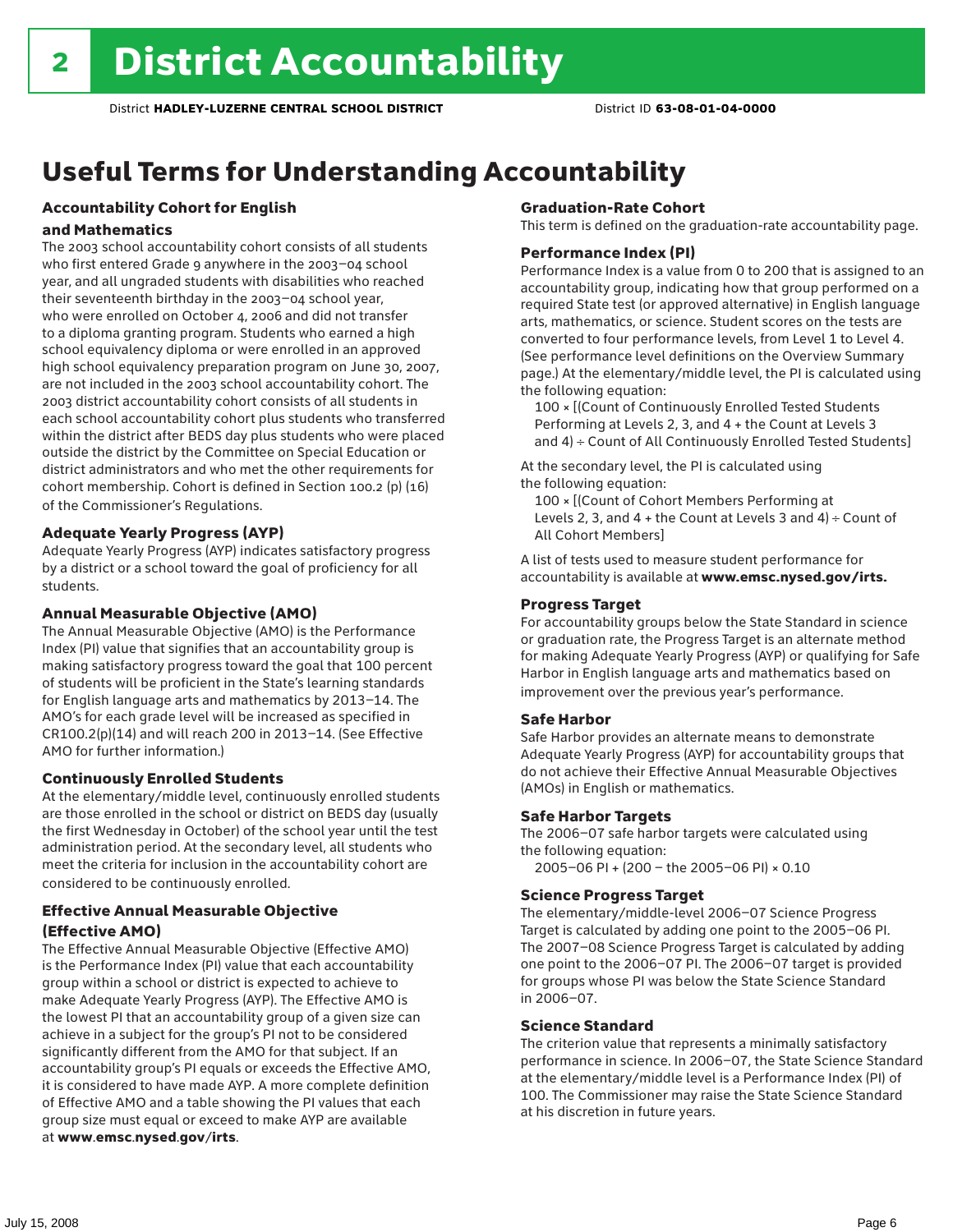# Understanding Your District Accountability Status

The list below defines the district status categories applied to each accountability measure under New York State's district accountability system, which is divided into a Federal Title I component and a State component. Accountability measures for districts are English language arts (ELA), mathematics, elementary/middle-level science, and graduation rate. A district may be assigned a different status for different accountability measures. The overall status of a district is the status assigned to the district for the accountability measure with the most advanced designation in the hierarchy. If the district receives Title I funds, it is the most advanced designation in the Title I hierarchy, unless the district is in good standing under Title I but identified as DRAP under the State hierarchy. A district that does not receive Title I funding in a school year does not have a federal status in that year; however, all districts receive a state status even if they do not receive Title I funding. Consequences for districts not in good standing can be found at: www.emsc.nysed.gov/irts/school-accountability/about.shtml.

#### Federal Title I Status

District in Good Standing

(Applies to all New York State districts receiving Title I funds)

New York State Status (Applies to New York State districts)

**District Requiring Academic Progress (Year 2)** 

the following year.

A District Requiring Academic Progress (Year 1) that does not make AYP on the accountability measure for which it was identified is considered a District Requiring Academic Progress (Year 2) for

A District Requiring Academic Progress (Year 2) that does not

#### A district is considered to be in good standing if it has not been identified as a District in Need of Improvement or a District Requiring Academic Progress. ◆ District in Need of Improvement (Year 1) **District Requiring Academic Progress (Year 1)** A district that has not made AYP for two consecutive years A district that has not made AYP on the same accountability on the same accountability measure is considered a District measure for two consecutive years is considered a District Requiring in Need of Improvement (Year 1) for the following year, if it Academic Progress (Year 1) for the following year. continues to receive Title I funds.

District in Need of Improvement (Year 2) A District in Need of Improvement (Year 1) that does not make AYP on the accountability measure for which it was identified is considered a District in Need of Improvement (Year 2) for the following year, if it continues to receive Title I funds.

#### District in Need of Improvement (Year 3)  $\mathcal{L}_{\mathcal{A}}$ District Requiring Academic Progress (Year 3) A District in Need of Improvement (Year 2) that does not make AYP on the accountability measure for which it was identified is considered a District in Need of Improvement (Year 3) for the following year, if it continues to receive Title I funds.

◆ District in Need of Improvement (Year 4) A District in Need of Improvement (Year 3) that does not make AYP on the accountability measure for which it was identified is considered a District in Need of Improvement (Year 4) for the following year, if it continues to receive Title I funds.

 $\blacktriangle$  District in Need of Improvement (Year 5 and above) A District in Need of Improvement (Year 4 and above) that does not make AYP on the accountability measure for which it was identified is considered a District in Need of Improvement (Year 5 and above) for the following year, if it continues to receive Title I funds.

make AYP on the accountability measure for which it was identified is considered a District Requiring Academic Progress (Year 3) for the following year. **District Requiring Academic Progress (Year 4)** 

A District Requiring Academic Progress (Year 3) that does not make AYP on the accountability measure for which it was identified is considered a District Requiring Academic Progress (Year 4) for the following year.

■ District Requiring Academic Progress (Year 5 and above) A District Requiring Academic Progress (Year 4 and above) that does not make AYP on the accountability measure for which it was identified is considered a District Requiring Academic Progress (Year 5 and above) for the following year.

Pending - A district's status is "Pending" if the district requires special evaluation procedures and they have not yet been completed.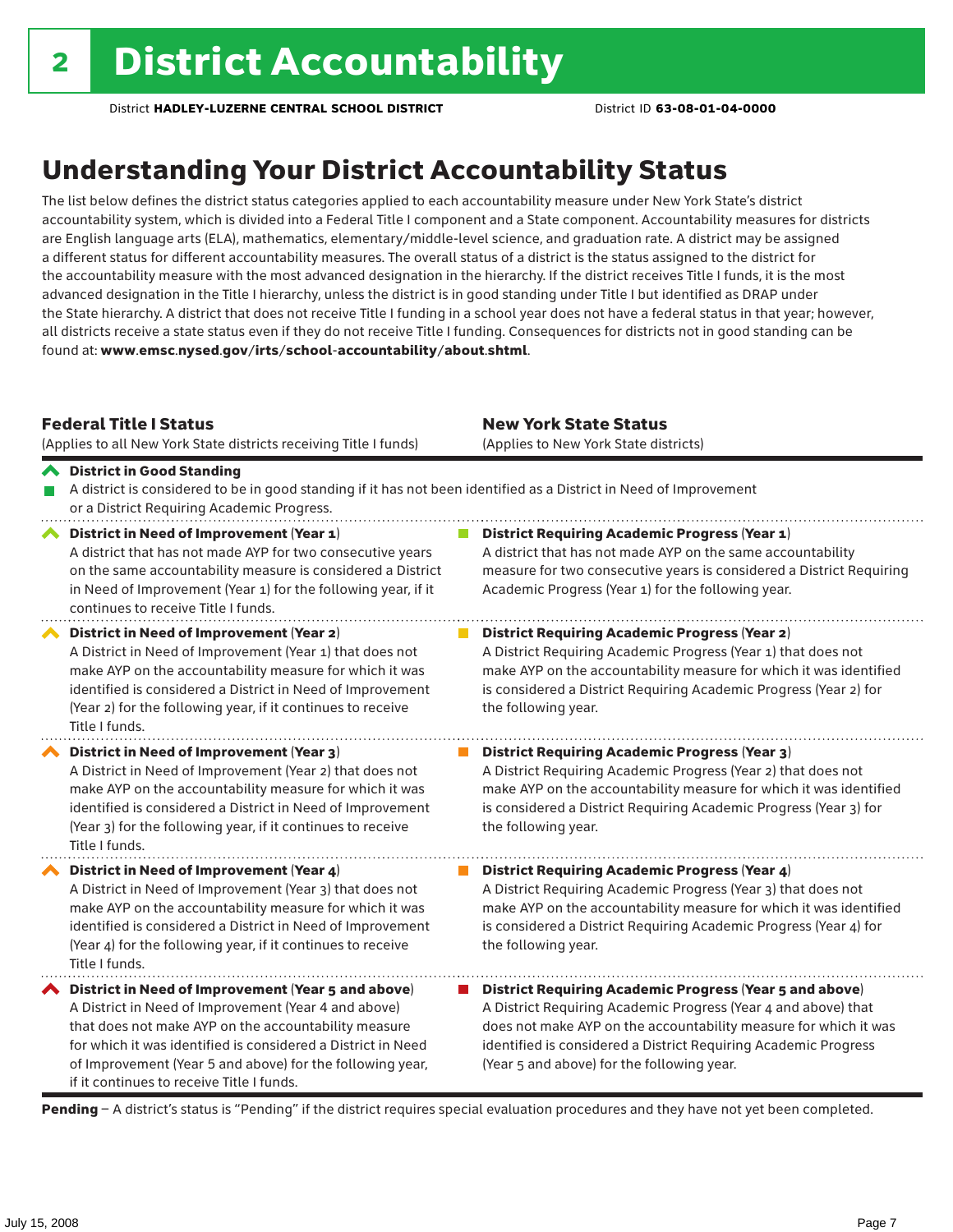# <sup>2</sup> District Accountability

District **HADLEY-LUZERNE CENTRAL SCHOOL DISTRICT** District ID **63-08-01-04-0000**

### Summary

| <b>Overall Accountability</b><br>Status (2007-08) | <b>Good Standing</b> |                                                           |             |         |                                       |  |  |
|---------------------------------------------------|----------------------|-----------------------------------------------------------|-------------|---------|---------------------------------------|--|--|
|                                                   | ELA                  | Good Standing                                             |             | Science | Good Standing                         |  |  |
|                                                   | Math                 | Good Standing                                             |             |         | Graduation Rate <a> Good Standing</a> |  |  |
| <b>Title I Part A Funding</b>                     |                      | <b>Years the District Received Title I Part A Funding</b> |             |         |                                       |  |  |
|                                                   | $2005 - 06$          |                                                           | $2006 - 07$ |         | $2007 - 08$                           |  |  |
|                                                   | YES                  |                                                           | YES         |         | <b>YES</b>                            |  |  |

#### On which accountability measures did this district make Adequate Yearly Progress (AYP) and which groups made AYP on each measure?

|                                                     | <b>Elementary/Middle Level</b> |               |               | <b>Secondary Level</b> |                     |                        |  |
|-----------------------------------------------------|--------------------------------|---------------|---------------|------------------------|---------------------|------------------------|--|
|                                                     | English                        |               |               | English                |                     |                        |  |
| <b>Student Groups</b>                               | Language Arts                  | Mathematics   | Science       | Language Arts          | Mathematics         | <b>Graduation Rate</b> |  |
| <b>All Students</b>                                 | V                              | V             | V             | X                      | X                   | V                      |  |
| <b>Ethnicity</b>                                    |                                |               |               |                        |                     |                        |  |
| American Indian or Alaska Native                    |                                |               |               |                        |                     |                        |  |
| <b>Black or African American</b>                    |                                |               |               |                        |                     |                        |  |
| Hispanic or Latino                                  |                                |               |               |                        |                     |                        |  |
| Asian or Native<br>Hawaiian/Other Pacific Islander  |                                |               |               |                        |                     |                        |  |
| White                                               | v                              |               |               | X                      | X                   |                        |  |
| Multiracial                                         |                                |               |               |                        |                     |                        |  |
| <b>Other Groups</b>                                 |                                |               |               |                        |                     |                        |  |
| <b>Students with Disabilities</b>                   | $\mathbf{V}_{\text{SH}}$       | ✔             |               |                        |                     |                        |  |
| Limited English Proficient                          |                                |               |               |                        |                     |                        |  |
| <b>Economically Disadvantaged</b>                   | v                              | V             |               |                        |                     |                        |  |
| <b>Student groups making</b><br>AYP in each subject | $\vee$ 4 of 4                  | $\vee$ 4 of 4 | $\vee$ 1 of 1 | $\mathbf{X}$ 0 of 2    | $\mathbf{X}$ 0 of 2 | $\vee$ 1 of 1          |  |

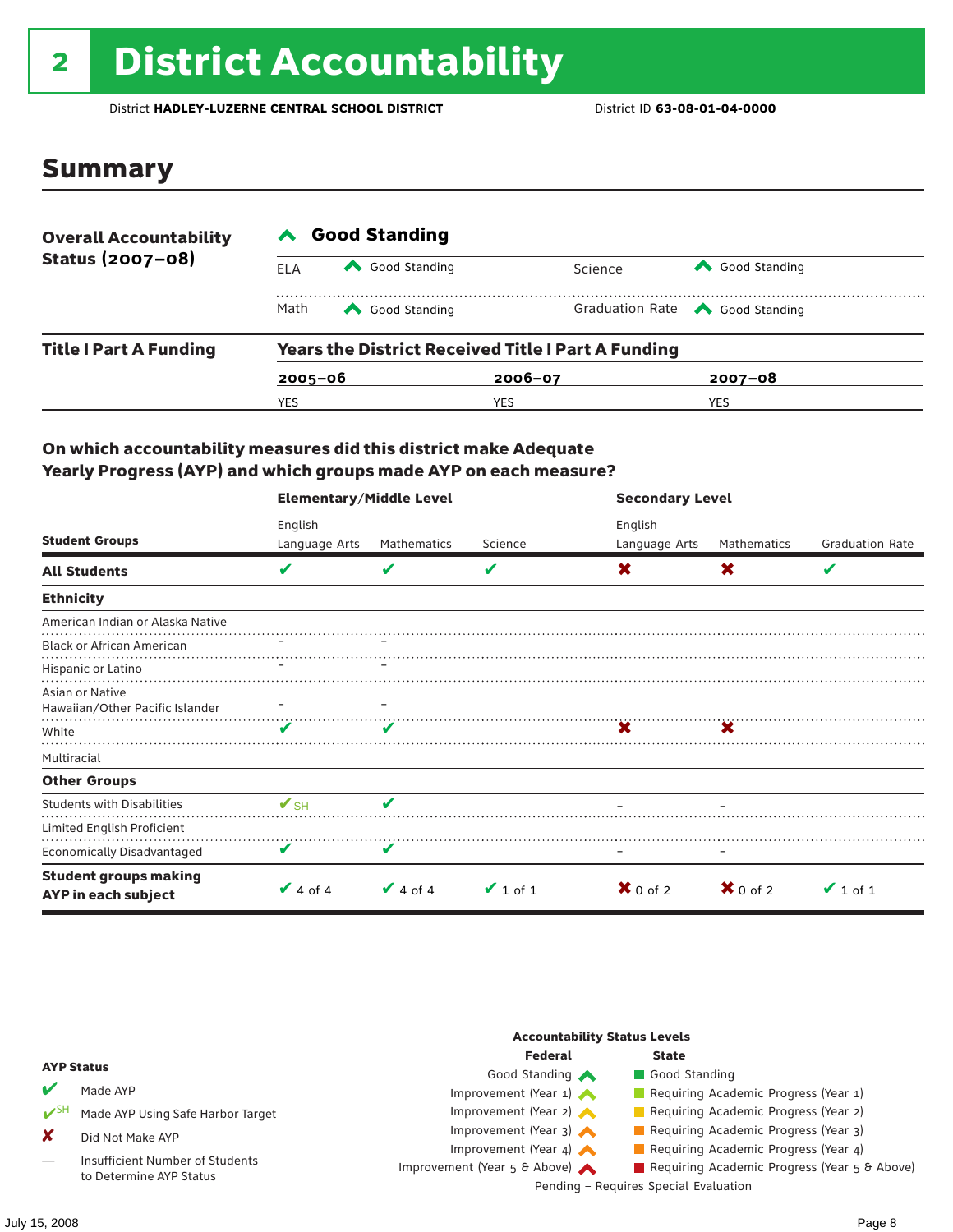# **Elementary/Middle-Level English Language Arts**

| <b>Accountability Status</b><br>for This Subject<br>$(2007 - 08)$ | ▰      | Good Standing                                            |
|-------------------------------------------------------------------|--------|----------------------------------------------------------|
| <b>Accountability Measures</b>                                    | 4 of 4 | Student groups making AYP in English Language Arts       |
|                                                                   |        | Made AYP                                                 |
| <b>Prospective Status</b>                                         |        | This district will be in good standing in 2008-09. [201] |

#### How did students in each accountability group perform on **elementary/middle-level English Language Arts accountability measures?**

|                                                          | Participation <sup>2</sup><br><b>AYP</b> |           |               | Test Performance <sup>3</sup> |       | <b>Performance Objectives</b> |           |                    |  |
|----------------------------------------------------------|------------------------------------------|-----------|---------------|-------------------------------|-------|-------------------------------|-----------|--------------------|--|
| <b>Student Group</b>                                     |                                          |           | Met           | Percentage                    | Met   | Performance                   | Effective | Safe Harbor Target |  |
| (Total: Continuous Enrollment) <sup>1</sup>              | <b>Status</b>                            | Criterion | <b>Tested</b> | Criterion                     | Index | AMO                           | 2006-07   | $2007 - 08$        |  |
| <b>All Students (436:418)</b>                            | V                                        | ✔         | 99%           | V                             | 154   | 117                           |           |                    |  |
| <b>Ethnicity</b>                                         |                                          |           |               |                               |       |                               |           |                    |  |
| American Indian or Alaska Native<br>(0:0)                |                                          |           |               |                               |       |                               |           |                    |  |
| <b>Black or African American</b><br>(1:1)                |                                          |           |               |                               |       |                               |           |                    |  |
| Hispanic or Latino (3:2)                                 | $\equiv$                                 |           |               |                               |       |                               |           |                    |  |
| Asian or Native Hawaiian/Other Pacific<br>Islander (3:3) |                                          |           |               |                               |       |                               |           |                    |  |
| White (429:412)                                          | .                                        | V         | 99%           | V                             | 154   | 117                           |           |                    |  |
| Multiracial (0:0)                                        |                                          |           |               |                               |       |                               |           |                    |  |
| <b>Other Groups</b>                                      |                                          |           |               |                               |       |                               |           |                    |  |
| Students with Disabilities <sup>4</sup><br>(73:68)       | $\mathbf{V}_{\text{SH}}$                 | ✔         | 96%           | $\mathbf{V}_{\text{SH}}$      | 81    | 110                           | 63        | 93                 |  |
| Limited English Proficient <sup>5</sup><br>(0:0)         |                                          |           |               |                               |       |                               |           |                    |  |
| Economically Disadvantaged<br>(173:160)                  | V                                        | V         | 99%           | V                             | 134   | 114                           |           |                    |  |
| <b>Final AYP Determination</b>                           | $\vee$ 4 of 4                            |           |               |                               |       |                               |           |                    |  |

#### **NOTES**

<sup>1</sup> These data show the count of students enrolled during the test administration period (used for Participation) followed by the count of continuously enrolled tested students (used for Performance). For accountability calculations,

- students who were excused from testing for medical reasons are not included in the enrollment count.<br>2 Groups with fewer than 40 students enrolled during the test administration period are not required to meet the participation criterion. If the participation rate of a group fell below 95 percent in 2006–07, the enrollment shown is the sum of 2005–06 and 2006–07 enrollments and the percent tested is the weighted average
- of the participation rates over those two years.<br><sup>3</sup> For districts with fewer than 30 continuously enrolled tested students in the All Students group in 2006–07, data for 2005–06 and 2006–07 were combined to determine counts and PIs. For districts with 30 or more continuously enrolled students in the All Students group in 2006–07, student groups with fewer than 30
- continuously enrolled tested students are not required to meet the performance criterion. <sup>4</sup> If the district failed to make AYP solely because of the performance of students with disabilities, met the 95% participation requirement for this group, and would meet or exceed the AMO for this subject if 34 points were
- added to the PI, then the district is considered to have made AYP for students with disabilities.<br><sup>5</sup> If the count of LEP students is equal to or greater than 30, former LEP students are also included in the performance calculations.

#### AYP Status

- Made AYP
- ✔SH Made AYP Using Safe Harbor Target
- X Did Not Make AYP
- Insufficient Number of Students to Determine AYP Status

July 15, 2008 Page 9 ‡ This student group did not make AYP in science; therefore, it did not qualify for Safe Harbor.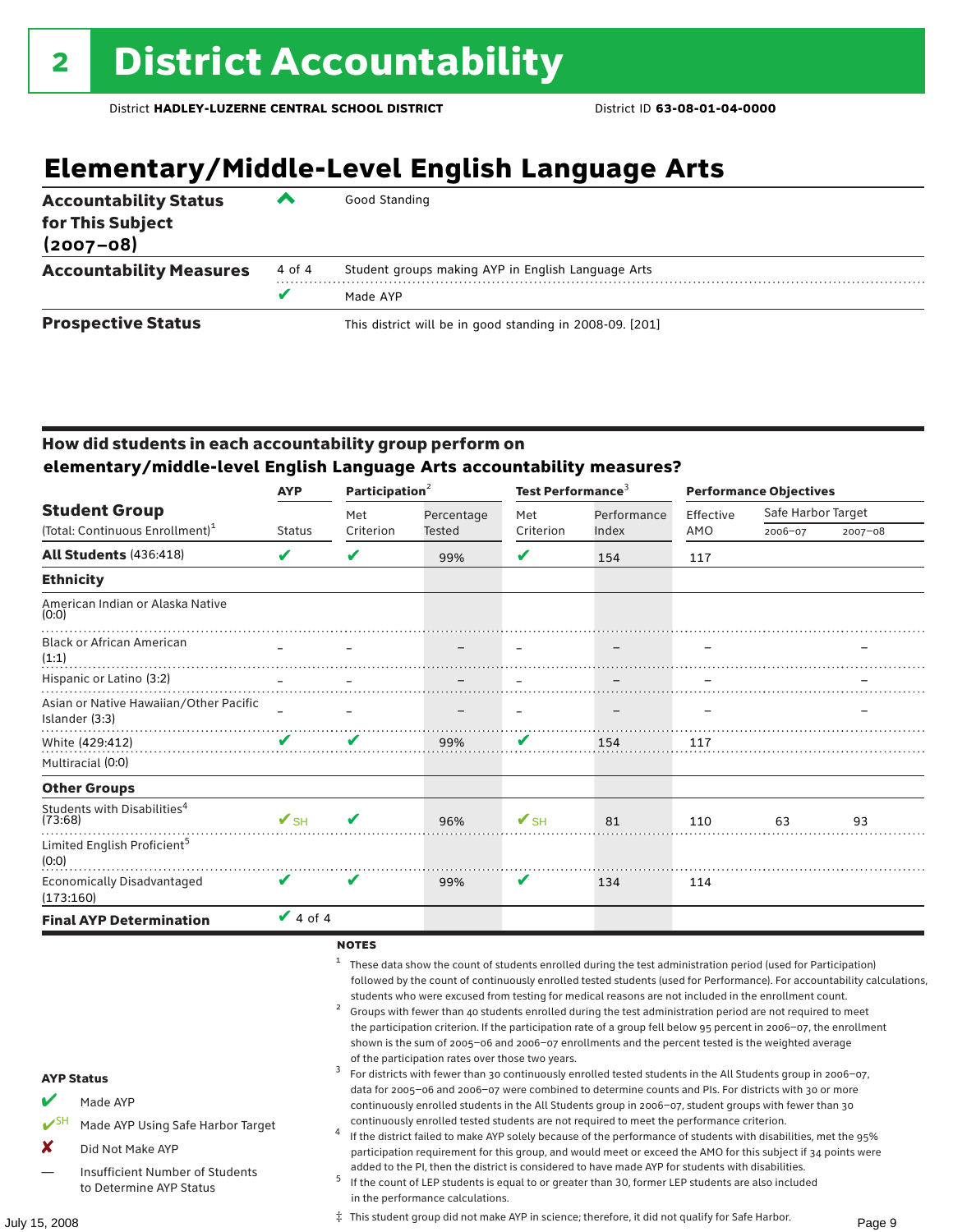# **Elementary/Middle-Level Mathematics**

| <b>Accountability Status</b><br>for This Subject<br>$(2007 - 08)$ | ▰      | Good Standing                                            |
|-------------------------------------------------------------------|--------|----------------------------------------------------------|
| <b>Accountability Measures</b>                                    | 4 of 4 | Student groups making AYP in Mathematics                 |
|                                                                   | v      | Made AYP                                                 |
| <b>Prospective Status</b>                                         |        | This district will be in good standing in 2008-09. [201] |

#### How did students in each accountability group perform on **elementary/middle-level Mathematics accountability measures?**

|                                                          | Participation <sup>2</sup><br><b>AYP</b> |           |               | Test Performance <sup>3</sup> |             | <b>Performance Objectives</b> |                    |             |
|----------------------------------------------------------|------------------------------------------|-----------|---------------|-------------------------------|-------------|-------------------------------|--------------------|-------------|
| <b>Student Group</b>                                     |                                          | Met       | Percentage    | Met                           | Performance | Effective                     | Safe Harbor Target |             |
| (Total: Continuous Enrollment) <sup>1</sup>              | <b>Status</b>                            | Criterion | <b>Tested</b> | Criterion                     | Index       | AMO                           | 2006-07            | $2007 - 08$ |
| <b>All Students (439:419)</b>                            | V                                        | V         | 100%          | V                             | 169         | 81                            |                    |             |
| <b>Ethnicity</b>                                         |                                          |           |               |                               |             |                               |                    |             |
| American Indian or Alaska Native<br>(0:0)                |                                          |           |               |                               |             |                               |                    |             |
| <b>Black or African American</b><br>(1:1)                |                                          |           |               |                               |             |                               |                    |             |
| Hispanic or Latino (3:2)                                 |                                          |           |               |                               |             |                               |                    |             |
| Asian or Native Hawaiian/Other Pacific<br>Islander (3:3) |                                          |           |               |                               |             |                               |                    |             |
| White (432:413)                                          | V                                        | V         | 100%          | V                             | 169         | 81                            |                    |             |
| Multiracial (0:0)                                        |                                          |           |               |                               |             |                               |                    |             |
| <b>Other Groups</b>                                      |                                          |           |               |                               |             |                               |                    |             |
| Students with Disabilities <sup>4</sup><br>(74:69)       | V                                        | ✔         | 97%           | V                             | 97          | 74                            |                    |             |
| Limited English Proficient <sup>5</sup><br>(0:0)         |                                          |           |               |                               |             |                               |                    |             |
| <b>Economically Disadvantaged</b><br>(171:161)           | V                                        | V         | 99%           | V                             | 154         | 78                            |                    |             |
| <b>Final AYP Determination</b>                           | $\sqrt{4}$ of 4                          |           |               |                               |             |                               |                    |             |

#### **NOTES**

<sup>1</sup> These data show the count of students enrolled during the test administration period (used for Participation) followed by the count of continuously enrolled tested students (used for Performance). For accountability calculations,

- students who were excused from testing for medical reasons are not included in the enrollment count.<br>2 Groups with fewer than 40 students enrolled during the test administration period are not required to meet the participation criterion. If the participation rate of a group fell below 95 percent in 2006–07, the enrollment shown is the sum of 2005–06 and 2006–07 enrollments and the percent tested is the weighted average
- of the participation rates over those two years.<br><sup>3</sup> For districts with fewer than 30 continuously enrolled tested students in the All Students group in 2006–07, data for 2005–06 and 2006–07 were combined to determine counts and PIs. For districts with 30 or more continuously enrolled students in the All Students group in 2006–07, student groups with fewer than 30
- continuously enrolled tested students are not required to meet the performance criterion. <sup>4</sup> If the district failed to make AYP solely because of the performance of students with disabilities, met the 95% participation requirement for this group, and would meet or exceed the AMO for this subject if 34 points were
- added to the PI, then the district is considered to have made AYP for students with disabilities.<br><sup>5</sup> If the count of LEP students is equal to or greater than 30, former LEP students are also included in the performance calculations.

AYP Status

Made AYP

X Did Not Make AYP

✔SH Made AYP Using Safe Harbor Target

Insufficient Number of Students to Determine AYP Status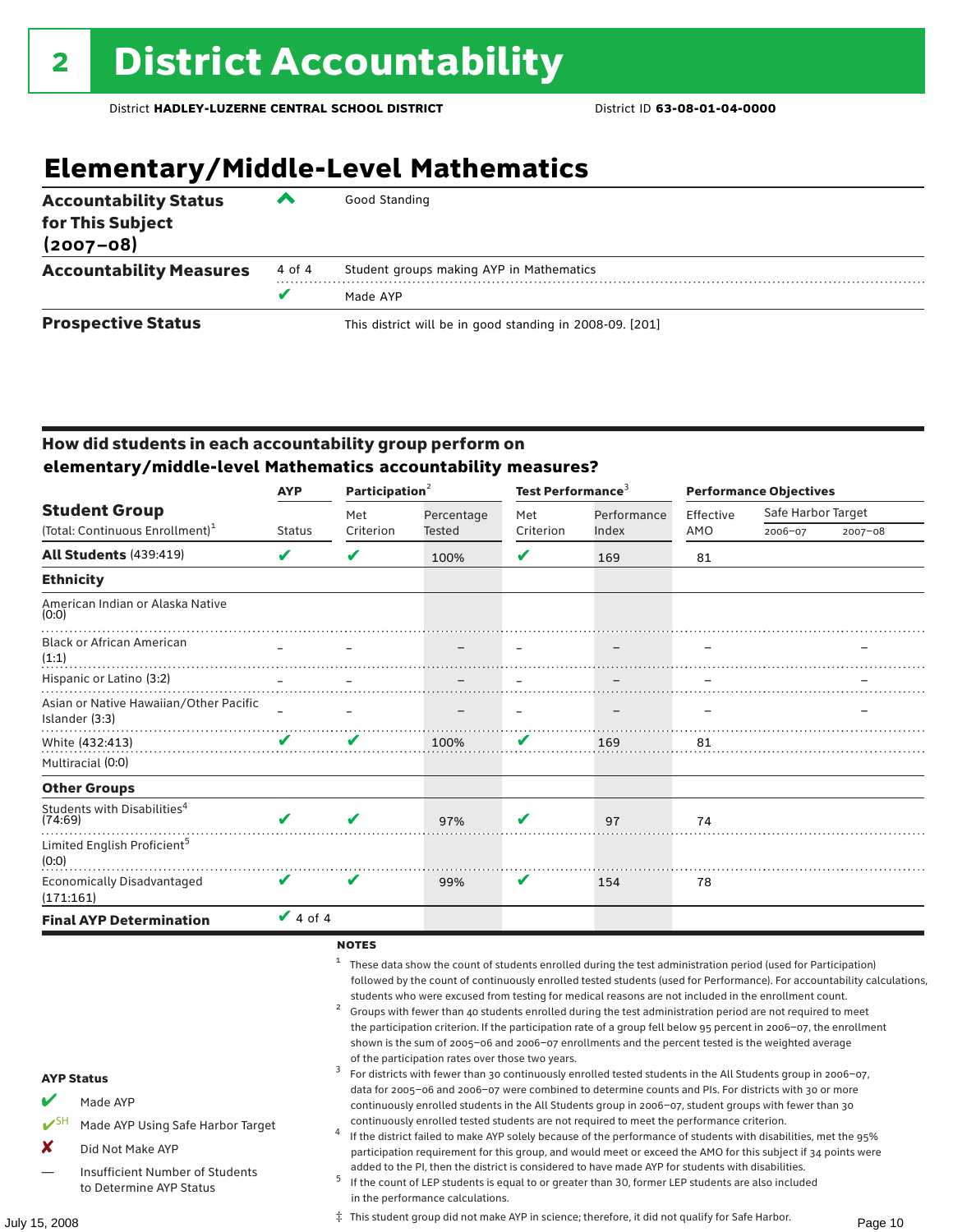# Elementary/Middle-Level Science

| <b>Accountability Status</b><br>for This Subject<br>$(2007 - 08)$ | ◚      | Good Standing                                            |
|-------------------------------------------------------------------|--------|----------------------------------------------------------|
| <b>Accountability Measures</b>                                    | 1 of 1 | Student groups making AYP in Science                     |
|                                                                   | v      | Made AYP                                                 |
| <b>Prospective Status</b>                                         |        | This district will be in good standing in 2008-09. [201] |

#### How did students in each accountability group perform on elementary/middle-level science accountability measures?

|                                                                                                           |                                                                             | <b>AYP</b>    |                                     | Participation <sup>2</sup>                                                    |                                                                        | Test Performance <sup>3</sup> |                                                                                                                                                                                                                                                                                                                                                                                                                                                                                                                                                                                                                                                                                                                                                                                                                                                                                                                                                                                                                                       | <b>Performance Objectives</b> |                 |             |
|-----------------------------------------------------------------------------------------------------------|-----------------------------------------------------------------------------|---------------|-------------------------------------|-------------------------------------------------------------------------------|------------------------------------------------------------------------|-------------------------------|---------------------------------------------------------------------------------------------------------------------------------------------------------------------------------------------------------------------------------------------------------------------------------------------------------------------------------------------------------------------------------------------------------------------------------------------------------------------------------------------------------------------------------------------------------------------------------------------------------------------------------------------------------------------------------------------------------------------------------------------------------------------------------------------------------------------------------------------------------------------------------------------------------------------------------------------------------------------------------------------------------------------------------------|-------------------------------|-----------------|-------------|
| <b>Student Group</b>                                                                                      |                                                                             |               | Safe Harbor                         | Met                                                                           | Percentage                                                             | Met                           | Performance                                                                                                                                                                                                                                                                                                                                                                                                                                                                                                                                                                                                                                                                                                                                                                                                                                                                                                                                                                                                                           | State                         | Progress Target |             |
| (Total: Continuous Enrollment) <sup>1</sup>                                                               |                                                                             |               | Status Qualification                | Criterion                                                                     | Tested                                                                 | Criterion                     | Index                                                                                                                                                                                                                                                                                                                                                                                                                                                                                                                                                                                                                                                                                                                                                                                                                                                                                                                                                                                                                                 | Standard                      | 2006-07         | $2007 - 08$ |
| <b>All Students (143:132)</b>                                                                             |                                                                             | V             | Qualified                           | V                                                                             | 98%                                                                    | $\mathbf{v}$                  | 184                                                                                                                                                                                                                                                                                                                                                                                                                                                                                                                                                                                                                                                                                                                                                                                                                                                                                                                                                                                                                                   | 100                           |                 |             |
| <b>Ethnicity</b>                                                                                          |                                                                             |               |                                     |                                                                               |                                                                        |                               |                                                                                                                                                                                                                                                                                                                                                                                                                                                                                                                                                                                                                                                                                                                                                                                                                                                                                                                                                                                                                                       |                               |                 |             |
| American Indian or Alaska Native<br>(0:0)                                                                 |                                                                             |               |                                     |                                                                               |                                                                        |                               |                                                                                                                                                                                                                                                                                                                                                                                                                                                                                                                                                                                                                                                                                                                                                                                                                                                                                                                                                                                                                                       |                               |                 |             |
| <b>Black or African American</b><br>(0:0)                                                                 |                                                                             |               |                                     |                                                                               |                                                                        |                               |                                                                                                                                                                                                                                                                                                                                                                                                                                                                                                                                                                                                                                                                                                                                                                                                                                                                                                                                                                                                                                       |                               |                 |             |
| Hispanic or Latino (1:1)                                                                                  |                                                                             |               |                                     |                                                                               |                                                                        |                               |                                                                                                                                                                                                                                                                                                                                                                                                                                                                                                                                                                                                                                                                                                                                                                                                                                                                                                                                                                                                                                       |                               |                 |             |
| Islander (0:0)                                                                                            | Asian or Native Hawaiian/Other Pacific                                      |               |                                     |                                                                               |                                                                        |                               |                                                                                                                                                                                                                                                                                                                                                                                                                                                                                                                                                                                                                                                                                                                                                                                                                                                                                                                                                                                                                                       |                               |                 |             |
| White (142:131)                                                                                           |                                                                             |               | <b>Oualified</b>                    | V                                                                             | 98%                                                                    | v                             | 184                                                                                                                                                                                                                                                                                                                                                                                                                                                                                                                                                                                                                                                                                                                                                                                                                                                                                                                                                                                                                                   | 100                           |                 |             |
| Multiracial (0:0)                                                                                         |                                                                             |               |                                     |                                                                               |                                                                        |                               |                                                                                                                                                                                                                                                                                                                                                                                                                                                                                                                                                                                                                                                                                                                                                                                                                                                                                                                                                                                                                                       |                               |                 |             |
| <b>Other Groups</b>                                                                                       |                                                                             |               |                                     |                                                                               |                                                                        |                               |                                                                                                                                                                                                                                                                                                                                                                                                                                                                                                                                                                                                                                                                                                                                                                                                                                                                                                                                                                                                                                       |                               |                 |             |
| <b>Students with Disabilities</b><br>(22:21)                                                              |                                                                             |               |                                     |                                                                               |                                                                        |                               |                                                                                                                                                                                                                                                                                                                                                                                                                                                                                                                                                                                                                                                                                                                                                                                                                                                                                                                                                                                                                                       |                               |                 |             |
| Limited English Proficient <sup>4</sup><br>(0:0)                                                          |                                                                             |               |                                     |                                                                               |                                                                        |                               |                                                                                                                                                                                                                                                                                                                                                                                                                                                                                                                                                                                                                                                                                                                                                                                                                                                                                                                                                                                                                                       |                               |                 |             |
| <b>Economically Disadvantaged</b><br>(54:49)                                                              |                                                                             |               | <b>Oualified</b>                    | V                                                                             | 96%                                                                    | V                             | 176                                                                                                                                                                                                                                                                                                                                                                                                                                                                                                                                                                                                                                                                                                                                                                                                                                                                                                                                                                                                                                   | 100                           |                 |             |
| <b>Final AYP Determination</b>                                                                            |                                                                             | $\vee$ 1 of 1 |                                     |                                                                               |                                                                        |                               |                                                                                                                                                                                                                                                                                                                                                                                                                                                                                                                                                                                                                                                                                                                                                                                                                                                                                                                                                                                                                                       |                               |                 |             |
| <b>AYP Status</b><br>V<br>Made AYP<br>$V^{\text{SH}}$<br>X<br>Did Not Make AYP<br>to Determine AYP Status | Made AYP Using Safe Harbor Target<br><b>Insufficient Number of Students</b> |               | <b>NOTES</b><br>$\overline{a}$<br>3 | participation rates over those two years.<br>in the performance calculations. | and 2006-07 were combined to determine counts and performance indices. |                               | These data show the count of students enrolled during the test administration period (used for Participation)<br>followed by the count of continuously enrolled tested students (used for Performance). For accountability calculations,<br>students who were excused from testing for medical reasons are not included in the enrollment count.<br>Groups with fewer than 40 students enrolled during the test administration period are not required to meet<br>the participation criterion. If the participation rate of a group fell below 80 percent in 2006-07, the enrollment<br>shown is the sum of 2005-06 and 2006-07 enrollments and the percent tested is the weighted average of the<br>Groups with fewer than 30 continuously enrolled tested students are not required to meet the performance<br>criterion. For districts with fewer than 30 continuously enrolled tested students in 2006-07, data for 2005-06<br>If the count of LEP students is equal to or greater than 30, former LEP students are also included |                               |                 |             |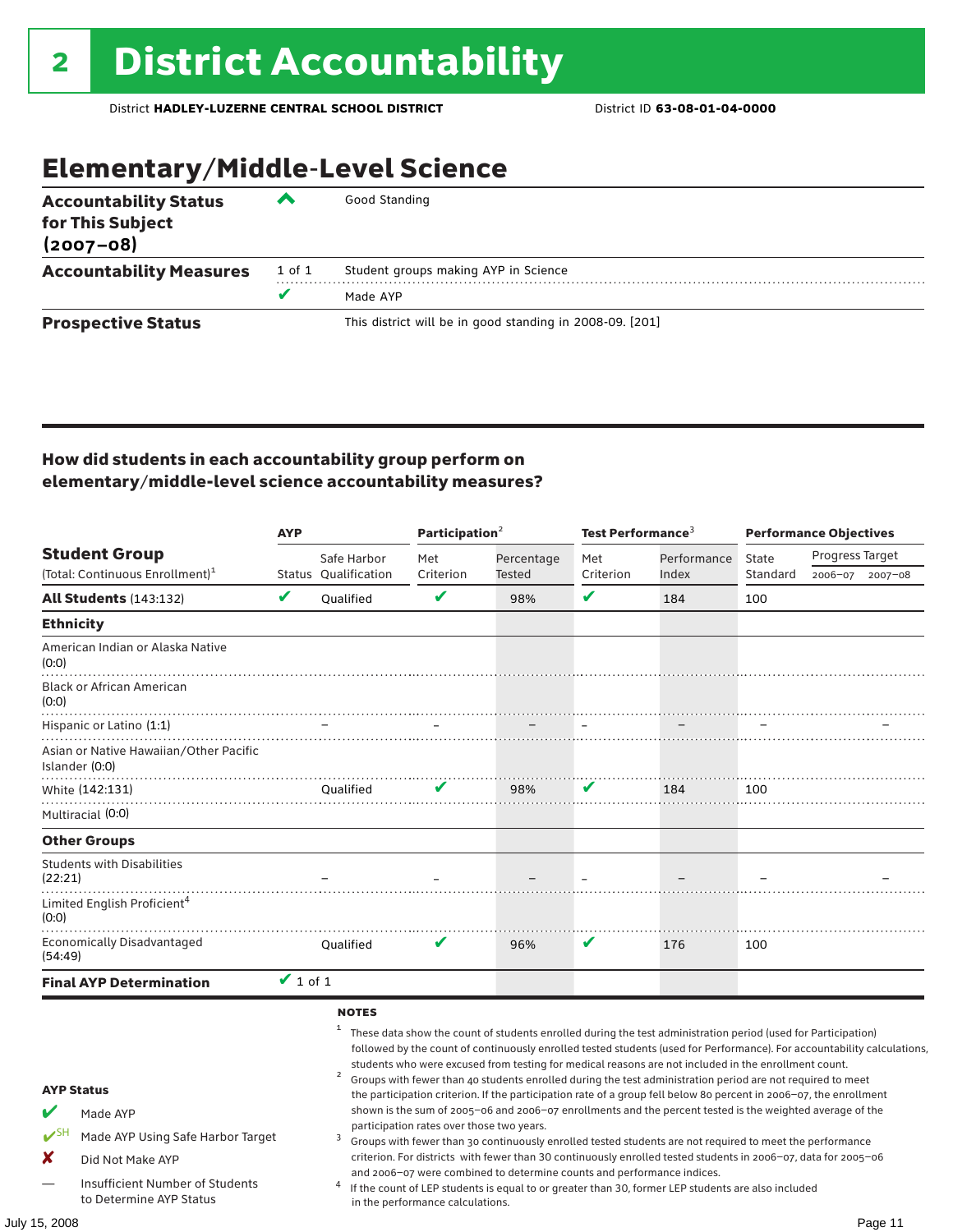# **Secondary-Level English Language Arts**

| <b>Accountability Status</b><br>for This Subject<br>$(2007 - 08)$ | ▰      | Good Standing                                            |
|-------------------------------------------------------------------|--------|----------------------------------------------------------|
| <b>Accountability Measures</b>                                    | 0 of 2 | Student groups making AYP in English Language Arts       |
|                                                                   |        | Did not make AYP                                         |
| <b>Prospective Status</b>                                         |        | This district will be in good standing in 2008-09. [201] |

#### How did students in each accountability group perform on **secondary-level English Language Arts accountability measures?**

|                                              | <b>AYP</b>          | Participation $2$ |                                            | Test Performance <sup>3</sup> |                                 | <b>Performance Objectives</b> |                    |             |  |
|----------------------------------------------|---------------------|-------------------|--------------------------------------------|-------------------------------|---------------------------------|-------------------------------|--------------------|-------------|--|
| <b>Student Group</b>                         |                     | Met               | Percentage                                 | Met                           | Performance                     | Effective                     | Safe Harbor Target |             |  |
| $(12th$ Graders: 2003 Cohort) <sup>1</sup>   | <b>Status</b>       | Criterion         | Tested                                     | Criterion                     | Index                           | AMO                           | 2006-07            | $2007 - 08$ |  |
| All Students (168:74)                        | X                   | X                 | 57%                                        | X                             | 19                              | 148                           | 148                | 37          |  |
| <b>Ethnicity</b>                             |                     |                   |                                            |                               |                                 |                               |                    |             |  |
| American Indian or Alaska Native<br>(0:0)    |                     |                   |                                            |                               |                                 |                               |                    |             |  |
| <b>Black or African American</b>             |                     |                   |                                            |                               |                                 |                               |                    |             |  |
| (0:0)                                        |                     |                   |                                            |                               |                                 |                               |                    |             |  |
| Hispanic or Latino (0:0)                     |                     |                   |                                            |                               |                                 |                               |                    |             |  |
| Asian or Native Hawaiian/Other Pacific       |                     |                   |                                            |                               |                                 |                               |                    |             |  |
| Islander (0:0)                               |                     |                   |                                            |                               |                                 |                               |                    |             |  |
| White $(166:74)$                             |                     |                   | $\mathbf{X}$ $\mathbf{X}$ 57% $\mathbf{X}$ |                               | $19 \t\t 148 \t\t 148 \t\t 148$ |                               |                    | 37          |  |
| Multiracial (0:0)                            |                     |                   |                                            |                               |                                 |                               |                    |             |  |
| <b>Other Groups</b>                          |                     |                   |                                            |                               |                                 |                               |                    |             |  |
| <b>Students with Disabilities</b><br>(15:13) |                     |                   |                                            |                               |                                 |                               |                    |             |  |
| Limited English Proficient <sup>4</sup>      |                     |                   |                                            |                               |                                 |                               |                    |             |  |
| (0:0)                                        |                     |                   |                                            |                               |                                 |                               |                    |             |  |
| <b>Economically Disadvantaged</b><br>(10:8)  |                     |                   |                                            |                               |                                 |                               |                    |             |  |
| <b>Final AYP Determination</b>               | $\mathbf{X}$ 0 of 2 |                   |                                            |                               |                                 |                               |                    |             |  |



‡ This student group did not make AYP in graduation rate; therefore, it did not qualify for Safe Harbor.

to Determine AYP Status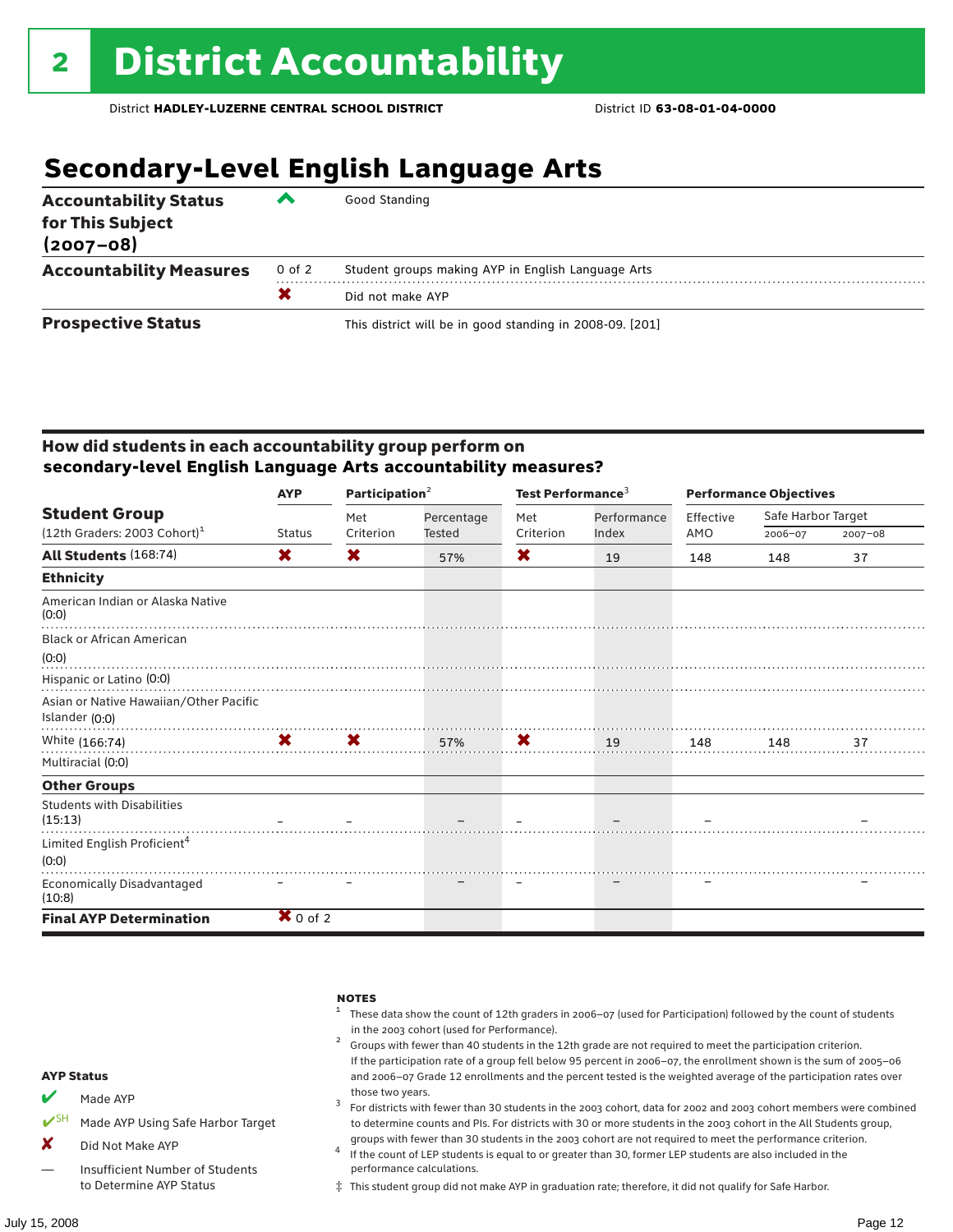# **Secondary-Level Mathematics**

| <b>Accountability Status</b><br>for This Subject<br>$(2007 - 08)$ | ‴      | Good Standing                                            |
|-------------------------------------------------------------------|--------|----------------------------------------------------------|
| <b>Accountability Measures</b>                                    | 0 of 2 | Student groups making AYP in Mathematics                 |
|                                                                   |        | Did not make AYP                                         |
| <b>Prospective Status</b>                                         |        | This district will be in good standing in 2008-09. [201] |

#### How did students in each accountability group perform on **secondary-level Mathematics accountability measures?**

|                                              | <b>AYP</b>                |           | Participation $2$   |           | Test Performance <sup>3</sup> | <b>Performance Objectives</b> |                    |             |  |
|----------------------------------------------|---------------------------|-----------|---------------------|-----------|-------------------------------|-------------------------------|--------------------|-------------|--|
| <b>Student Group</b>                         |                           | Met       | Percentage          | Met       | Performance                   | Effective                     | Safe Harbor Target |             |  |
| $(12th$ Graders: 2003 Cohort) <sup>1</sup>   | Status                    | Criterion | Tested              | Criterion | Index                         | AMO                           | 2006-07            | $2007 - 08$ |  |
| <b>All Students (168:74)</b>                 | X                         | X.        | 52%                 | X         | 5                             | 141                           | 141                | 25          |  |
| <b>Ethnicity</b>                             |                           |           |                     |           |                               |                               |                    |             |  |
| American Indian or Alaska Native<br>(0:0)    |                           |           |                     |           |                               |                               |                    |             |  |
| <b>Black or African American</b>             |                           |           |                     |           |                               |                               |                    |             |  |
| (0:0)                                        |                           |           |                     |           |                               |                               |                    |             |  |
| Hispanic or Latino (0:0)                     |                           |           |                     |           |                               |                               |                    |             |  |
| Asian or Native Hawaiian/Other Pacific       |                           |           |                     |           |                               |                               |                    |             |  |
| Islander (0:0)                               |                           |           |                     |           |                               |                               |                    |             |  |
| White (166:74)                               | $\mathsf{x}$ $\mathsf{x}$ |           | $52\%$ $\mathsf{X}$ |           | $\frac{5}{141}$ 141 141       |                               |                    | 25          |  |
| Multiracial (0:0)                            |                           |           |                     |           |                               |                               |                    |             |  |
| <b>Other Groups</b>                          |                           |           |                     |           |                               |                               |                    |             |  |
| <b>Students with Disabilities</b><br>(15:13) |                           |           |                     |           |                               |                               |                    |             |  |
| Limited English Proficient <sup>4</sup>      |                           |           |                     |           |                               |                               |                    |             |  |
| (0:0)                                        |                           |           |                     |           |                               |                               |                    |             |  |
| <b>Economically Disadvantaged</b><br>(10:8)  |                           |           |                     |           |                               |                               |                    |             |  |
| <b>Final AYP Determination</b>               | $\mathbf{X}$ 0 of 2       |           |                     |           |                               |                               |                    |             |  |



‡ This student group did not make AYP in graduation rate; therefore, it did not qualify for Safe Harbor.

to Determine AYP Status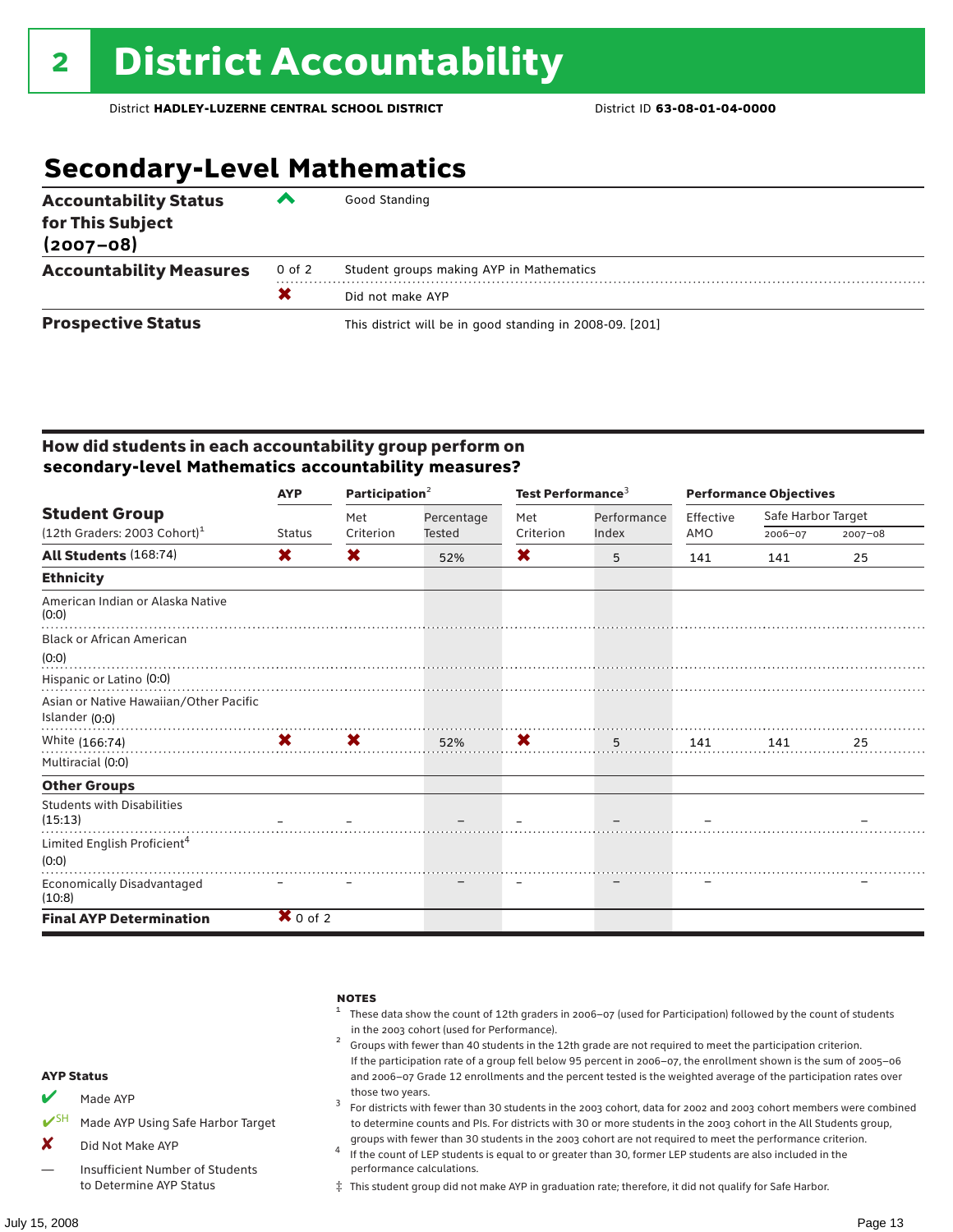# Graduation Rate

| <b>Accountability Status</b><br>for This Indicator<br>$(2007 - 08)$ | $\overline{\phantom{a}}$ | Good Standing                                            |
|---------------------------------------------------------------------|--------------------------|----------------------------------------------------------|
| <b>Accountability Measures</b>                                      | 1 of 1                   | Student groups making AYP in Graduation Rate             |
|                                                                     | u                        | Made AYP                                                 |
| <b>Prospective Status</b>                                           |                          | This district will be in good standing in 2008-09. [201] |

#### How did students in each accountability group perform on graduation rate accountability measures?

|                                                           |               | <b>Graduation</b> |                   | <b>Objectives</b> |                 |         |  |
|-----------------------------------------------------------|---------------|-------------------|-------------------|-------------------|-----------------|---------|--|
| <b>Student Group</b>                                      |               | Met               | Graduation        | State             | Progress Target |         |  |
| (Cohort Count) <sup>1</sup>                               | AYP           | Criterion         | Rate <sup>2</sup> |                   | 2006-07         | 2007-08 |  |
| All Students (77)                                         | $\mathbf v$   | V                 | 84%               | 55%               |                 |         |  |
| <b>Ethnicity</b>                                          |               |                   |                   |                   |                 |         |  |
| American Indian or<br>Alaska Native (0)                   |               |                   |                   |                   |                 |         |  |
| <b>Black or African</b><br>American (0)                   |               |                   |                   |                   |                 |         |  |
| Hispanic or<br>Latino $(1)$                               |               |                   |                   |                   |                 |         |  |
| Asian or Native<br>Hawaiian/Other<br>Pacific Islander (0) |               |                   |                   |                   |                 |         |  |
| <b>White (76)</b>                                         |               | ✔                 | 84%               | 55%               |                 |         |  |
| Multiracial (0)                                           |               |                   |                   |                   |                 |         |  |
| <b>Other Groups</b>                                       |               |                   |                   |                   |                 |         |  |
| Students with<br>Disabilities (9)                         |               |                   |                   |                   |                 |         |  |
| Limited English<br>Proficient <sup>3</sup> $(0)$          |               |                   |                   |                   |                 |         |  |
| Economically<br>Disadvantaged (17)                        |               |                   |                   |                   |                 |         |  |
| <b>Final AYP</b><br><b>Determination</b>                  | $\vee$ 1 of 1 |                   |                   |                   |                 |         |  |

#### **NOTES**

<sup>1</sup> Graduation-rate cohort for each year includes all students in the accountability cohort in the previous year plus all students excluded from that accountability cohort solely because they transferred to a high school equivalency preparation program, approved

under Commissioner's Regulations 100.7.<br>
Percentage of the 2002 cohort that earned a local or Regents diploma by August 31, 2006.<br>
<sup>3</sup> If the count of LEP students is equal to or greater than 30, former LEP students are a in the performance calculations.

## Graduation Rate Information

For a school or a district to make AYP in graduation rate, the percentage of 2002 graduation-rate cohort members earning a local or Regents diploma by August 31, 2006 for the "All Students" group must equal or exceed the Graduation-Rate Standard or the Graduation-Rate Progress Target for 2006–07.

The Graduation Rate Standard is the criterion value that represents a minimally satisfactory percentage of cohort members earning a local diploma. The State Graduation-Rate Standard for the 2002 cohort is 55 percent. The Commissioner may raise the Graduation-Rate Standard at his discretion in future years.

The 2006–07 Graduation-Rate Progress Target is calculated by adding one point to the percentage of the 2001 cohort earning a local or Regents diploma by August 31, 2005. The 2007–08 Graduation-Rate Progress Target is calculated by adding one point to the percentage of the 2002 cohort earning a local or Regents diploma by August 31, 2006. This target is provided for each group whose percentage earning a local or Regents diploma by August 31, 2006 is below the Graduation-Rate Standard in 2006–07 (55%). Groups with fewer than 30 cohort members are not subject to this criterion.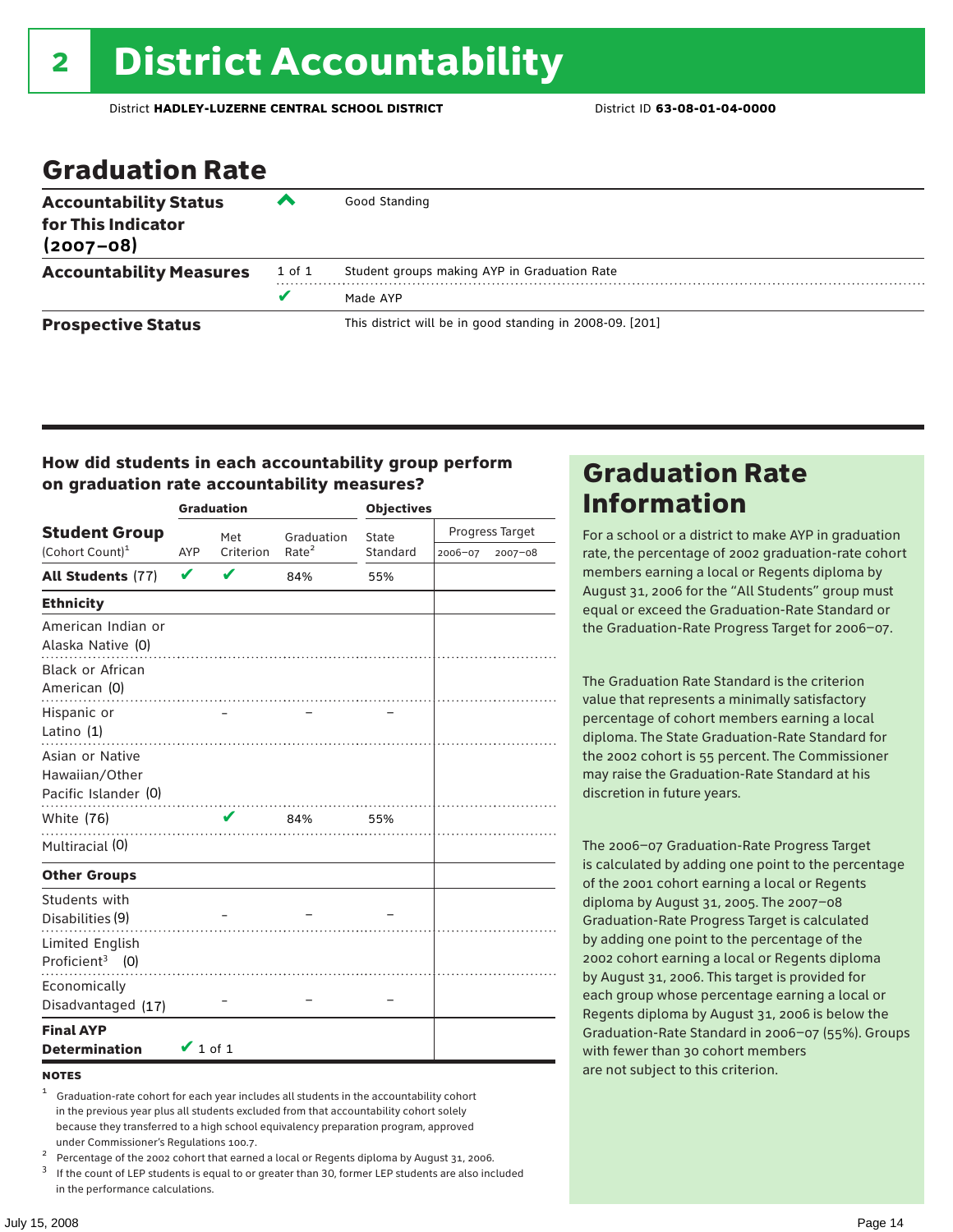# 2007–08 Accountability Status of Schools in Your District

This section lists all schools in your district by 2007–08 accountability status.

**Federal Title I Status New York State Status**

**Good Standing**

3 schools identified 100% of total

HADLEY-LUZERNE ELEMENTARY SCHOOL HADLEY-LUZERNE HIGH SCHOOL STUART M TOWNSEND MIDDLE SCHOOL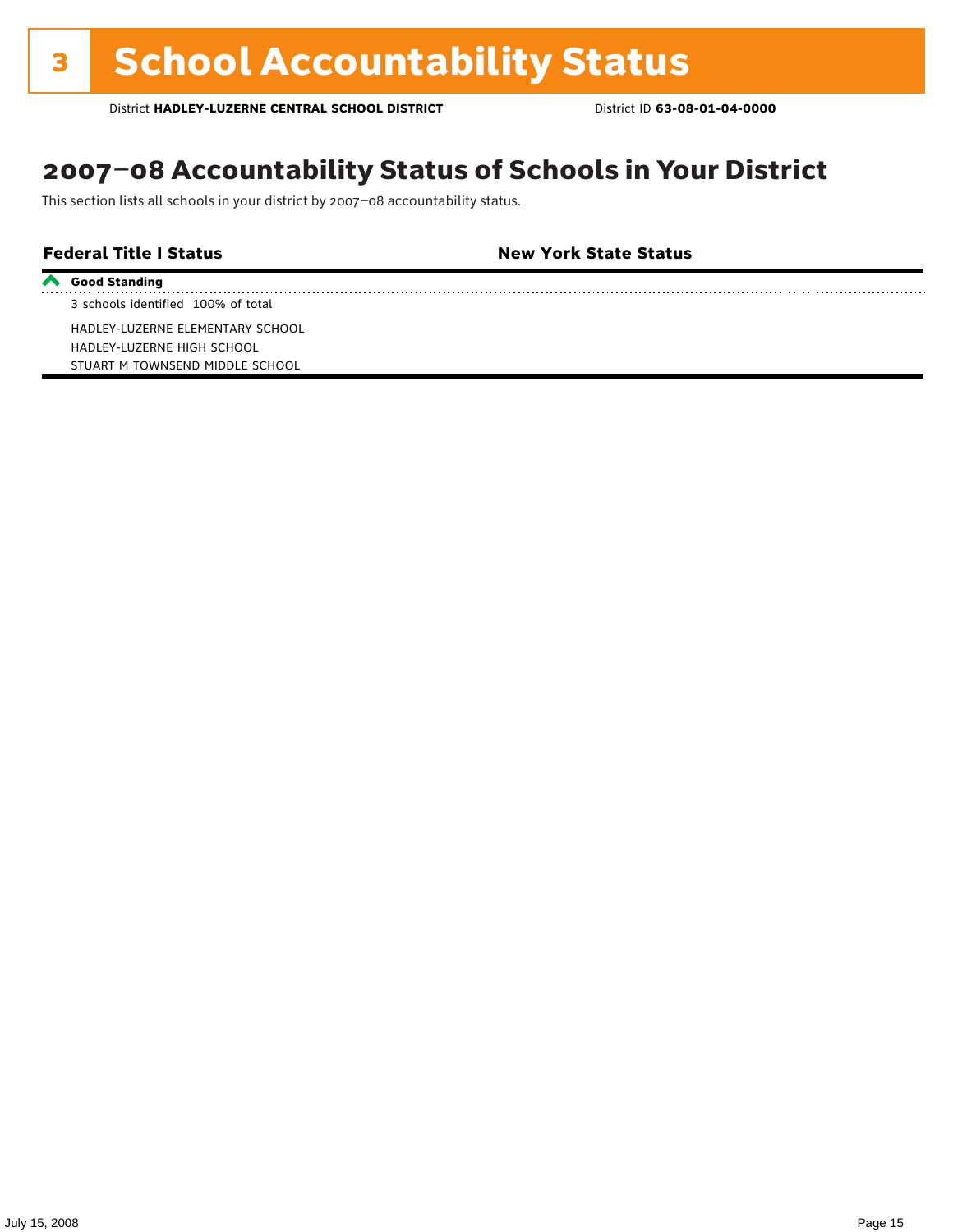## Summary of 2006–07 **District Performance**

Performance on the State assessments in English language arts, mathematics, and science at the elementary and middle levels is reported in terms of mean scores and the percentage of tested students scoring at or above Level 2, Level 3, and Level 4. Performance on the State assessments in ELA and mathematics at the secondary level is reported in terms of the percentage of students in a cohort scoring at these levels.

|                              | Percentage of students that<br>scored at or above Level 3 | Total<br>Tested                                           |                      |
|------------------------------|-----------------------------------------------------------|-----------------------------------------------------------|----------------------|
| <b>English Language Arts</b> | 0%                                                        | 50%                                                       | 100%                 |
| Grade 3                      | 85%                                                       |                                                           | 59                   |
| Grade 4                      | 59%                                                       |                                                           | 59                   |
| Grade 5                      | 53%                                                       |                                                           | 78                   |
| Grade 6                      | 60%                                                       |                                                           | 73                   |
| Grade 7                      | 54%                                                       |                                                           | 80                   |
| Grade 8                      | 54%                                                       |                                                           | 82                   |
| <b>Mathematics</b>           |                                                           |                                                           |                      |
| Grade 3                      | 90%                                                       |                                                           | 61                   |
| Grade 4                      | 90%                                                       |                                                           | 60                   |
| Grade 5                      | 79%                                                       |                                                           | 80                   |
| Grade 6                      | 74%                                                       |                                                           | 73                   |
| Grade 7                      | 70%                                                       |                                                           | 79                   |
| Grade 8                      | 51%                                                       |                                                           | 83                   |
| <b>Science</b>               |                                                           |                                                           |                      |
| Grade 4                      | 95%                                                       |                                                           | 61                   |
| Grade 8                      | 80%                                                       |                                                           | 79                   |
|                              |                                                           | Percentage of students that<br>scored at or above Level 3 | 2003 Total<br>Cohort |
| <b>Secondary Level</b>       | 0%                                                        | 50%                                                       | 100%                 |

English 70% 94 Mathematics 76% 94

#### About the Performance Level Descriptors

#### Level 1: Not Meeting Learning Standards.

Student performance does not demonstrate an understanding of the content expected in the subject and grade level.

#### Level 2: Partially Meeting Learning Standards.

Student performance demonstrates a partial understanding of the content expected in the subject and grade level.

#### Level 3: Meeting Learning Standards.

Student performance demonstrates an understanding of the content expected in the subject and grade level.

#### Level 4: Meeting Learning Standards with Distinction.

Student performance demonstrates a thorough understanding of the content expected in the subject and grade level.

#### How are Need/Resource Capacity (N/RC) categories determined?

Districts are divided into high, average, and low need categories based on their ability to meet the special needs of their students with local resources. Districts in the high need category are subdivided into four categories based on enrollment size and, in some cases, number of students per square mile. More information about the categories can be found in the *Report to the Governor and the Legislature on the Educational Status of the State's Schools* at www.emsc.nysed.gov/irts.

In this section, this district's performance is compared with that of public schools statewide.

#### This District's N/RC Category:

#### **Average Need Districts**

This is a school district with average student needs in relation to district resource capacity.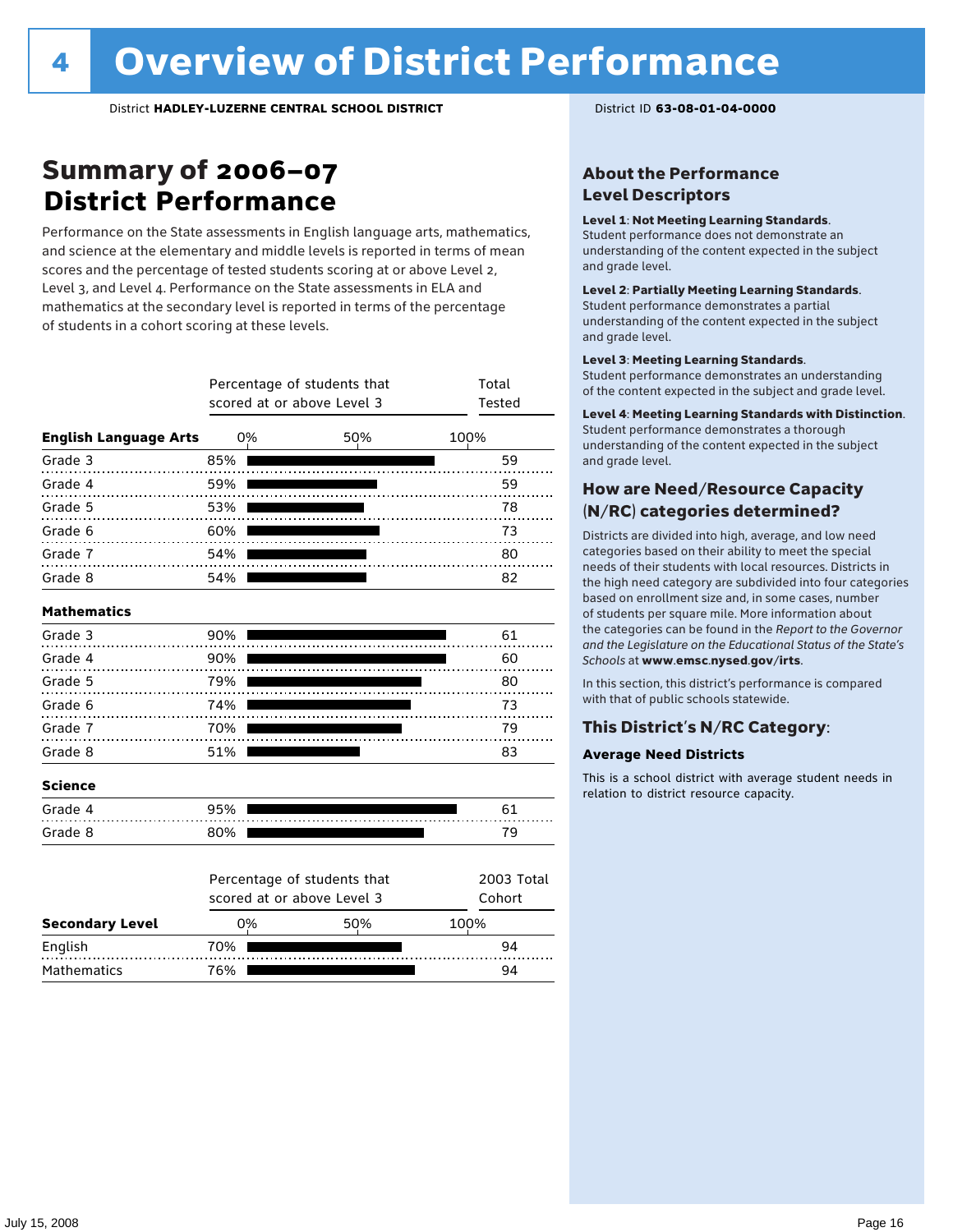# **This District's Results in Grade 3 English Language Arts**

|                                                               |        | <b>This District</b>            |                                 |         |               |                                 | <b>NY State Public</b> |                                 |        |  |
|---------------------------------------------------------------|--------|---------------------------------|---------------------------------|---------|---------------|---------------------------------|------------------------|---------------------------------|--------|--|
|                                                               |        | Percentage scoring at level(s): |                                 |         |               | Percentage scoring at level(s): |                        |                                 |        |  |
|                                                               |        | $2 - 4$                         | $3 - 4$                         |         | 4             | $2 - 4$                         | $3 - 4$                | 4                               |        |  |
| 2007 Mean Score: 685                                          | Range: | 616-780                         | 650-780                         |         | 730-780       |                                 |                        |                                 |        |  |
| 2006 Mean Score: 668<br>$\blacksquare$ 2006-07<br>$2005 - 06$ | 100%   | 92% 93%                         | 85%                             | 72%     | 22%           | 91% 92%                         | 67% 69%                |                                 |        |  |
| Number of Tested Students:                                    |        | 54<br>54                        | 50                              | 42      | 5%<br>3<br>13 |                                 |                        |                                 | 10% 7% |  |
| <b>Results by</b>                                             |        | 2006-07 School Year             |                                 |         |               |                                 | 2005-06 School Year    |                                 |        |  |
|                                                               |        | Total                           | Percentage scoring at level(s): |         |               | Total                           |                        | Percentage scoring at level(s): |        |  |
| <b>Student Group</b>                                          |        | Tested                          | $2 - 4$                         | $3 - 4$ | 4             | Tested                          | $2 - 4$                | $3 - 4$                         | 4      |  |
| <b>All Students</b>                                           |        | 59                              | 92%                             | 85%     | 22%           | 58                              | 93%                    | 72%                             | 5%     |  |
| Female                                                        |        | 35                              | 91%                             | 86%     | 29%           | 28                              | 89%                    | 75%                             | 4%     |  |
| Male                                                          |        | 24                              | 92%                             | 83%     | 13%           | 30                              | 97%                    | 70%                             | 7%     |  |

| American Indian or Alaska Native  |    |     |     |     |    |     |     |    |
|-----------------------------------|----|-----|-----|-----|----|-----|-----|----|
| <b>Black or African American</b>  |    |     |     |     |    |     |     |    |
| Hispanic or Latino                |    |     |     |     |    |     |     |    |
| Asian or Native Hawaiian/Other    |    |     |     |     |    |     |     |    |
| Pacific Islander                  |    |     |     |     |    |     |     |    |
| White                             | 57 |     |     |     | 57 |     |     |    |
| Multiracial                       |    |     |     |     |    |     |     |    |
| Small Group Totals                | 59 | 92% | 85% | 22% | 58 | 93% | 72% | 5% |
| <b>General-Education Students</b> | 54 | 96% | 89% | 24% | 51 | 98% | 78% | 6% |
| <b>Students with Disabilities</b> | 5  | 40% | 40% | 0%  | 7  | 57% | 29% | 0% |
| English Proficient                | 59 | 92% | 85% | 22% | 58 | 93% | 72% | 5% |
| Limited English Proficient        |    |     |     |     |    |     |     |    |
| Economically Disadvantaged        | 24 | 88% | 83% | 4%  | 27 | 89% | 67% | 7% |
| Not Disadvantaged                 | 35 | 94% | 86% | 34% | 31 | 97% | 77% | 3% |
| Migrant                           |    |     |     |     |    |     |     |    |
| Not Migrant                       | 59 | 92% | 85% | 22% | 58 | 93% | 72% | 5% |

**NOTES** 

The – symbol indicates that data for a group of students have been suppressed. If a group has fewer than five students,<br>data for that group and the next smallest group(s) are suppressed to protect the privacy of individual

| <b>Other</b>                                                                                         | 2006-07 School Year |                             |         |     | 2005-06 School Year                  |                             |         |                                           |  |
|------------------------------------------------------------------------------------------------------|---------------------|-----------------------------|---------|-----|--------------------------------------|-----------------------------|---------|-------------------------------------------|--|
| <b>Assessments</b>                                                                                   | Total<br>Tested     | Number scoring at level(s): |         |     | Total                                | Number scoring at level(s): |         |                                           |  |
|                                                                                                      |                     | $2 - 4$                     | $3 - 4$ | 4   | Tested                               | $2 - 4$                     | $3 - 4$ | 4                                         |  |
| New York State Alternate Assessment<br>(NYSAA): Grade 3 Equivalent                                   |                     |                             |         |     | New NYSAA were developed in 2007, so |                             |         | 2006 and 2007 results cannot be compared. |  |
| New York State English as a Second<br>Language Achievement Test (NYSESLAT) <sup>+</sup> :<br>Grade 3 |                     | N/A                         | N/A     | N/A | N/A                                  | N/A                         | N/A     | N/A                                       |  |

† These counts represent recently arrived LEP students who used the NYSESLAT to fulfill the English language arts participation requirement.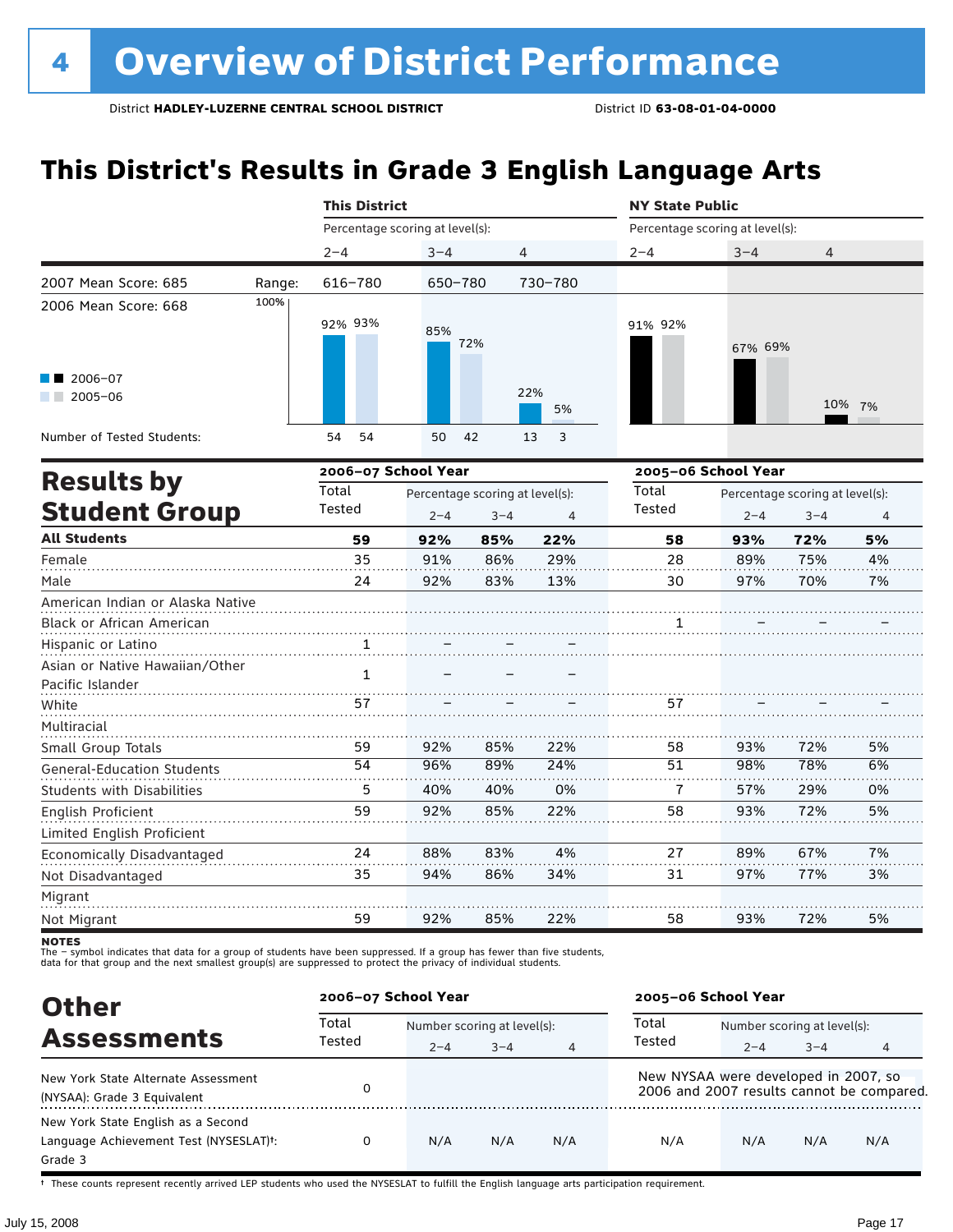# **This District's Results in Grade 3 Mathematics**

|                                                    |        | <b>This District</b>                     |         |         |                | <b>NY State Public</b>          |                                 |         |         |  |  |
|----------------------------------------------------|--------|------------------------------------------|---------|---------|----------------|---------------------------------|---------------------------------|---------|---------|--|--|
|                                                    |        | Percentage scoring at level(s):          |         |         |                | Percentage scoring at level(s): |                                 |         |         |  |  |
|                                                    |        | $2 - 4$                                  | $3 - 4$ | 4       |                | $2 - 4$                         | $3 - 4$                         | 4       |         |  |  |
| 2007 Mean Score: 696                               | Range: | 624-770                                  | 650-770 |         | 703-770        |                                 |                                 |         |         |  |  |
| 2006 Mean Score: 685                               | 100%   | 98% 98%                                  | 90% 88% |         |                | 96% 94%                         | 85% 81%                         |         |         |  |  |
| 2006-07<br>$\blacksquare$ 2005-06                  |        |                                          |         |         | 36% 33%        |                                 |                                 |         | 29% 25% |  |  |
| Number of Tested Students:                         |        | 56<br>60                                 | 55      | 50      | 19<br>22       |                                 |                                 |         |         |  |  |
| <b>Results by</b>                                  |        | 2006-07 School Year                      |         |         |                | 2005-06 School Year             |                                 |         |         |  |  |
|                                                    |        | Total<br>Percentage scoring at level(s): |         |         | Total          |                                 | Percentage scoring at level(s): |         |         |  |  |
| <b>Student Group</b>                               |        | Tested                                   | $2 - 4$ | $3 - 4$ | $\overline{4}$ | Tested                          | $2 - 4$                         | $3 - 4$ | 4       |  |  |
| <b>All Students</b>                                |        | 61                                       | 98%     | 90%     | 36%            | 57                              | 98%                             | 88%     | 33%     |  |  |
| Female                                             |        | 35                                       | 97%     | 91%     | 34%            | 27                              | 96%                             | 89%     | 37%     |  |  |
| Male                                               |        | 26                                       | 100%    | 88%     | 38%            | 30                              | 100%                            | 87%     | 30%     |  |  |
| American Indian or Alaska Native                   |        |                                          |         |         |                |                                 |                                 |         |         |  |  |
| Black or African American                          |        |                                          |         |         |                | 1                               |                                 |         |         |  |  |
| Hispanic or Latino                                 |        |                                          |         |         |                |                                 |                                 |         |         |  |  |
| Asian or Native Hawaiian/Other<br>Pacific Islander |        | $\mathbf{1}$                             | .       |         |                |                                 |                                 |         |         |  |  |
| White                                              |        | 59                                       |         |         |                | 56                              |                                 |         |         |  |  |
| Multiracial                                        |        |                                          |         |         |                |                                 |                                 |         |         |  |  |
| Small Group Totals                                 |        | 61                                       | 98%     | 90%     | 36%            | 57                              | 98%                             | 88%     | 33%     |  |  |
| <b>General-Education Students</b>                  |        | 54                                       | 100%    | 96%     | 39%            | 50                              | 100%                            | 96%     | 38%     |  |  |
| <b>Students with Disabilities</b>                  |        | 7                                        | 86%     | 43%     | 14%            | 7                               | 86%                             | 29%     | 0%      |  |  |
| <b>English Proficient</b>                          |        | 61                                       | 98%     | 90%     | 36%            | 57                              | 98%                             | 88%     | 33%     |  |  |
| Limited English Proficient                         |        |                                          |         |         |                |                                 |                                 |         |         |  |  |
| Economically Disadvantaged                         |        | 26                                       | 100%    | 88%     | 27%            | 26                              | 96%                             | 81%     | 31%     |  |  |
| Not Disadvantaged                                  |        | 35                                       | 97%     | 91%     | 43%            | 31                              | 100%                            | 94%     | 35%     |  |  |

**NOTES** 

Migrant Not Migrant

The – symbol indicates that data for a group of students have been suppressed. If a group has fewer than five students,<br>data for that group and the next smallest group(s) are suppressed to protect the privacy of individual

61

| <b>Other</b>                                                       | 2006-07 School Year |                                        |      | 2005-06 School Year                                                               |                                        |         |   |  |
|--------------------------------------------------------------------|---------------------|----------------------------------------|------|-----------------------------------------------------------------------------------|----------------------------------------|---------|---|--|
| <b>Assessments</b>                                                 | Total<br>Tested     | Number scoring at level(s):<br>$2 - 4$ | $-4$ | Total<br>Tested                                                                   | Number scoring at level(s):<br>$2 - 4$ | $3 - 4$ | 4 |  |
| New York State Alternate Assessment<br>(NYSAA): Grade 3 Equivalent |                     |                                        |      | New NYSAA were developed in 2007, so<br>2006 and 2007 results cannot be compared. |                                        |         |   |  |

90%

36%

57

98%

. . . . . . . . . . .

88%

. . . . . . . . . . .

33%

98%

. . . . . . . . .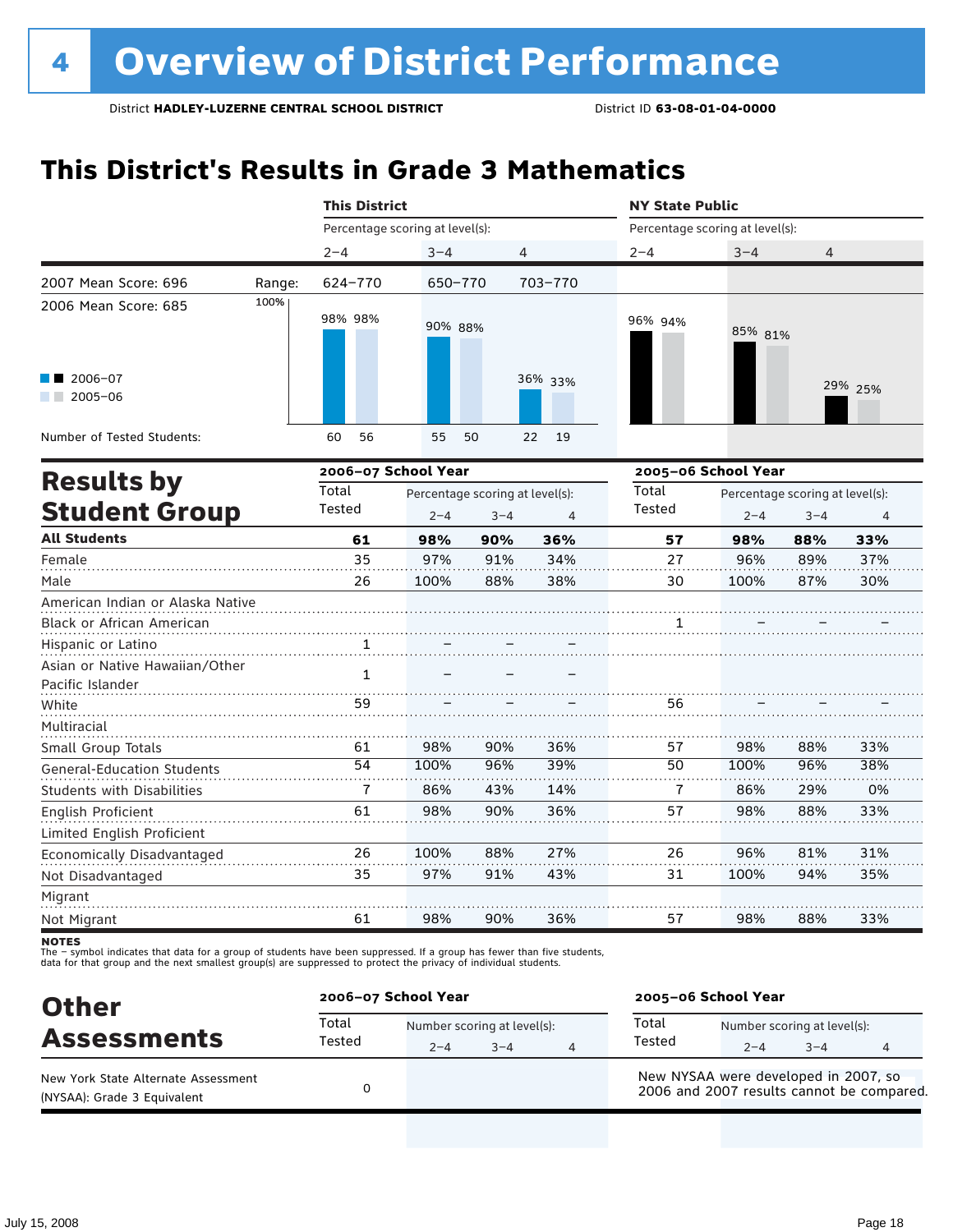# **This District's Results in Grade 4 English Language Arts**

|                                                    |        | <b>This District</b>            |         |                                 |                     | <b>NY State Public</b>          |                                 |         |    |  |
|----------------------------------------------------|--------|---------------------------------|---------|---------------------------------|---------------------|---------------------------------|---------------------------------|---------|----|--|
|                                                    |        | Percentage scoring at level(s): |         |                                 |                     | Percentage scoring at level(s): |                                 |         |    |  |
|                                                    |        | $2 - 4$                         | $3 - 4$ |                                 | 4                   | $2 - 4$                         | $3 - 4$                         | 4       |    |  |
| 2007 Mean Score: 665                               | Range: | 612-775                         | 650-775 |                                 | 716-775             |                                 |                                 |         |    |  |
| 2006 Mean Score: 643                               | 100%   | 95%<br>78%                      | 59%     |                                 |                     | 92% 91%                         | 68% 69%                         |         |    |  |
| $2006 - 07$<br>$2005 - 06$<br>a sa bar             |        |                                 |         | 46%                             | 7%<br>5%            |                                 |                                 | 8%      | 9% |  |
| Number of Tested Students:                         |        | 61<br>56                        | 35      | 36                              | $\overline{4}$<br>4 |                                 |                                 |         |    |  |
| <b>Results by</b>                                  |        | 2006-07 School Year             |         |                                 |                     |                                 | 2005-06 School Year             |         |    |  |
|                                                    |        | Total                           |         | Percentage scoring at level(s): |                     |                                 | Percentage scoring at level(s): |         |    |  |
| <b>Student Group</b>                               |        | Tested                          | $2 - 4$ | $3 - 4$                         | $\overline{4}$      | Tested                          | $2 - 4$                         | $3 - 4$ | 4  |  |
| <b>All Students</b>                                |        | 59                              | 95%     | 59%                             | 7%                  | 78                              | 78%                             | 46%     | 5% |  |
| Female                                             |        | 28                              | 89%     | 54%                             | 11%                 | 35                              | 91%                             | 57%     | 6% |  |
| Male                                               |        | 31                              | 100%    | 65%                             | 3%                  | 43                              | 67%                             | 37%     | 5% |  |
| American Indian or Alaska Native                   |        |                                 |         |                                 |                     |                                 |                                 |         |    |  |
| Black or African American                          |        |                                 |         |                                 |                     |                                 |                                 |         |    |  |
| Hispanic or Latino                                 |        |                                 |         |                                 |                     |                                 |                                 |         |    |  |
| Asian or Native Hawaiian/Other<br>Pacific Islander |        |                                 |         |                                 |                     | $\mathbf{1}$                    |                                 |         |    |  |
| White                                              |        | 58                              |         |                                 |                     | 76                              |                                 |         |    |  |
| Multiracial                                        |        |                                 |         |                                 |                     |                                 |                                 |         |    |  |
| Small Group Totals                                 |        | 59                              | 95%     | 59%                             | 7%                  | 78                              | 78%                             | 46%     | 5% |  |
| <b>General-Education Students</b>                  |        | 52                              | 98%     | 62%                             | 8%                  | 60                              | 97%                             | 60%     | 7% |  |
| <b>Students with Disabilities</b>                  |        | 7                               | 71%     | 43%                             | 0%                  | 18                              | 17%                             | 0%      | 0% |  |
| English Proficient                                 |        | 59                              | 95%     | 59%                             | 7%                  | 78                              | 78%                             | 46%     | 5% |  |
| Limited English Proficient                         |        |                                 |         |                                 |                     |                                 |                                 |         |    |  |
| Economically Disadvantaged                         |        | 28                              | 89%     | 46%                             | 4%                  | 32                              | 69%                             | 25%     | 0% |  |
| Not Disadvantaged                                  |        | 31                              | 100%    | 71%                             | 10%                 | 46                              | 85%                             | 61%     | 9% |  |
| Migrant                                            |        |                                 |         |                                 |                     |                                 |                                 |         |    |  |
| Not Migrant                                        |        | 59                              | 95%     | 59%                             | 7%                  | 78                              | 78%                             | 46%     | 5% |  |
|                                                    |        |                                 |         |                                 |                     |                                 |                                 |         |    |  |

**NOTES** 

The – symbol indicates that data for a group of students have been suppressed. If a group has fewer than five students,<br>data for that group and the next smallest group(s) are suppressed to protect the privacy of individual

| <b>Other</b>                           | 2006-07 School Year |                             |         |                | 2005-06 School Year                  |                             |         |                                           |  |
|----------------------------------------|---------------------|-----------------------------|---------|----------------|--------------------------------------|-----------------------------|---------|-------------------------------------------|--|
| <b>Assessments</b>                     | Total<br>Tested     | Number scoring at level(s): |         |                | Total                                | Number scoring at level(s): |         |                                           |  |
|                                        |                     | $2 - 4$                     | $3 - 4$ | $\overline{4}$ | Tested                               | $2 - 4$                     | $3 - 4$ | 4                                         |  |
| New York State Alternate Assessment    |                     |                             |         |                | New NYSAA were developed in 2007, so |                             |         |                                           |  |
| (NYSAA): Grade 4 Equivalent            |                     |                             |         |                |                                      |                             |         | 2006 and 2007 results cannot be compared. |  |
| New York State English as a Second     |                     |                             |         |                |                                      |                             |         |                                           |  |
| Language Achievement Test (NYSESLAT)t: | 0                   | N/A                         | N/A     | N/A            | N/A                                  | N/A                         | N/A     | N/A                                       |  |
| Grade 4                                |                     |                             |         |                |                                      |                             |         |                                           |  |

† These counts represent recently arrived LEP students who used the NYSESLAT to fulfill the English language arts participation requirement.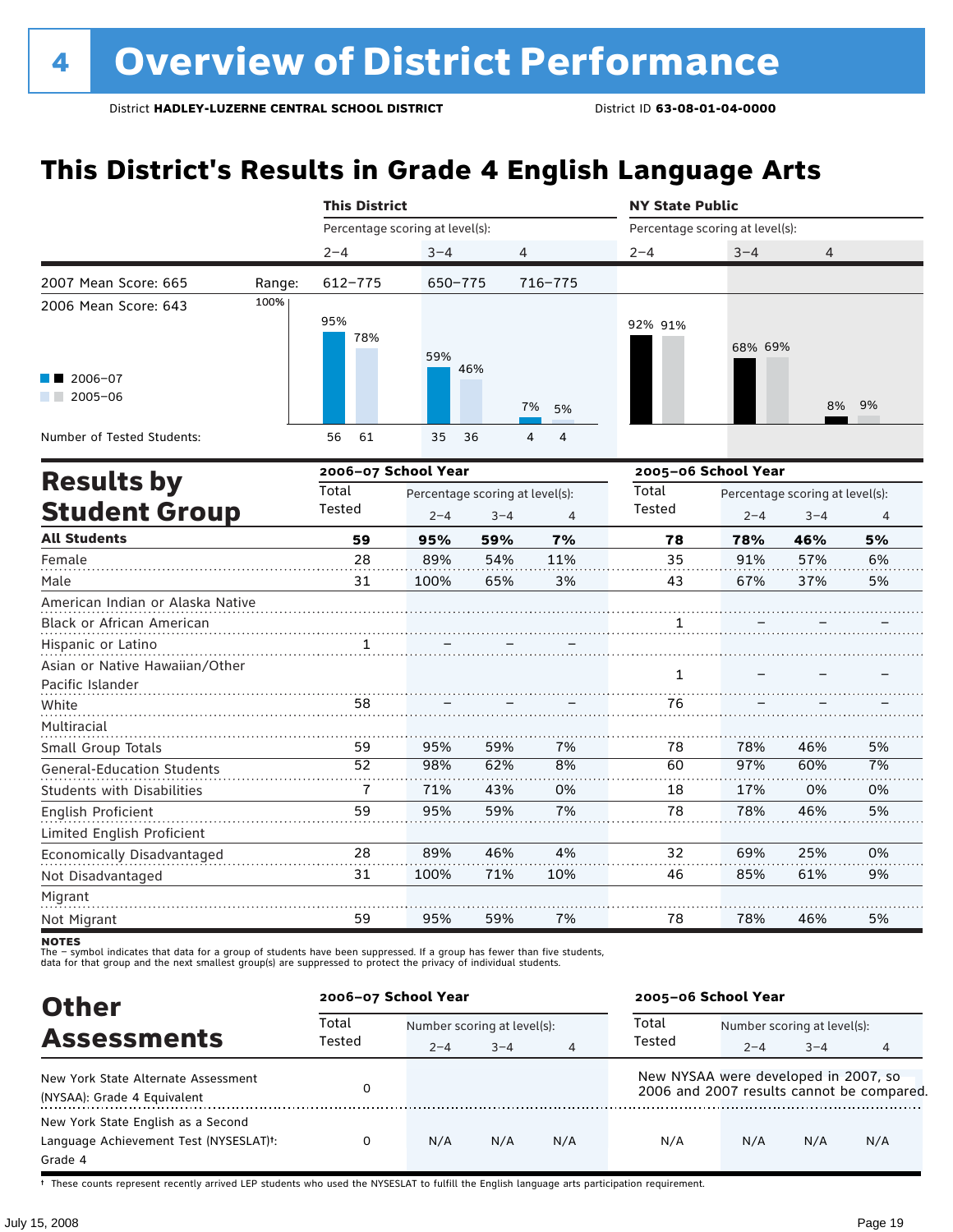# **This District's Results in Grade 4 Mathematics**

|                                                    |        | <b>This District</b>                     |         |                |         | <b>NY State Public</b>          |                                 |     |         |
|----------------------------------------------------|--------|------------------------------------------|---------|----------------|---------|---------------------------------|---------------------------------|-----|---------|
|                                                    |        | Percentage scoring at level(s):          |         |                |         | Percentage scoring at level(s): |                                 |     |         |
|                                                    |        | $2 - 4$                                  | $3 - 4$ | 4              |         | $2 - 4$                         | $3 - 4$                         | 4   |         |
| 2007 Mean Score: 680                               | Range: | 622-800                                  | 650-800 |                | 702-800 |                                 |                                 |     |         |
| 2006 Mean Score: 665                               | 100%   | 97% 91%                                  | 90%     | 77%            |         | 94% 93%                         | 80% 78%                         |     |         |
| 2006-07<br>$2005 - 06$                             |        |                                          |         |                | 17% 12% |                                 |                                 |     | 28% 26% |
| Number of Tested Students:                         |        | 58<br>68                                 | 54      | 58             | 9<br>10 |                                 |                                 |     |         |
| <b>Results by</b>                                  |        | 2006-07 School Year                      |         |                |         | 2005-06 School Year             |                                 |     |         |
|                                                    |        | Total<br>Percentage scoring at level(s): |         |                | Total   |                                 | Percentage scoring at level(s): |     |         |
| <b>Student Group</b><br>Tested<br>$2 - 4$          |        |                                          | $3 - 4$ | $\overline{4}$ | Tested  | $2 - 4$                         | $3 - 4$                         | 4   |         |
| <b>All Students</b>                                |        | 60                                       | 97%     | 90%            | 17%     | 75                              | 91%                             | 77% | 12%     |
| Female                                             |        | 28                                       | 96%     | 89%            | 11%     | 33                              | 97%                             | 85% | 15%     |
| Male                                               |        | 32                                       | 97%     | 91%            | 22%     | 42                              | 86%                             | 71% | 10%     |
| American Indian or Alaska Native                   |        |                                          |         |                |         |                                 |                                 |     |         |
| <b>Black or African American</b>                   |        |                                          |         |                |         | 1                               |                                 |     |         |
| Hispanic or Latino                                 |        | 1                                        |         |                |         |                                 |                                 |     |         |
| Asian or Native Hawaiian/Other<br>Pacific Islander |        |                                          |         |                |         | 1                               |                                 |     |         |
| White                                              |        | 59                                       |         |                |         | 73                              |                                 |     |         |
| Multiracial                                        |        |                                          |         |                |         |                                 |                                 |     |         |
| Small Group Totals                                 |        | 60                                       | 97%     | 90%            | 17%     | 75                              | 91%                             | 77% | 12%     |
| <b>General-Education Students</b>                  |        | $\overline{53}$                          | 100%    | 96%            | 19%     | $\overline{58}$                 | 98%                             | 90% | 16%     |
| Students with Disabilities                         |        | $\overline{7}$                           | 71%     | 43%            | 0%      | 17                              | 65%                             | 35% | 0%      |
| English Proficient<br>Limited English Proficient   |        | 60                                       | 97%     | 90%            | 17%     | 75                              | 91%                             | 77% | 12%     |
| Economically Disadvantaged                         |        | 28                                       | 93%     | 82%            | 11%     | 29                              | 90%                             | 66% | 3%      |
| Not Disadvantaged                                  |        | 32                                       | 100%    | 97%            | 22%     | 46                              | 91%                             | 85% | 17%     |
| Migrant                                            |        |                                          |         |                |         |                                 |                                 |     |         |
| Not Migrant                                        |        | 60                                       | 97%     | 90%            | 17%     | 75                              | 91%                             | 77% | 12%     |

**NOTES** 

The – symbol indicates that data for a group of students have been suppressed. If a group has fewer than five students,<br>data for that group and the next smallest group(s) are suppressed to protect the privacy of individual

| <b>Other</b>                                                       | 2006-07 School Year |                                        |      | 2005-06 School Year                                                               |                                        |         |   |  |
|--------------------------------------------------------------------|---------------------|----------------------------------------|------|-----------------------------------------------------------------------------------|----------------------------------------|---------|---|--|
| <b>Assessments</b>                                                 | Total<br>Tested     | Number scoring at level(s):<br>$2 - 4$ | $-4$ | Total<br>Tested                                                                   | Number scoring at level(s):<br>$2 - 4$ | $3 - 4$ | 4 |  |
| New York State Alternate Assessment<br>(NYSAA): Grade 4 Equivalent |                     |                                        |      | New NYSAA were developed in 2007, so<br>2006 and 2007 results cannot be compared. |                                        |         |   |  |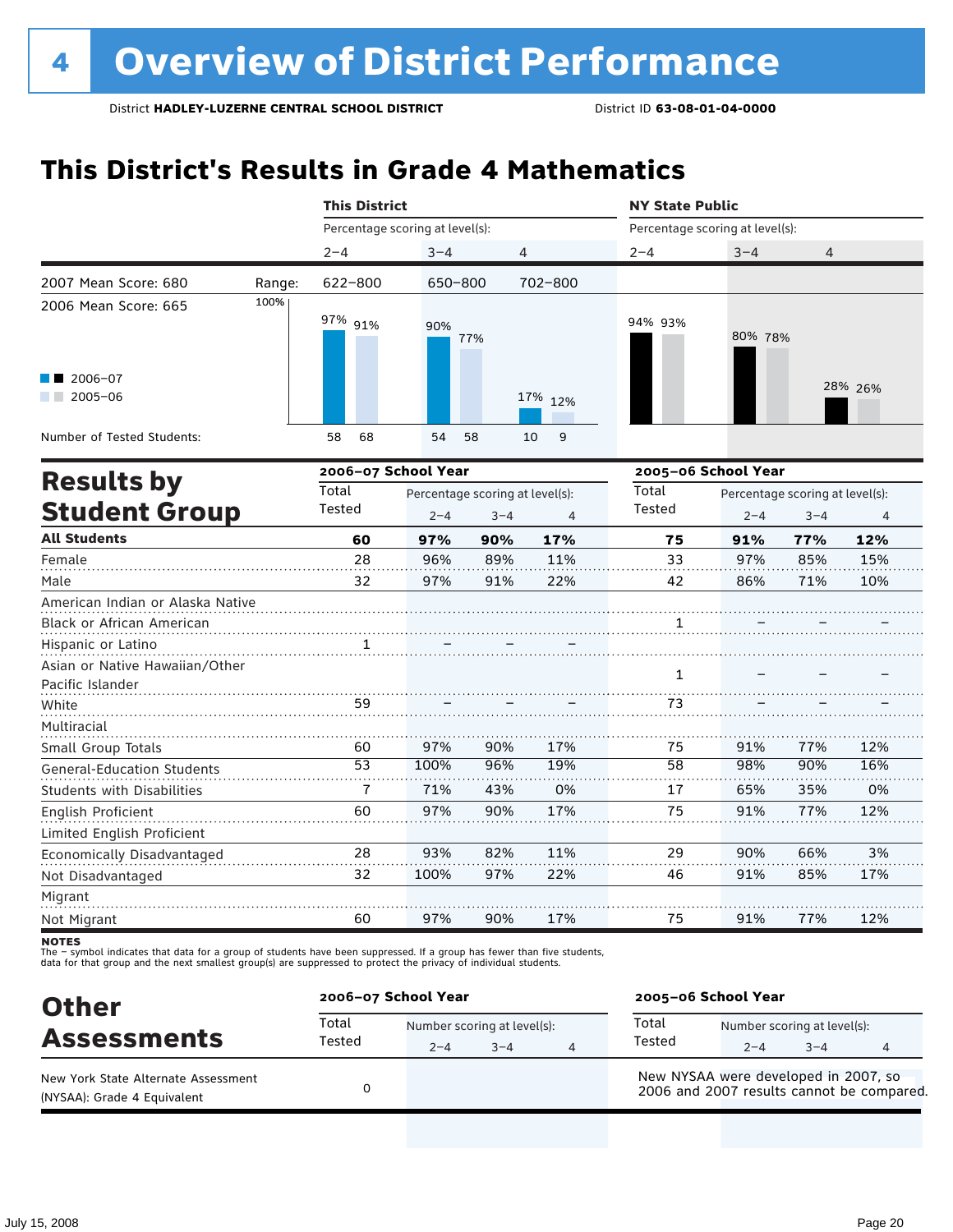# **This District's Results in Grade 4 Science**

|                                               |        | <b>This District</b> |                                 |      |            | <b>NY State Public</b>          |         | 4<br>49% 49%<br>Percentage scoring at level(s): |     |  |  |  |
|-----------------------------------------------|--------|----------------------|---------------------------------|------|------------|---------------------------------|---------|-------------------------------------------------|-----|--|--|--|
|                                               |        |                      | Percentage scoring at level(s): |      |            | Percentage scoring at level(s): |         |                                                 |     |  |  |  |
|                                               |        | $2 - 4$              | $3 - 4$                         | 4    |            | $2 - 4$                         | $3 - 4$ |                                                 |     |  |  |  |
| 2007 Mean Score: 81                           | Range: | $45 - 100$           | $65 - 100$                      |      | $85 - 100$ |                                 |         |                                                 |     |  |  |  |
| 2006 Mean Score: 81                           | 100%   | 100% 99%             | 95% 93%                         |      |            | 97% 97%                         | 85% 86% |                                                 |     |  |  |  |
| $\blacksquare$ 2006-07<br>2005-06<br>a sa Tan |        |                      |                                 |      | 39% 43%    |                                 |         |                                                 |     |  |  |  |
| Number of Tested Students:                    |        | 74<br>61             | 58                              | 70   | 24<br>32   |                                 |         |                                                 |     |  |  |  |
|                                               |        | 2006-07 School Year  |                                 |      |            | 2005-06 School Year             |         |                                                 |     |  |  |  |
| <b>Results by</b>                             |        | Total                | Percentage scoring at level(s): |      |            | Total                           |         |                                                 |     |  |  |  |
| <b>Student Group</b>                          |        | Tested               | $2 - 4$<br>$3 - 4$              |      | 4          | Tested                          | $2 - 4$ | $3 - 4$                                         | 4   |  |  |  |
| <b>All Students</b>                           |        | 61                   | 100%                            | 95%  | 39%        | 75                              | 99%     | 93%                                             | 43% |  |  |  |
| Female                                        |        | 28                   | 100%                            | 89%  | 32%        | 33                              | 100%    | 97%                                             | 48% |  |  |  |
| Male                                          |        | 33                   | 100%                            | 100% | 45%        | 42                              | 98%     | 90%                                             | 38% |  |  |  |
| American Indian or Alaska Native              |        |                      |                                 |      |            |                                 |         |                                                 |     |  |  |  |
| Black or African American                     |        |                      |                                 |      |            |                                 |         |                                                 |     |  |  |  |
| Hispanic or Latino                            |        | $\mathbf{1}$         |                                 |      |            |                                 |         |                                                 |     |  |  |  |
| Asian or Native Hawaiian/Other                |        |                      |                                 |      |            | 1                               |         |                                                 |     |  |  |  |
| Pacific Islander                              |        |                      |                                 |      |            |                                 |         |                                                 |     |  |  |  |
| White                                         |        | 60                   |                                 |      |            | 73                              |         |                                                 |     |  |  |  |
| Multiracial                                   |        |                      |                                 |      |            | .                               |         |                                                 |     |  |  |  |
| Small Group Totals                            |        | 61                   | 100%                            | 95%  | 39%        | 75                              | 99%     | 93%                                             | 43% |  |  |  |
| General-Education Students                    |        | 54                   | 100%                            | 98%  | 43%        | 58                              | 100%    | 98%                                             | 50% |  |  |  |

| General-Equcation Students |    |      |     |     |      |     |     |
|----------------------------|----|------|-----|-----|------|-----|-----|
| Students with Disabilities |    | 100% | 71% | 14% | 94%  | 76% | 18% |
| English Proficient         | 61 | 100% | 95% | 39% | 99%  | 93% | 43% |
| Limited English Proficient |    |      |     |     |      |     |     |
| Economically Disadvantaged | 28 | 100% | 93% | 25% | 100% | 90% | 34% |
| Not Disadvantaged          | 33 | 100% | 97% | 52% | 98%  | 96% | 48% |
|                            |    |      |     |     |      |     |     |
| Not Migrant                | 61 | 100% | 95% | 39% | 99%  | 93% | 43% |
|                            |    |      |     |     |      |     |     |

**NOTES** 

The – symbol indicates that data for a group of students have been suppressed. If a group has fewer than five students,<br>data for that group and the next smallest group(s) are suppressed to protect the privacy of individual

| <b>Other</b>                                                       | 2006-07 School Year |                                        |      | 2005-06 School Year                                                               |                                        |         |   |  |
|--------------------------------------------------------------------|---------------------|----------------------------------------|------|-----------------------------------------------------------------------------------|----------------------------------------|---------|---|--|
| <b>Assessments</b>                                                 | Total<br>Tested     | Number scoring at level(s):<br>$2 - 4$ | $-4$ | Total<br>Tested                                                                   | Number scoring at level(s):<br>$2 - 4$ | $3 - 4$ | 4 |  |
| New York State Alternate Assessment<br>(NYSAA): Grade 4 Equivalent |                     |                                        |      | New NYSAA were developed in 2007, so<br>2006 and 2007 results cannot be compared. |                                        |         |   |  |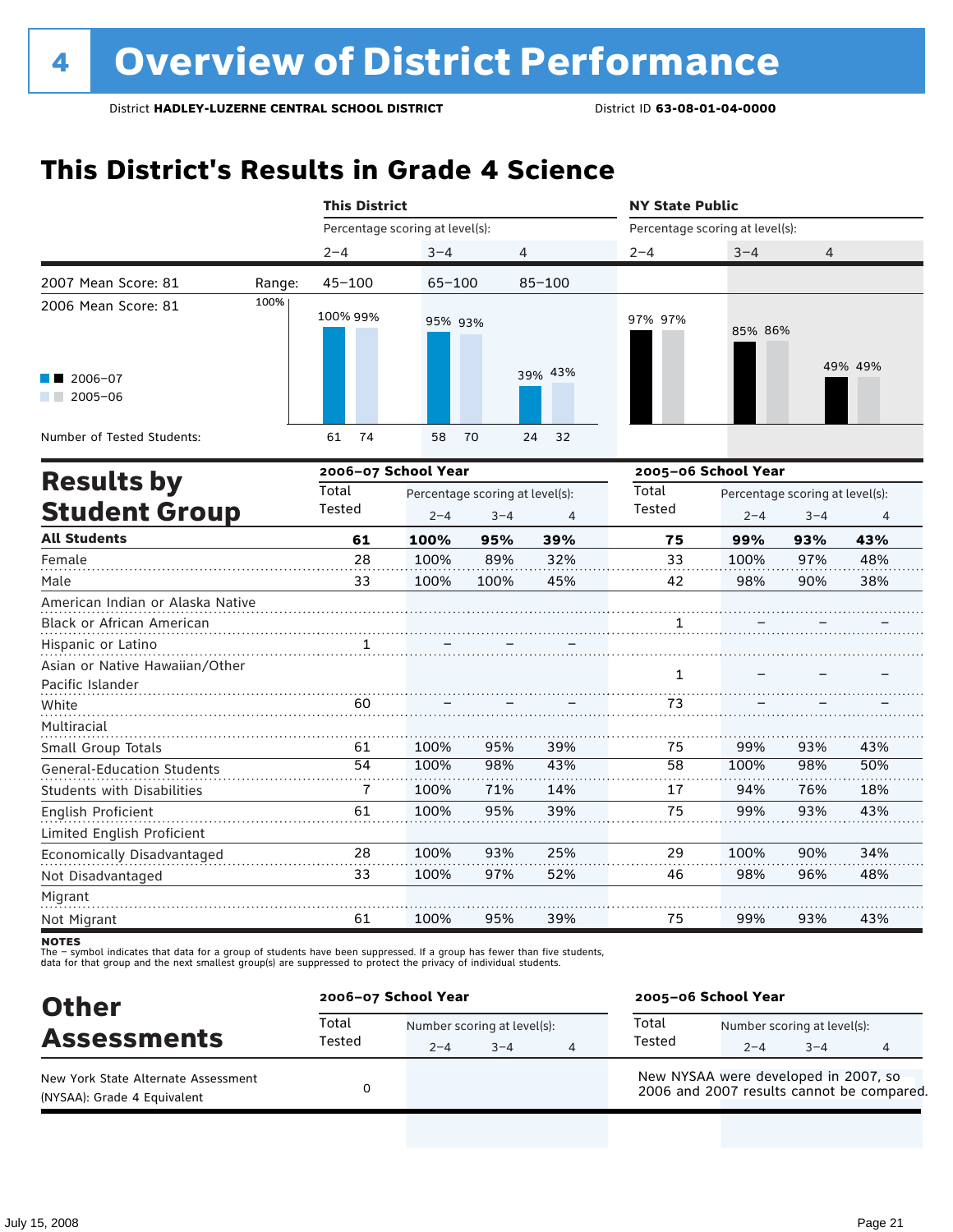# **This District's Results in Grade 5 English Language Arts**

|                                                                                                                                                                                  |  |                     |                                                            |                                 |                                | <b>NY State Public</b> |                                                       |     |     |
|----------------------------------------------------------------------------------------------------------------------------------------------------------------------------------|--|---------------------|------------------------------------------------------------|---------------------------------|--------------------------------|------------------------|-------------------------------------------------------|-----|-----|
| <b>This District</b><br>Percentage scoring at level(s):<br>$2 - 4$<br>$3 - 4$<br>2007 Mean Score: 650<br>608-795<br>Range:<br>100%<br>2006 Mean Score: 654<br>92% 90%<br>53% 59% |  |                     |                                                            | Percentage scoring at level(s): |                                |                        |                                                       |     |     |
|                                                                                                                                                                                  |  |                     |                                                            |                                 | 4                              | $2 - 4$                | $3 - 4$                                               | 4   |     |
|                                                                                                                                                                                  |  |                     | $650 - 795$                                                |                                 | $711 - 795$                    |                        |                                                       |     |     |
|                                                                                                                                                                                  |  |                     |                                                            |                                 |                                | 95% 94%                | 68% 67%                                               |     |     |
| $2006 - 07$<br>$2005 - 06$<br>a sa Bala                                                                                                                                          |  |                     |                                                            |                                 | 10%<br>1%                      |                        |                                                       | 7%  | 12% |
| Number of Tested Students:                                                                                                                                                       |  | 62<br>72            | 41                                                         | 41                              | $\overline{1}$<br>$\mathbf{1}$ |                        |                                                       |     |     |
|                                                                                                                                                                                  |  | 2006-07 School Year |                                                            |                                 |                                |                        | 2005-06 School Year                                   |     |     |
| <b>Results by</b><br><b>Student Group</b>                                                                                                                                        |  | Total<br>Tested     | Percentage scoring at level(s):<br>$2 - 4$<br>$3 - 4$<br>4 |                                 |                                | Total<br>Tested        | Percentage scoring at level(s):<br>$3 - 4$<br>$2 - 4$ |     | 4   |
| <b>All Students</b>                                                                                                                                                              |  | 78                  | 92%                                                        | 53%                             | 1%                             | 69                     | 90%                                                   | 59% | 10% |
| Female                                                                                                                                                                           |  | 34                  | 97%                                                        | 62%                             | 3%                             | 33                     | 91%                                                   | 61% | 15% |
| Male                                                                                                                                                                             |  | 44                  | 89%                                                        | 45%                             | 0%                             | 36                     | 89%                                                   | 58% | 6%  |
| American Indian or Alaska Native                                                                                                                                                 |  |                     |                                                            |                                 |                                |                        |                                                       |     |     |
| Black or African American                                                                                                                                                        |  | 1                   |                                                            |                                 |                                | 1                      |                                                       |     |     |
| Hispanic or Latino                                                                                                                                                               |  |                     |                                                            |                                 |                                |                        |                                                       |     |     |
| Asian or Native Hawaiian/Other<br>Pacific Islander                                                                                                                               |  | $\mathbf{1}$        |                                                            |                                 |                                | 1                      |                                                       |     |     |
| White                                                                                                                                                                            |  | 76                  |                                                            |                                 |                                | 67                     |                                                       |     |     |
| Multiracial<br>Small Group Totals                                                                                                                                                |  | 78                  | 92%                                                        | 53%                             | 1%                             | 69                     | 90%                                                   | 59% | 10% |
| <b>General-Education Students</b>                                                                                                                                                |  | 60                  | 100%                                                       | 68%                             | 2%                             | 59                     | 97%                                                   | 64% | 12% |
| <b>Students with Disabilities</b>                                                                                                                                                |  | 18                  | 67%                                                        | 0%                              | 0%                             | 10                     | 50%                                                   | 30% | 0%  |
| English Proficient                                                                                                                                                               |  | 78                  | 92%                                                        | 53%                             | 1%                             | 69                     | 90%                                                   | 59% | 10% |
| Limited English Proficient                                                                                                                                                       |  |                     |                                                            |                                 |                                |                        |                                                       |     |     |
| Economically Disadvantaged                                                                                                                                                       |  | 36                  | 89%                                                        | 33%                             | 0%                             | 20                     | 80%                                                   | 45% | 5%  |
| Not Disadvantaged                                                                                                                                                                |  | 42                  | 95%                                                        | 69%                             | 2%                             | 49                     | 94%                                                   | 65% | 12% |
| Migrant                                                                                                                                                                          |  |                     |                                                            |                                 |                                |                        |                                                       |     |     |
| Not Migrant                                                                                                                                                                      |  | 78                  | 92%                                                        | 53%                             | 1%                             | 69                     | 90%                                                   | 59% | 10% |

**NOTES** 

The – symbol indicates that data for a group of students have been suppressed. If a group has fewer than five students,<br>data for that group and the next smallest group(s) are suppressed to protect the privacy of individual

| <b>Other</b>                                                                                         | 2006-07 School Year |                             |         |                | 2005-06 School Year                  |                             |         |                                           |  |
|------------------------------------------------------------------------------------------------------|---------------------|-----------------------------|---------|----------------|--------------------------------------|-----------------------------|---------|-------------------------------------------|--|
| <b>Assessments</b>                                                                                   | Total<br>Tested     | Number scoring at level(s): |         |                | Total                                | Number scoring at level(s): |         |                                           |  |
|                                                                                                      |                     | $2 - 4$                     | $3 - 4$ | $\overline{4}$ | Tested                               | $2 - 4$                     | $3 - 4$ | 4                                         |  |
| New York State Alternate Assessment<br>(NYSAA): Grade 5 Equivalent                                   |                     |                             |         |                | New NYSAA were developed in 2007, so |                             |         | 2006 and 2007 results cannot be compared. |  |
| New York State English as a Second<br>Language Achievement Test (NYSESLAT) <sup>+</sup> :<br>Grade 5 | 0                   | N/A                         | N/A     | N/A            | N/A                                  | N/A                         | N/A     | N/A                                       |  |

† These counts represent recently arrived LEP students who used the NYSESLAT to fulfill the English language arts participation requirement.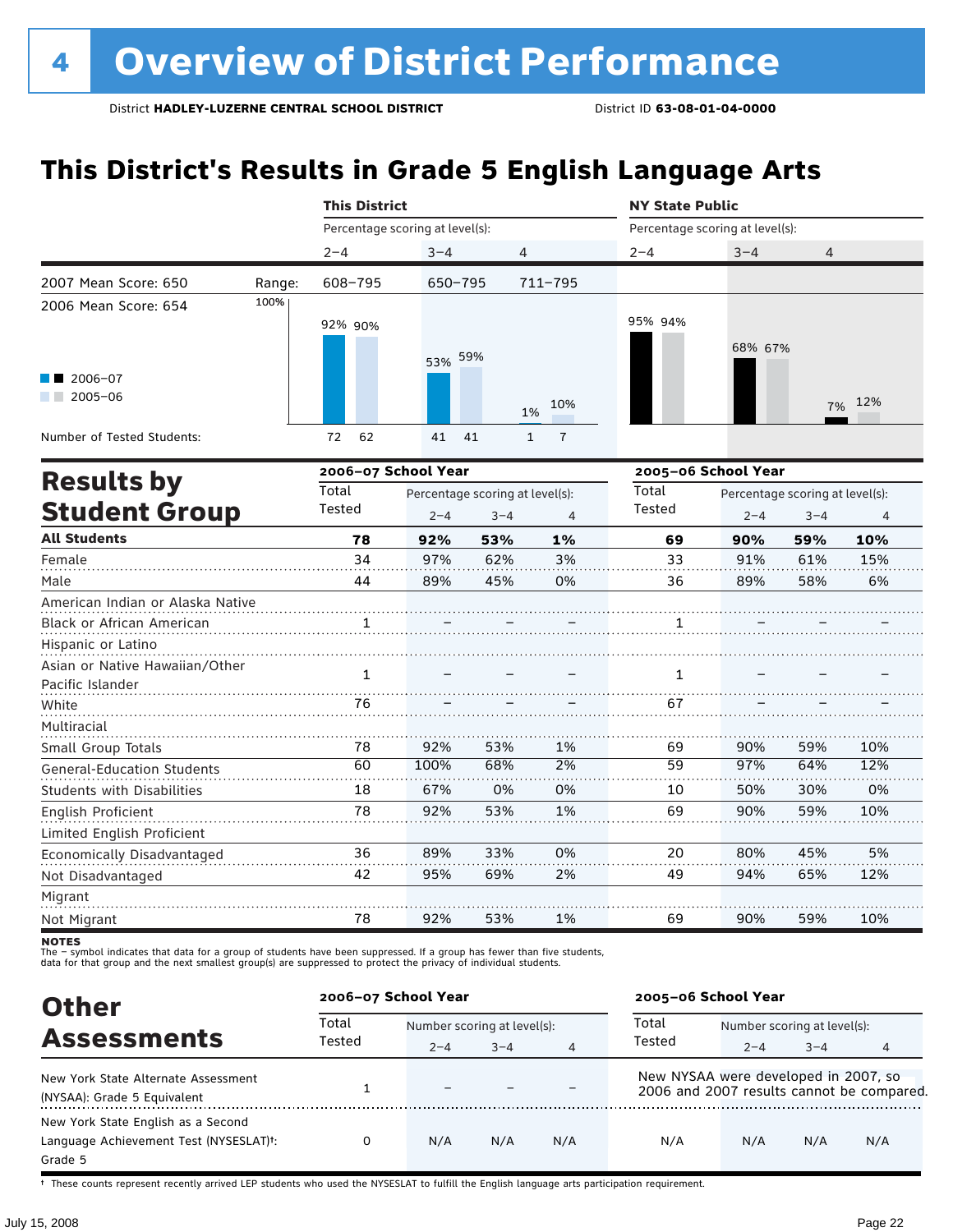# **This District's Results in Grade 5 Mathematics**

|                                       |        |         | <b>This District</b>                                                                                                                                                                                                                                                                                                                     |     |     |                                 | <b>NY State Public</b> |                                 |         |  |  |
|---------------------------------------|--------|---------|------------------------------------------------------------------------------------------------------------------------------------------------------------------------------------------------------------------------------------------------------------------------------------------------------------------------------------------|-----|-----|---------------------------------|------------------------|---------------------------------|---------|--|--|
|                                       |        |         | Percentage scoring at level(s):<br>$3 - 4$<br>4<br>699-780<br>650-780<br>79%<br>72%<br>10% 10%<br>64<br>50<br>63<br>8<br>$\overline{7}$<br>2006-07 School Year<br>Percentage scoring at level(s):<br>$2 - 4$<br>$3 - 4$<br>4<br>79%<br>10%<br>80<br>93%<br>35<br>100%<br>89%<br>11%<br>45<br>87%<br>71%<br>9%<br>$\mathbf{1}$<br>1<br>78 |     |     | Percentage scoring at level(s): |                        |                                 |         |  |  |
|                                       |        | $2 - 4$ |                                                                                                                                                                                                                                                                                                                                          |     |     | $2 - 4$                         | $3 - 4$                | 4                               |         |  |  |
| 2007 Mean Score: 666                  | Range: | 619-780 |                                                                                                                                                                                                                                                                                                                                          |     |     |                                 |                        |                                 |         |  |  |
| 2006 Mean Score: 663                  | 100%   | 93% 93% |                                                                                                                                                                                                                                                                                                                                          |     |     | 94% 90%                         | 76%<br>68%             |                                 |         |  |  |
| 2006-07<br>$2005 - 06$<br>a kacamatan |        |         |                                                                                                                                                                                                                                                                                                                                          |     |     |                                 |                        |                                 | 22% 19% |  |  |
| Number of Tested Students:            |        | 74      |                                                                                                                                                                                                                                                                                                                                          |     |     |                                 |                        |                                 |         |  |  |
| <b>Results by</b>                     |        |         |                                                                                                                                                                                                                                                                                                                                          |     |     |                                 | 2005-06 School Year    |                                 |         |  |  |
|                                       |        | Total   |                                                                                                                                                                                                                                                                                                                                          |     |     | Total                           |                        | Percentage scoring at level(s): |         |  |  |
| <b>Student Group</b>                  |        | Tested  |                                                                                                                                                                                                                                                                                                                                          |     |     | <b>Tested</b>                   | $2 - 4$                | $3 - 4$                         |         |  |  |
| <b>All Students</b>                   |        |         |                                                                                                                                                                                                                                                                                                                                          |     |     | 69                              | 93%                    | 72%                             | 10%     |  |  |
| Female                                |        |         |                                                                                                                                                                                                                                                                                                                                          |     |     | 33                              | 91%                    | 70%                             | 12%     |  |  |
| Male                                  |        |         |                                                                                                                                                                                                                                                                                                                                          |     |     | 36                              | 94%                    | 75%                             | 8%      |  |  |
| American Indian or Alaska Native      |        |         |                                                                                                                                                                                                                                                                                                                                          |     |     |                                 |                        |                                 |         |  |  |
| Black or African American             |        |         |                                                                                                                                                                                                                                                                                                                                          |     |     | 1                               |                        |                                 |         |  |  |
| Hispanic or Latino                    |        |         |                                                                                                                                                                                                                                                                                                                                          |     |     |                                 |                        |                                 |         |  |  |
| Asian or Native Hawaiian/Other        |        |         |                                                                                                                                                                                                                                                                                                                                          |     |     | 1                               |                        |                                 |         |  |  |
| Pacific Islander                      |        |         |                                                                                                                                                                                                                                                                                                                                          |     |     |                                 |                        |                                 |         |  |  |
| White                                 |        |         |                                                                                                                                                                                                                                                                                                                                          |     |     | 67                              |                        |                                 |         |  |  |
| Multiracial                           |        |         |                                                                                                                                                                                                                                                                                                                                          |     |     |                                 |                        |                                 |         |  |  |
| Small Group Totals                    |        | 80      | 93%                                                                                                                                                                                                                                                                                                                                      | 79% | 10% | 69                              | 93%                    | 72%                             | 10%     |  |  |
| <b>General-Education Students</b>     |        | 61      | 100%                                                                                                                                                                                                                                                                                                                                     | 93% | 13% | 59                              | 98%                    | 81%                             | 12%     |  |  |
| <b>Students with Disabilities</b>     |        | 19      | 68%                                                                                                                                                                                                                                                                                                                                      | 32% | 0%  | 10                              | 60%                    | 20%                             | 0%      |  |  |
| English Proficient                    |        | 80      | 93%                                                                                                                                                                                                                                                                                                                                      | 79% | 10% | 69                              | 93%                    | 72%                             | 10%     |  |  |
| Limited English Proficient            |        |         |                                                                                                                                                                                                                                                                                                                                          |     |     |                                 |                        |                                 |         |  |  |
| Economically Disadvantaged            |        | 36      | 89%                                                                                                                                                                                                                                                                                                                                      | 61% | 3%  | 20                              | 85%                    | 55%                             | 5%      |  |  |

Migrant Not Migrant 80 93% 79% 10% 69 93% 72% 10%

93%

16%

49

96%

80%

12%

95%

Not Disadvantaged

The – symbol indicates that data for a group of students have been suppressed. If a group has fewer than five students,<br>data for that group and the next smallest group(s) are suppressed to protect the privacy of individual

44

| <b>Other</b>                                                       | 2006-07 School Year |                                        |         |   | 2005-06 School Year                                                               |         |                                        |   |  |
|--------------------------------------------------------------------|---------------------|----------------------------------------|---------|---|-----------------------------------------------------------------------------------|---------|----------------------------------------|---|--|
| <b>Assessments</b>                                                 | Total<br>Tested     | Number scoring at level(s):<br>$2 - 4$ | $3 - 4$ | Δ | Total<br>Tested                                                                   | $2 - 4$ | Number scoring at level(s):<br>$3 - 4$ | 4 |  |
| New York State Alternate Assessment<br>(NYSAA): Grade 5 Equivalent |                     | -                                      |         |   | New NYSAA were developed in 2007, so<br>2006 and 2007 results cannot be compared. |         |                                        |   |  |

**NOTES**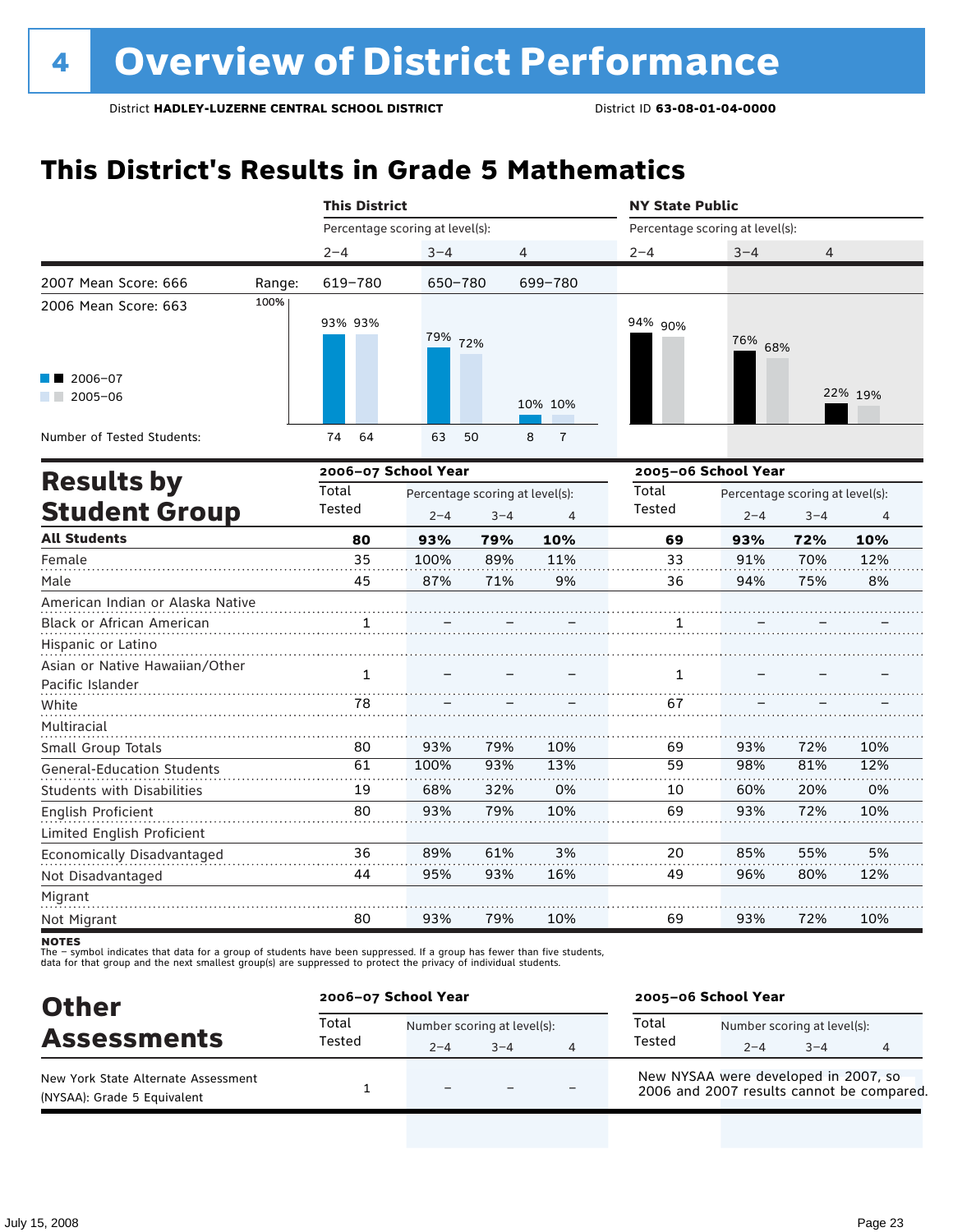# **This District's Results in Grade 6 English Language Arts**

|                                                               |        | <b>This District</b>            |             |                                 |                     | <b>NY State Public</b>          |                     |                                 |                |  |
|---------------------------------------------------------------|--------|---------------------------------|-------------|---------------------------------|---------------------|---------------------------------|---------------------|---------------------------------|----------------|--|
|                                                               |        | Percentage scoring at level(s): |             |                                 |                     | Percentage scoring at level(s): |                     |                                 |                |  |
|                                                               |        | $2 - 4$                         | $3 - 4$     | 4                               |                     | $2 - 4$                         | $3 - 4$             | 4                               |                |  |
| 2007 Mean Score: 656                                          | Range: | 598-785                         | $650 - 785$ |                                 | 705-785             |                                 |                     |                                 |                |  |
| 2006 Mean Score: 644                                          | 100%   | 97%<br>87%                      | 60%         |                                 |                     | 98% 93%                         | 63% 60%             |                                 |                |  |
| $2006 - 07$<br>$2005 - 06$                                    |        |                                 |             | 45%                             | 5%<br>4%            |                                 |                     | 9%                              | 12%            |  |
| Number of Tested Students:                                    |        | 71<br>66                        | 44          | 34                              | 3<br>$\overline{4}$ |                                 |                     |                                 |                |  |
|                                                               |        | 2006-07 School Year             |             |                                 |                     |                                 | 2005-06 School Year |                                 |                |  |
| <b>Results by</b>                                             |        | Total                           |             | Percentage scoring at level(s): |                     | Total                           |                     | Percentage scoring at level(s): |                |  |
| <b>Student Group</b>                                          |        | Tested                          | $2 - 4$     | $3 - 4$                         | $\overline{4}$      | Tested                          | $2 - 4$             | $3 - 4$                         | $\overline{4}$ |  |
| <b>All Students</b>                                           |        | 73                              | 97%         | 60%                             | 4%                  | 76                              | 87%                 | 45%                             | 5%             |  |
| Female                                                        |        | 35                              | 97%         | 60%                             | 9%                  | 36                              | 89%                 | 50%                             | 6%             |  |
| Male                                                          |        | 38                              | 97%         | 61%                             | 0%                  | 40                              | 85%                 | 40%                             | 5%             |  |
| American Indian or Alaska Native<br>Black or African American |        |                                 |             |                                 |                     |                                 |                     |                                 |                |  |
| Hispanic or Latino                                            |        |                                 |             |                                 |                     | 1                               |                     |                                 |                |  |
| Asian or Native Hawaiian/Other<br>Pacific Islander            |        | $\mathbf{1}$                    |             |                                 |                     |                                 |                     |                                 |                |  |
| White                                                         |        | 72                              |             |                                 |                     | 75                              |                     |                                 |                |  |
| Multiracial                                                   |        |                                 |             |                                 |                     |                                 |                     |                                 |                |  |
| Small Group Totals                                            |        | 73                              | 97%         | 60%                             | 4%                  | 76                              | 87%                 | 45%                             | 5%             |  |
| <b>General-Education Students</b>                             |        | 63                              | 100%        | 68%                             | 5%                  | 63                              | 98%                 | 52%                             | 6%             |  |
| <b>Students with Disabilities</b>                             |        | 10                              | 80%         | 10%                             | 0%                  | 13                              | 31%                 | 8%                              | 0%             |  |
| <b>English Proficient</b>                                     |        | 73                              | 97%         | 60%                             | 4%                  | 76                              | 87%                 | 45%                             | 5%             |  |
| Limited English Proficient                                    |        |                                 |             |                                 |                     |                                 |                     |                                 |                |  |
| Economically Disadvantaged                                    |        | 23                              | 96%         | 43%                             | 4%                  | 29                              | 83%                 | 31%                             | 7%             |  |
| Not Disadvantaged                                             |        | 50                              | 98%         | 68%                             | 4%                  | 47                              | 89%                 | 53%                             | 4%             |  |
| Migrant                                                       |        |                                 |             |                                 |                     |                                 |                     |                                 |                |  |
| Not Migrant                                                   |        | 73                              | 97%         | 60%                             | 4%                  | 76                              | 87%                 | 45%                             | 5%             |  |

**NOTES** 

The – symbol indicates that data for a group of students have been suppressed. If a group has fewer than five students,<br>data for that group and the next smallest group(s) are suppressed to protect the privacy of individual

| <b>Other</b>                           |                 | 2006-07 School Year         |         |                |                                      | 2005-06 School Year         |         |                                           |  |
|----------------------------------------|-----------------|-----------------------------|---------|----------------|--------------------------------------|-----------------------------|---------|-------------------------------------------|--|
| <b>Assessments</b>                     | Total<br>Tested | Number scoring at level(s): |         |                | Total                                | Number scoring at level(s): |         |                                           |  |
|                                        |                 | $2 - 4$                     | $3 - 4$ | $\overline{4}$ | Tested                               | $2 - 4$                     | $3 - 4$ | 4                                         |  |
| New York State Alternate Assessment    |                 |                             |         |                | New NYSAA were developed in 2007, so |                             |         |                                           |  |
| (NYSAA): Grade 6 Equivalent            | 0               |                             |         |                |                                      |                             |         | 2006 and 2007 results cannot be compared. |  |
| New York State English as a Second     |                 |                             |         |                |                                      |                             |         |                                           |  |
| Language Achievement Test (NYSESLAT)t: | 0               | N/A                         | N/A     | N/A            | N/A                                  | N/A                         | N/A     | N/A                                       |  |
| Grade 6                                |                 |                             |         |                |                                      |                             |         |                                           |  |

† These counts represent recently arrived LEP students who used the NYSESLAT to fulfill the English language arts participation requirement.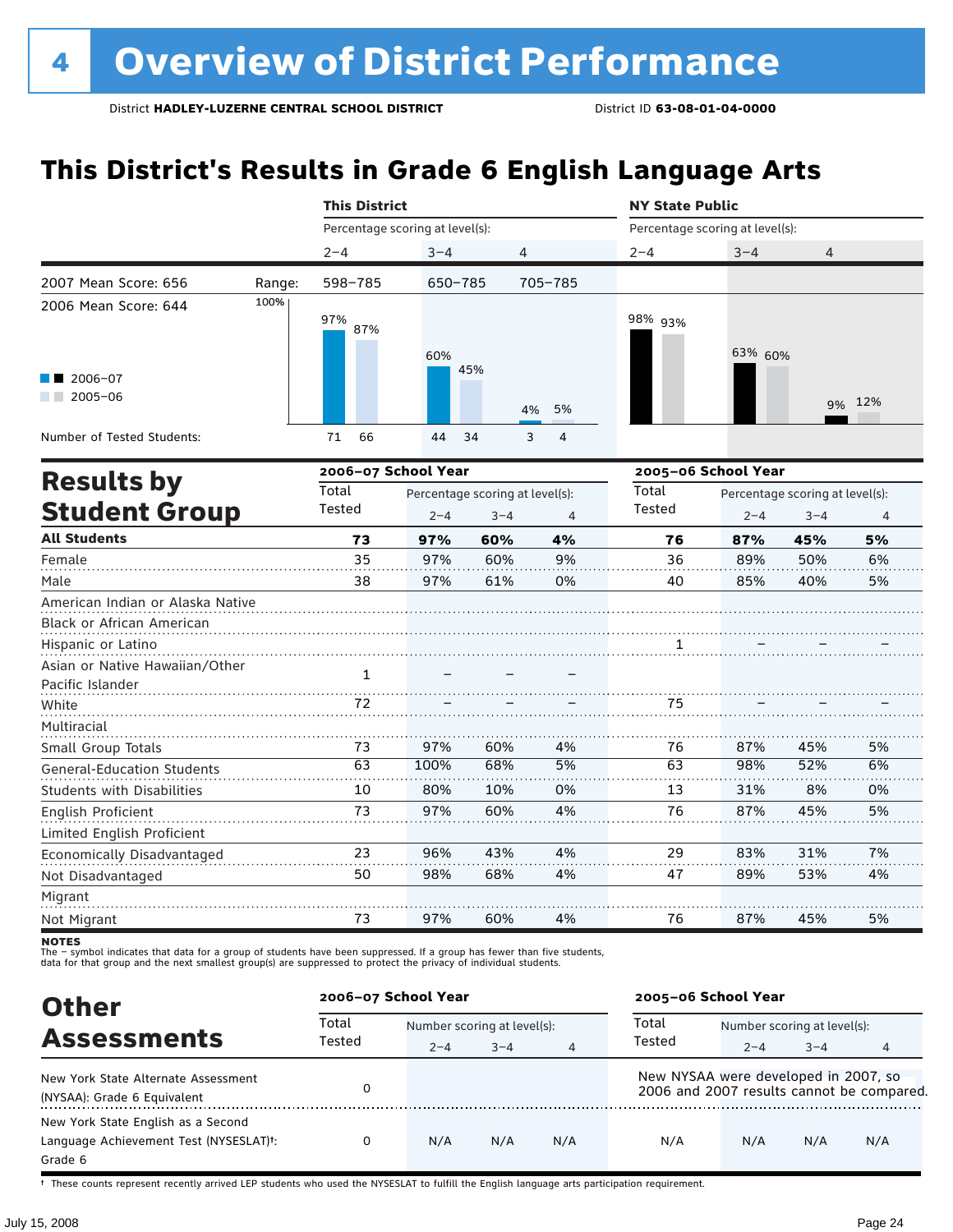# **This District's Results in Grade 6 Mathematics**

|                                   |        | <b>This District</b> |                                 |         |           | <b>NY State Public</b>          |                                 |                                                                           |    |  |
|-----------------------------------|--------|----------------------|---------------------------------|---------|-----------|---------------------------------|---------------------------------|---------------------------------------------------------------------------|----|--|
|                                   |        |                      | Percentage scoring at level(s): |         |           | Percentage scoring at level(s): |                                 |                                                                           |    |  |
|                                   |        | $2 - 4$              | $3 - 4$                         | 4       |           | $2 - 4$                         | $3 - 4$                         | 4                                                                         |    |  |
| 2007 Mean Score: 665              | Range: | 616-780              | 650-780                         |         | 696-780   |                                 |                                 |                                                                           |    |  |
| 2006 Mean Score: 648              | 100%   |                      |                                 |         |           |                                 |                                 |                                                                           |    |  |
|                                   |        | 92%<br>83%           |                                 |         |           | 91% 87%                         |                                 |                                                                           |    |  |
|                                   |        |                      | 74%                             |         |           |                                 | 71%                             |                                                                           |    |  |
|                                   |        |                      |                                 | 53%     |           |                                 |                                 |                                                                           |    |  |
| 2006-07<br>$2005 - 06$            |        |                      |                                 |         |           |                                 |                                 |                                                                           |    |  |
|                                   |        |                      |                                 |         | 14%<br>6% |                                 |                                 |                                                                           |    |  |
| Number of Tested Students:        |        | 64<br>67             | 54                              | 41      | 10<br>5   |                                 |                                 |                                                                           |    |  |
|                                   |        |                      |                                 |         |           |                                 |                                 |                                                                           |    |  |
| <b>Results by</b>                 |        | 2006-07 School Year  |                                 |         |           | 2005-06 School Year             |                                 |                                                                           |    |  |
|                                   |        | Total                | Percentage scoring at level(s): |         |           | Total                           | Percentage scoring at level(s): |                                                                           |    |  |
| <b>Student Group</b>              |        | Tested               | $2 - 4$                         | $3 - 4$ | 4         | Tested                          | $2 - 4$                         | 60%<br>20% 13%<br>$3 - 4$<br>53%<br>57%<br>50%<br>53%<br>65%<br>7%<br>53% | 4  |  |
| <b>All Students</b>               |        | 73                   | 92%                             | 74%     | 14%       | 77                              | 83%                             |                                                                           | 6% |  |
| Female                            |        | 36                   | 92%                             | 69%     | 14%       | 35                              | 89%                             |                                                                           | 6% |  |
| Male                              |        | 37                   | 92%                             | 78%     | 14%       | 42                              | 79%                             |                                                                           | 7% |  |
| American Indian or Alaska Native  |        |                      |                                 |         |           |                                 |                                 |                                                                           |    |  |
| Black or African American         |        |                      |                                 |         |           |                                 |                                 |                                                                           |    |  |
| Hispanic or Latino                |        |                      |                                 |         |           | 1.                              |                                 |                                                                           |    |  |
| Asian or Native Hawaiian/Other    |        | $\mathbf{1}$         |                                 |         |           |                                 |                                 |                                                                           |    |  |
| Pacific Islander                  |        |                      |                                 |         |           |                                 |                                 |                                                                           |    |  |
| White                             |        | 72                   |                                 |         |           | 76                              |                                 |                                                                           |    |  |
| Multiracial                       |        |                      |                                 |         |           |                                 |                                 |                                                                           |    |  |
| Small Group Totals                |        | 73                   | 92%                             | 74%     | 14%       | 77                              | 83%                             |                                                                           | 6% |  |
| <b>General-Education Students</b> |        | $\overline{63}$      | 98%                             | 83%     | 16%       | 62                              | 95%                             |                                                                           | 8% |  |
| <b>Students with Disabilities</b> |        | 10                   | 50%                             | 20%     | 0%        | 15                              | 33%                             |                                                                           | 0% |  |
| <b>English Proficient</b>         |        | 73                   | 92%                             | 74%     | 14%       | 77                              | 83%                             |                                                                           | 6% |  |
| Limited English Proficient        |        |                      |                                 |         |           |                                 |                                 |                                                                           |    |  |

Economically Disadvantaged Not Disadvantaged Migrant Not Migrant 22 51 73 91% 92% 92% 59% 80% 74% 9% 16% 14% 29 48 77

The – symbol indicates that data for a group of students have been suppressed. If a group has fewer than five students,<br>data for that group and the next smallest group(s) are suppressed to protect the privacy of individual

| <b>Other</b>                                                       | 2006-07 School Year |                                        |         | 2005-06 School Year                                                               |                                        |         |   |  |
|--------------------------------------------------------------------|---------------------|----------------------------------------|---------|-----------------------------------------------------------------------------------|----------------------------------------|---------|---|--|
| <b>Assessments</b>                                                 | Total<br>Tested     | Number scoring at level(s):<br>$2 - 4$ | $3 - 4$ | Total<br>Tested                                                                   | Number scoring at level(s):<br>$2 - 4$ | $3 - 4$ | 4 |  |
| New York State Alternate Assessment<br>(NYSAA): Grade 6 Equivalent |                     |                                        |         | New NYSAA were developed in 2007, so<br>2006 and 2007 results cannot be compared. |                                        |         |   |  |

79% 85% 41% 60%

3% 8%

6%

53%

83%

**NOTES**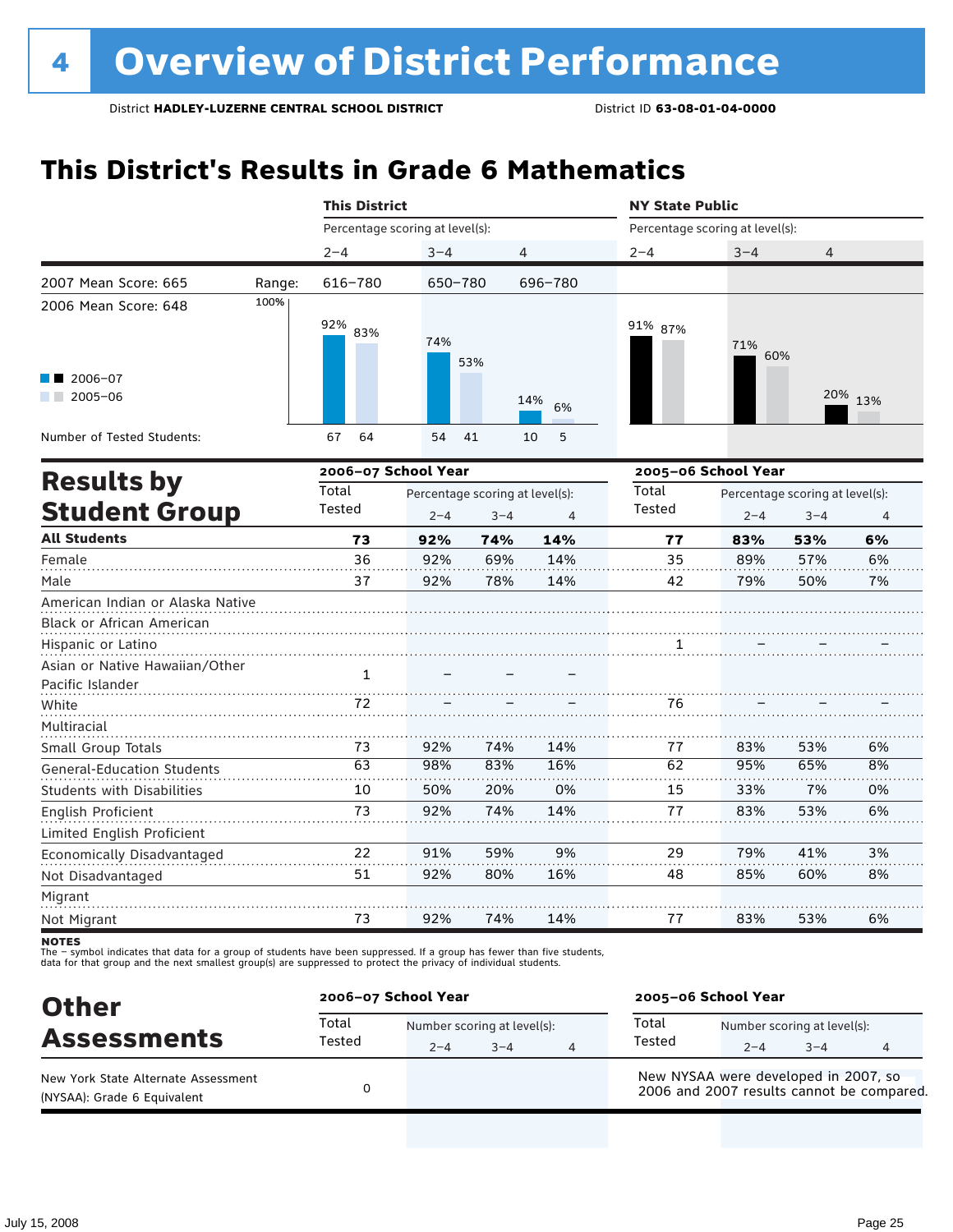# **This District's Results in Grade 7 English Language Arts**

|                                                                               |        | <b>This District</b>            |                                 |         |                     | <b>NY State Public</b>          |                                 |         |    |  |
|-------------------------------------------------------------------------------|--------|---------------------------------|---------------------------------|---------|---------------------|---------------------------------|---------------------------------|---------|----|--|
|                                                                               |        | Percentage scoring at level(s): |                                 |         |                     | Percentage scoring at level(s): |                                 |         |    |  |
|                                                                               |        | $2 - 4$                         | $3 - 4$                         |         | 4                   | $2 - 4$                         | $3 - 4$                         | 4       |    |  |
| 2007 Mean Score: 651                                                          | Range: | 600-790                         | 650-790                         |         | 712-790             |                                 |                                 |         |    |  |
| 2006 Mean Score: 644                                                          | 100%   | 93% 91%                         | 54%                             |         |                     | 94% 92%                         | 58% 56%                         |         |    |  |
| 2006-07<br>$2005 - 06$<br>a sa Ba                                             |        |                                 |                                 | 45%     | 4%<br>3%            |                                 |                                 | 6%      | 8% |  |
| Number of Tested Students:                                                    |        | 68<br>74                        | 43                              | 34      | $\overline{2}$<br>3 |                                 |                                 |         |    |  |
|                                                                               |        | 2006-07 School Year             |                                 |         |                     |                                 | 2005-06 School Year             |         |    |  |
|                                                                               |        | Total                           | Percentage scoring at level(s): |         |                     | Total                           | Percentage scoring at level(s): |         |    |  |
| <b>Results by</b><br><b>Student Group</b><br>American Indian or Alaska Native |        | Tested                          | $2 - 4$                         | $3 - 4$ | 4                   | <b>Tested</b>                   | $2 - 4$                         | $3 - 4$ | 4  |  |
| <b>All Students</b>                                                           |        | 80                              | 93%                             | 54%     | 4%                  | 75                              | 91%                             | 45%     | 3% |  |
| Female                                                                        |        | 37                              | 95%                             | 65%     | 5%                  | 41                              | 93%                             | 51%     | 5% |  |
| Male                                                                          |        | 43                              | 91%                             | 44%     | 2%                  | 34                              | 88%                             | 38%     | 0% |  |
|                                                                               |        |                                 |                                 |         |                     |                                 |                                 |         |    |  |
| Black or African American                                                     |        |                                 |                                 |         |                     |                                 |                                 |         |    |  |
| Hispanic or Latino                                                            |        | 1                               |                                 |         |                     |                                 |                                 |         |    |  |
| Asian or Native Hawaiian/Other                                                |        |                                 |                                 |         |                     |                                 |                                 |         |    |  |
| Pacific Islander                                                              |        |                                 |                                 |         |                     |                                 |                                 |         |    |  |
| White                                                                         |        | 79                              |                                 |         |                     | 75                              | 91%                             | 45%     | 3% |  |
| Multiracial                                                                   |        |                                 |                                 |         |                     |                                 |                                 |         |    |  |
| Small Group Totals                                                            |        | 80                              | 93%                             | 54%     | 4%                  |                                 |                                 |         |    |  |
| <b>General-Education Students</b>                                             |        | 67                              | 100%                            | 61%     | 4%                  | 62                              | 98%                             | 53%     | 3% |  |
| Students with Disabilities                                                    |        | 13                              | 54%                             | 15%     | 0%                  | 13                              | 54%                             | 8%      | 0% |  |
| English Proficient                                                            |        | 80                              | 93%                             | 54%     | 4%                  | 75                              | 91%                             | 45%     | 3% |  |
| Limited English Proficient                                                    |        |                                 |                                 |         |                     |                                 |                                 |         |    |  |
| Economically Disadvantaged                                                    |        | 31                              | 87%                             | 32%     | 3%                  | 28                              | 86%                             | 21%     | 0% |  |
| Not Disadvantaged                                                             |        | 49                              | 96%                             | 67%     | 4%                  | 47                              | 94%                             | 60%     | 4% |  |
| Migrant                                                                       |        |                                 |                                 |         |                     |                                 |                                 |         |    |  |
| Not Migrant                                                                   |        | 80                              | 93%                             | 54%     | 4%                  | 75                              | 91%                             | 45%     | 3% |  |

**NOTES** 

The – symbol indicates that data for a group of students have been suppressed. If a group has fewer than five students,<br>data for that group and the next smallest group(s) are suppressed to protect the privacy of individual

| <b>Other</b>                                                                                         | 2006-07 School Year |                             |         | 2005-06 School Year |                                      |                             |         |                                           |  |
|------------------------------------------------------------------------------------------------------|---------------------|-----------------------------|---------|---------------------|--------------------------------------|-----------------------------|---------|-------------------------------------------|--|
|                                                                                                      | Total<br>Tested     | Number scoring at level(s): |         |                     | Total                                | Number scoring at level(s): |         |                                           |  |
| <b>Assessments</b>                                                                                   |                     | $2 - 4$                     | $3 - 4$ | 4                   | Tested                               | $2 - 4$                     | $3 - 4$ | 4                                         |  |
| New York State Alternate Assessment<br>(NYSAA): Grade 7 Equivalent                                   | 0                   |                             |         |                     | New NYSAA were developed in 2007, so |                             |         | 2006 and 2007 results cannot be compared. |  |
| New York State English as a Second<br>Language Achievement Test (NYSESLAT) <sup>+</sup> :<br>Grade 7 |                     | N/A                         | N/A     | N/A                 | N/A                                  | N/A                         | N/A     | N/A                                       |  |

† These counts represent recently arrived LEP students who used the NYSESLAT to fulfill the English language arts participation requirement.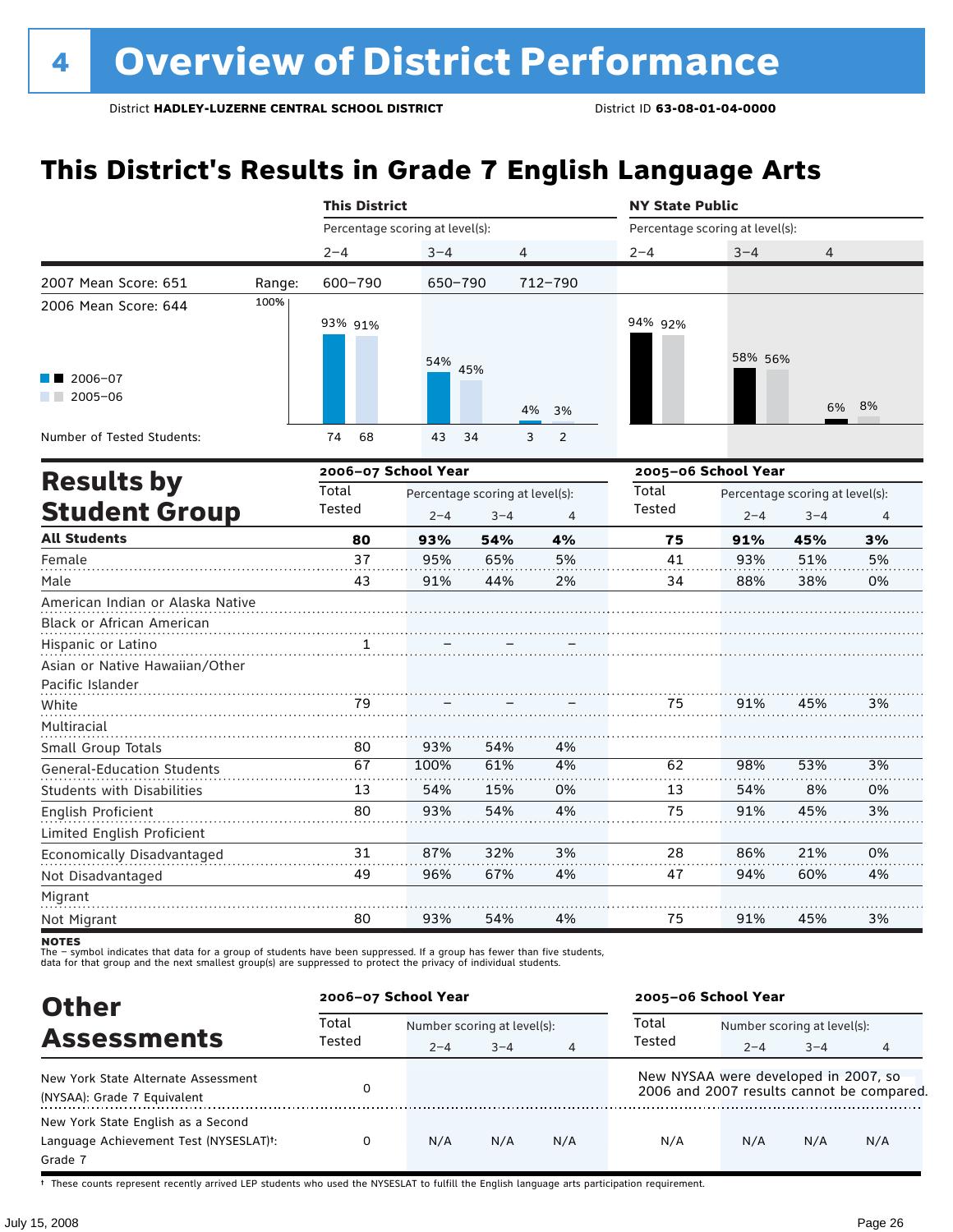# **This District's Results in Grade 7 Mathematics**

|                                   |        | <b>This District</b>            |                                 |         |                |         |                     | <b>NY State Public</b>                                                                                                                                                                                                                                         |                |  |  |  |
|-----------------------------------|--------|---------------------------------|---------------------------------|---------|----------------|---------|---------------------|----------------------------------------------------------------------------------------------------------------------------------------------------------------------------------------------------------------------------------------------------------------|----------------|--|--|--|
|                                   |        | Percentage scoring at level(s): |                                 |         |                |         |                     | Percentage scoring at level(s):<br>$3 - 4$<br>4<br>67%<br>56%<br>18% 12%<br>Percentage scoring at level(s):<br>$2 - 4$<br>$3 - 4$<br>86%<br>47%<br>88%<br>49%<br>83%<br>44%<br>86%<br>47%<br>95%<br>56%<br>43%<br>7%<br>86%<br>47%<br>79%<br>29%<br>57%<br>90% |                |  |  |  |
|                                   |        | $2 - 4$                         | $3 - 4$                         |         | 4              | $2 - 4$ |                     |                                                                                                                                                                                                                                                                |                |  |  |  |
| 2007 Mean Score: 657              | Range: | 611-800                         | 650-800                         |         | 693-800        |         |                     |                                                                                                                                                                                                                                                                |                |  |  |  |
| 2006 Mean Score: 640              | 100%   |                                 |                                 |         |                |         |                     |                                                                                                                                                                                                                                                                |                |  |  |  |
|                                   |        | 92% 86%                         |                                 |         |                | 93% 87% |                     |                                                                                                                                                                                                                                                                |                |  |  |  |
|                                   |        |                                 | 70%                             |         |                |         |                     |                                                                                                                                                                                                                                                                |                |  |  |  |
| 2006-07                           |        |                                 |                                 | 47%     |                |         |                     |                                                                                                                                                                                                                                                                |                |  |  |  |
| $2005 - 06$                       |        |                                 |                                 |         |                |         |                     |                                                                                                                                                                                                                                                                |                |  |  |  |
|                                   |        |                                 |                                 |         | 6%<br>4%       |         |                     |                                                                                                                                                                                                                                                                |                |  |  |  |
| Number of Tested Students:        |        | 73<br>66                        | 55                              | 36      | 5<br>3         |         |                     |                                                                                                                                                                                                                                                                |                |  |  |  |
|                                   |        | 2006-07 School Year             |                                 |         |                |         | 2005-06 School Year |                                                                                                                                                                                                                                                                |                |  |  |  |
| <b>Results by</b>                 |        | Total                           | Percentage scoring at level(s): |         |                | Total   |                     |                                                                                                                                                                                                                                                                |                |  |  |  |
| <b>Student Group</b>              |        | Tested                          | $2 - 4$                         | $3 - 4$ | $\overline{4}$ | Tested  |                     |                                                                                                                                                                                                                                                                | $\overline{4}$ |  |  |  |
| <b>All Students</b>               |        | 79                              | 92%                             | 70%     | 6%             | 77      |                     |                                                                                                                                                                                                                                                                | 4%             |  |  |  |
| Female                            |        | 37                              | 95%                             | 70%     | 3%             | 41      |                     |                                                                                                                                                                                                                                                                | 2%             |  |  |  |
| Male                              |        | 42                              | 90%                             | 69%     | 10%            | 36      |                     |                                                                                                                                                                                                                                                                | 6%             |  |  |  |
| American Indian or Alaska Native  |        |                                 |                                 |         |                |         |                     |                                                                                                                                                                                                                                                                |                |  |  |  |
| Black or African American         |        |                                 |                                 |         |                |         |                     |                                                                                                                                                                                                                                                                |                |  |  |  |
| Hispanic or Latino                |        |                                 |                                 |         |                |         |                     |                                                                                                                                                                                                                                                                |                |  |  |  |
| Asian or Native Hawaiian/Other    |        |                                 |                                 |         |                |         |                     |                                                                                                                                                                                                                                                                |                |  |  |  |
| Pacific Islander                  |        |                                 |                                 |         |                |         |                     |                                                                                                                                                                                                                                                                |                |  |  |  |
| White                             |        | 78                              |                                 |         |                | 77      |                     |                                                                                                                                                                                                                                                                | 4%             |  |  |  |
| Multiracial                       |        |                                 |                                 |         |                |         |                     |                                                                                                                                                                                                                                                                |                |  |  |  |
| Small Group Totals                |        | 79                              | 92%                             | 70%     | 6%             |         |                     |                                                                                                                                                                                                                                                                |                |  |  |  |
| <b>General-Education Students</b> |        | 67                              | 99%                             | 78%     | 7%             | 63      |                     |                                                                                                                                                                                                                                                                | 5%             |  |  |  |
| <b>Students with Disabilities</b> |        | 12                              | 58%                             | 25%     | 0%             | 14      |                     |                                                                                                                                                                                                                                                                | 0%             |  |  |  |
| English Proficient                |        | 79                              | 92%                             | 70%     | 6%             | 77      |                     |                                                                                                                                                                                                                                                                | 4%             |  |  |  |
| Limited English Proficient        |        |                                 |                                 |         |                |         |                     |                                                                                                                                                                                                                                                                |                |  |  |  |
| Economically Disadvantaged        |        | 30                              | 93%                             | 57%     | 3%             | 28      |                     |                                                                                                                                                                                                                                                                | 4%             |  |  |  |
| Not Disadvantaged                 |        | 49                              | 92%                             | 78%     | 8%             | 49      |                     |                                                                                                                                                                                                                                                                | 4%             |  |  |  |
| Migrant                           |        |                                 |                                 |         |                |         |                     |                                                                                                                                                                                                                                                                |                |  |  |  |
| Not Migrant                       |        | 79                              | 92%                             | 70%     | 6%             | 77      | 86%                 | 47%                                                                                                                                                                                                                                                            | 4%             |  |  |  |

**NOTES** 

The – symbol indicates that data for a group of students have been suppressed. If a group has fewer than five students,<br>data for that group and the next smallest group(s) are suppressed to protect the privacy of individual

| <b>Other</b>                                                       |                 | 2006-07 School Year |                                        |   |                                                                                   | 2005-06 School Year |                                        |   |  |  |
|--------------------------------------------------------------------|-----------------|---------------------|----------------------------------------|---|-----------------------------------------------------------------------------------|---------------------|----------------------------------------|---|--|--|
| <b>Assessments</b>                                                 | Total<br>Tested | $2 - 4$             | Number scoring at level(s):<br>$3 - 4$ | 4 | Total<br>Tested                                                                   | $2 - 4$             | Number scoring at level(s):<br>$3 - 4$ | 4 |  |  |
| New York State Alternate Assessment<br>(NYSAA): Grade 7 Equivalent |                 |                     |                                        |   | New NYSAA were developed in 2007, so<br>2006 and 2007 results cannot be compared. |                     |                                        |   |  |  |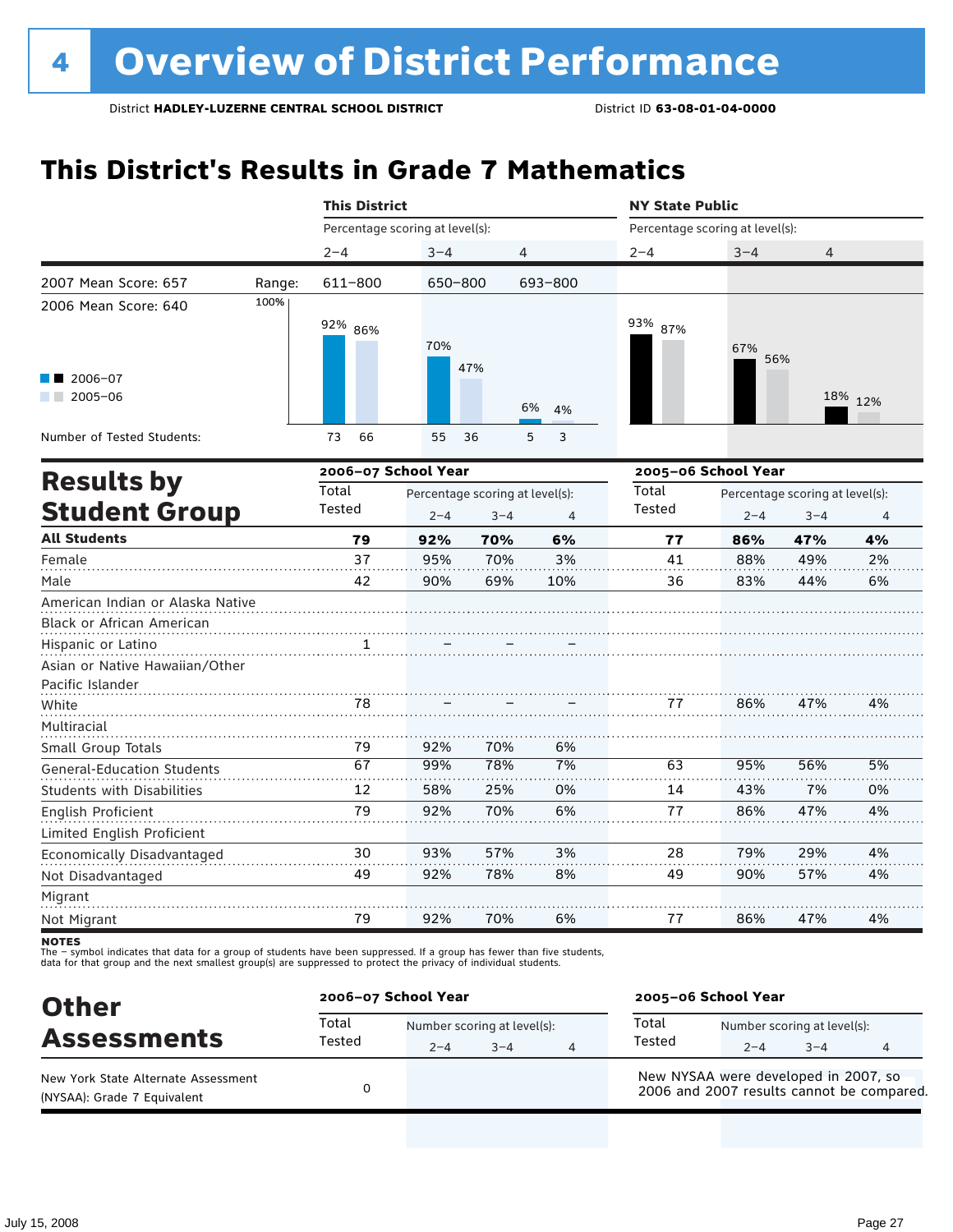# **This District's Results in Grade 8 English Language Arts**

|                                                                                     |        | <b>This District</b>            |         |                                            |                     | <b>NY State Public</b>          |                     |                                                                                                                                                                           |                |  |
|-------------------------------------------------------------------------------------|--------|---------------------------------|---------|--------------------------------------------|---------------------|---------------------------------|---------------------|---------------------------------------------------------------------------------------------------------------------------------------------------------------------------|----------------|--|
|                                                                                     |        | Percentage scoring at level(s): |         |                                            |                     | Percentage scoring at level(s): |                     | $3 - 4$<br>4<br>57% 49%<br>6%<br>Percentage scoring at level(s):<br>$2 - 4$<br>$3 - 4$<br>92%<br>49%<br>93%<br>55%<br>92%<br>42%<br>92%<br>49%<br>99%<br>57%<br>55%<br>0% |                |  |
|                                                                                     |        | $2 - 4$                         | $3 - 4$ | 4                                          |                     | $2 - 4$                         |                     |                                                                                                                                                                           |                |  |
| 2007 Mean Score: 650                                                                | Range: | 602-790                         | 650-790 |                                            | 715-790             |                                 |                     |                                                                                                                                                                           |                |  |
| 2006 Mean Score: 649                                                                | 100%   | 93% 92%                         |         |                                            |                     | 94% 91%                         |                     |                                                                                                                                                                           |                |  |
| $\blacksquare$ 2006-07<br>$2005 - 06$                                               |        |                                 | 54% 49% |                                            | 6%<br>3%            |                                 |                     |                                                                                                                                                                           | 5%             |  |
| Number of Tested Students:                                                          |        | 72<br>76                        | 44      | 38                                         | 5<br>$\overline{2}$ |                                 |                     |                                                                                                                                                                           |                |  |
|                                                                                     |        | 2006-07 School Year             |         |                                            |                     |                                 | 2005-06 School Year |                                                                                                                                                                           |                |  |
| <b>Results by</b><br><b>Student Group</b>                                           |        | Total<br>Tested                 | $2 - 4$ | Percentage scoring at level(s):<br>$3 - 4$ | $\overline{4}$      | Total<br>Tested                 |                     |                                                                                                                                                                           | $\overline{4}$ |  |
| <b>All Students</b>                                                                 |        | 82                              | 93%     | 54%                                        | 6%                  | 78                              |                     |                                                                                                                                                                           | 3%             |  |
| Female                                                                              |        | 45                              | 98%     | 67%                                        | 11%                 | 40                              |                     |                                                                                                                                                                           | 5%             |  |
| Male                                                                                |        | 37                              | 86%     | 38%                                        | 0%                  | 38                              |                     |                                                                                                                                                                           | 0%             |  |
| American Indian or Alaska Native<br>Black or African American<br>Hispanic or Latino |        |                                 |         |                                            |                     |                                 |                     |                                                                                                                                                                           |                |  |
| Asian or Native Hawaiian/Other<br>Pacific Islander                                  |        |                                 |         |                                            |                     | 3                               |                     |                                                                                                                                                                           |                |  |
| White                                                                               |        | 82                              | 93%     | 54%                                        | 6%                  | 75                              |                     |                                                                                                                                                                           |                |  |
| Multiracial<br>Small Group Totals                                                   |        |                                 |         |                                            |                     | 78                              |                     |                                                                                                                                                                           | 3%             |  |
| <b>General-Education Students</b>                                                   |        | 66                              | 100%    | 65%                                        | 8%                  | 67                              |                     |                                                                                                                                                                           | 3%             |  |
| <b>Students with Disabilities</b>                                                   |        | 16                              | 63%     | 6%                                         | 0%                  | 11                              |                     |                                                                                                                                                                           | 0%             |  |
| English Proficient                                                                  |        | 82                              | 93%     | 54%                                        | 6%                  | 78                              | 92%                 | 49%                                                                                                                                                                       | 3%             |  |
| Limited English Proficient                                                          |        |                                 |         |                                            |                     |                                 |                     |                                                                                                                                                                           |                |  |
| Economically Disadvantaged                                                          |        | 29                              | 90%     | 41%                                        | 3%                  | 30                              | 90%                 | 37%                                                                                                                                                                       | 3%             |  |
| Not Disadvantaged                                                                   |        | 53                              | 94%     | 60%                                        | 8%                  | 48                              | 94%                 | 56%                                                                                                                                                                       | 2%             |  |
| Migrant                                                                             |        |                                 |         |                                            |                     |                                 |                     |                                                                                                                                                                           |                |  |
| Not Migrant                                                                         |        | 82                              | 93%     | 54%                                        | 6%                  | 78                              | 92%                 | 49%                                                                                                                                                                       | 3%             |  |

**NOTES** 

The – symbol indicates that data for a group of students have been suppressed. If a group has fewer than five students,<br>data for that group and the next smallest group(s) are suppressed to protect the privacy of individual

| <b>Other</b>                                        | 2006-07 School Year |                             |         | 2005-06 School Year |                                      |                             |         |                                           |
|-----------------------------------------------------|---------------------|-----------------------------|---------|---------------------|--------------------------------------|-----------------------------|---------|-------------------------------------------|
|                                                     | Total<br>Tested     | Number scoring at level(s): |         |                     | Total                                | Number scoring at level(s): |         |                                           |
| <b>Assessments</b>                                  |                     | $2 - 4$                     | $3 - 4$ | 4                   | Tested                               | $2 - 4$                     | $3 - 4$ | 4                                         |
| New York State Alternate Assessment                 |                     |                             |         |                     | New NYSAA were developed in 2007, so |                             |         |                                           |
| (NYSAA): Grade 8 Equivalent                         |                     |                             |         |                     |                                      |                             |         | 2006 and 2007 results cannot be compared. |
| New York State English as a Second                  |                     |                             |         |                     |                                      |                             |         |                                           |
| Language Achievement Test (NYSESLAT) <sup>+</sup> : |                     | N/A                         | N/A     | N/A                 | N/A                                  | N/A                         | N/A     | N/A                                       |
| Grade 8                                             |                     |                             |         |                     |                                      |                             |         |                                           |

† These counts represent recently arrived LEP students who used the NYSESLAT to fulfill the English language arts participation requirement.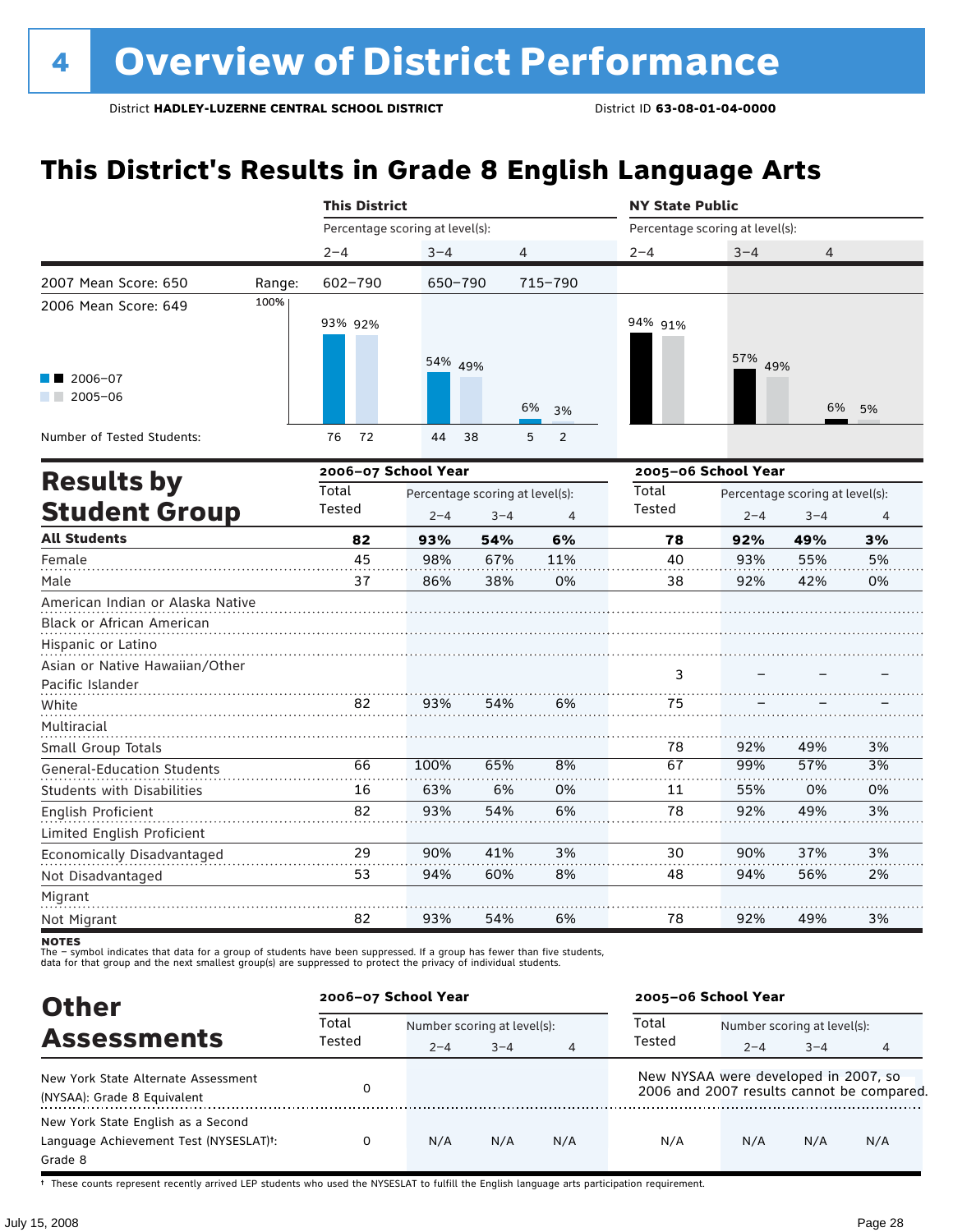# **This District's Results in Grade 8 Mathematics**

|                                                               |        | <b>This District</b>            |             |                                 |                     | <b>NY State Public</b>          |                                 |         |                |  |  |
|---------------------------------------------------------------|--------|---------------------------------|-------------|---------------------------------|---------------------|---------------------------------|---------------------------------|---------|----------------|--|--|
|                                                               |        | Percentage scoring at level(s): |             |                                 |                     | Percentage scoring at level(s): |                                 |         |                |  |  |
|                                                               |        | $2 - 4$                         | $3 - 4$     |                                 | 4                   | $2 - 4$                         | $3 - 4$                         | 4       |                |  |  |
| 2007 Mean Score: 650                                          | Range: | 616-775                         | $650 - 775$ |                                 | $701 - 775$         |                                 |                                 |         |                |  |  |
| 2006 Mean Score: 657                                          | 100%   | 94% 96%                         | 51%         | 64%                             |                     | 88% 85%                         | 59% 54%                         |         |                |  |  |
| $\blacksquare$ 2006-07<br>$\blacksquare$ 2005-06              |        |                                 |             |                                 | 4%<br>2%            |                                 |                                 |         | 12% 10%        |  |  |
| Number of Tested Students:                                    |        | 73<br>78                        | 42          | 49                              | $\overline{2}$<br>3 |                                 |                                 |         |                |  |  |
|                                                               |        | 2006-07 School Year             |             |                                 |                     |                                 | 2005-06 School Year             |         |                |  |  |
| <b>Results by</b>                                             |        | Total                           |             | Percentage scoring at level(s): |                     |                                 | Percentage scoring at level(s): |         |                |  |  |
| <b>Student Group</b>                                          |        | Tested                          | $2 - 4$     | $3 - 4$                         | 4                   | Tested                          | $2 - 4$                         | $3 - 4$ | $\overline{4}$ |  |  |
| <b>All Students</b>                                           |        | 83                              | 94%         | 51%                             | 2%                  | 76                              | 96%                             | 64%     | 4%             |  |  |
| Female                                                        |        | 45                              | 98%         | 56%                             | 2%                  | 40                              | 95%                             | 63%     | 3%             |  |  |
| Male                                                          |        | 38                              | 89%         | 45%                             | 3%                  | 36                              | 97%                             | 67%     | 6%             |  |  |
| American Indian or Alaska Native<br>Black or African American |        |                                 |             |                                 |                     |                                 |                                 |         |                |  |  |
| Hispanic or Latino                                            |        |                                 |             |                                 |                     |                                 |                                 |         |                |  |  |
| Asian or Native Hawaiian/Other                                |        |                                 |             |                                 |                     | 3                               |                                 |         |                |  |  |
| Pacific Islander                                              |        |                                 |             |                                 |                     |                                 |                                 |         |                |  |  |
| White                                                         |        | 83                              | 94%         | 51%                             | 2%                  | 73                              |                                 |         |                |  |  |
| Multiracial                                                   |        |                                 |             |                                 |                     |                                 |                                 |         |                |  |  |
| Small Group Totals                                            |        |                                 |             |                                 |                     | 76                              | 96%                             | 64%     | 4%             |  |  |
| General-Education Students                                    |        | 67                              | 99%         | 61%                             | 3%                  | 67                              | 100%                            | 72%     | 4%             |  |  |
| Students with Disabilities                                    |        | 16                              | 75%         | 6%                              | 0%                  | 9                               | 67%                             | 11%     | 0%             |  |  |
| <b>English Proficient</b>                                     |        | 83                              | 94%         | 51%                             | 2%                  | 76                              | 96%                             | 64%     | 4%             |  |  |
| Limited English Proficient                                    |        |                                 |             |                                 |                     |                                 |                                 |         |                |  |  |
| Economically Disadvantaged                                    |        | 28                              | 89%         | 32%                             | 0%                  | 29                              | 97%                             | 52%     | 0%             |  |  |
| Not Disadvantaged                                             |        | 55                              | 96%         | 60%                             | 4%                  | 47                              | 96%                             | 72%     | 6%             |  |  |
| Migrant                                                       |        |                                 |             |                                 |                     |                                 |                                 |         |                |  |  |
| Not Migrant                                                   |        | 83                              | 94%         | 51%                             | 2%                  | 76                              | 96%                             | 64%     | 4%             |  |  |

**NOTES** 

The – symbol indicates that data for a group of students have been suppressed. If a group has fewer than five students,<br>data for that group and the next smallest group(s) are suppressed to protect the privacy of individual

| <b>Other</b>                                                       |                 | 2006-07 School Year |                                        |   |                 | 2005-06 School Year                                                               |                                        |   |  |  |
|--------------------------------------------------------------------|-----------------|---------------------|----------------------------------------|---|-----------------|-----------------------------------------------------------------------------------|----------------------------------------|---|--|--|
| <b>Assessments</b>                                                 | Total<br>Tested | $2 - 4$             | Number scoring at level(s):<br>$3 - 4$ | 4 | Total<br>Tested | $2 - 4$                                                                           | Number scoring at level(s):<br>$3 - 4$ | 4 |  |  |
| New York State Alternate Assessment<br>(NYSAA): Grade 8 Equivalent |                 |                     |                                        |   |                 | New NYSAA were developed in 2007, so<br>2006 and 2007 results cannot be compared. |                                        |   |  |  |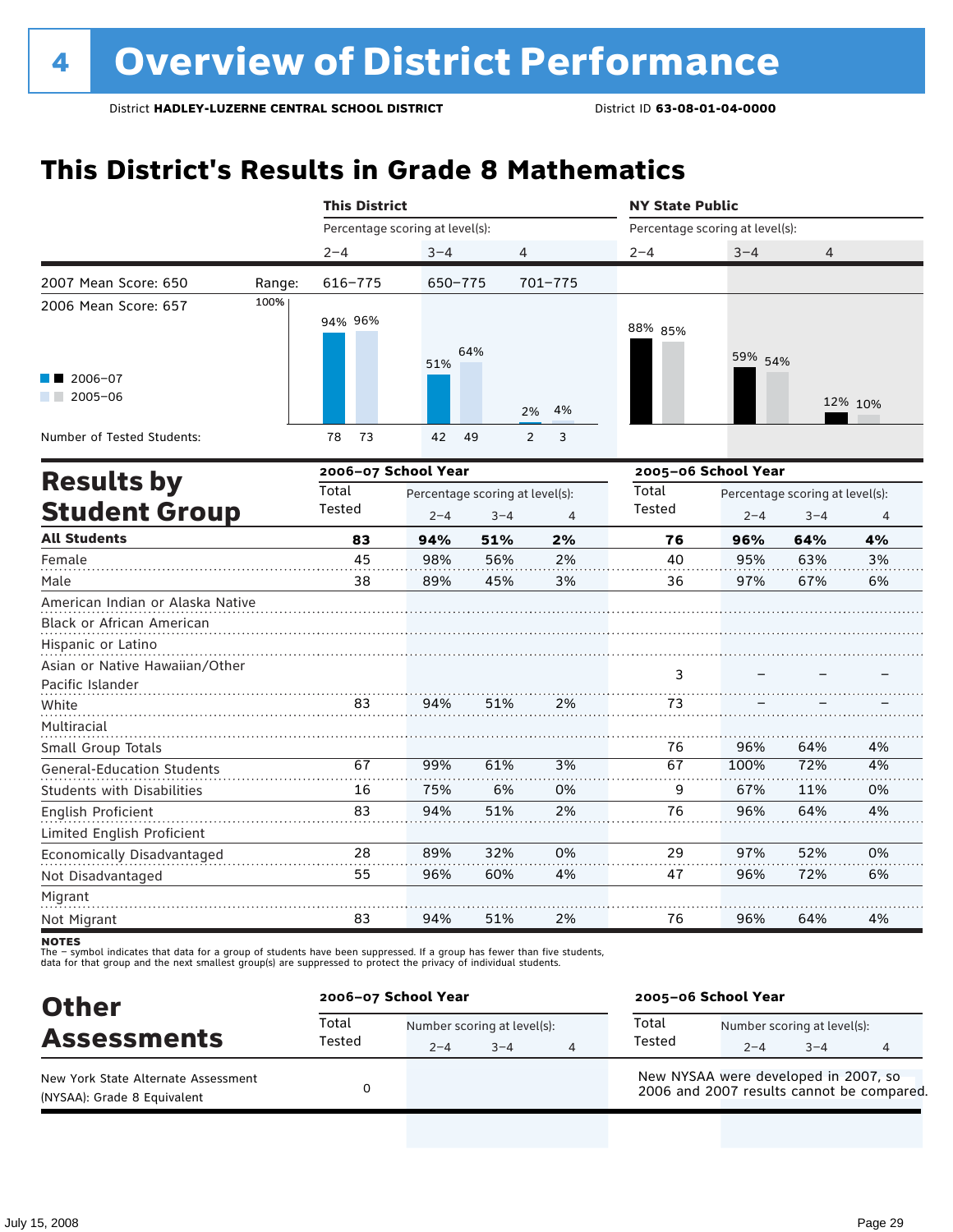# **This District's Results in Grade 8 Science**

|                                                                                            | <b>This District</b> |                                                                                                          |                                 |                | <b>NY State Public</b> |                                 |                                 |                |  |
|--------------------------------------------------------------------------------------------|----------------------|----------------------------------------------------------------------------------------------------------|---------------------------------|----------------|------------------------|---------------------------------|---------------------------------|----------------|--|
|                                                                                            |                      | Percentage scoring at level(s):<br>$3 - 4$<br>4<br>$2 - 4$<br>80% 76%<br>25% 17%<br>13<br>63<br>58<br>20 |                                 |                |                        | Percentage scoring at level(s): |                                 |                |  |
|                                                                                            | $2 - 4$              |                                                                                                          |                                 |                |                        | $3 - 4$                         | 4                               |                |  |
|                                                                                            |                      |                                                                                                          |                                 |                |                        |                                 |                                 |                |  |
| 100%                                                                                       | 97% 99%              |                                                                                                          |                                 |                | 91% 91%                | 68% 66%                         |                                 |                |  |
| 2006-07<br>$2005 - 06$                                                                     |                      |                                                                                                          |                                 |                |                        |                                 |                                 | 28% 23%        |  |
| Number of Tested Students:                                                                 | 75<br>77             |                                                                                                          |                                 |                |                        |                                 |                                 |                |  |
|                                                                                            |                      | 2006-07 School Year                                                                                      |                                 |                |                        | 2005-06 School Year             |                                 |                |  |
| <b>Results by</b>                                                                          | Total                |                                                                                                          | Percentage scoring at level(s): |                | Total                  |                                 | Percentage scoring at level(s): |                |  |
| <b>Student Group</b>                                                                       | Tested               | $2 - 4$                                                                                                  | $3 - 4$                         | $\overline{4}$ | <b>Tested</b>          | $2 - 4$                         | $3 - 4$                         | $\overline{4}$ |  |
| <b>All Students</b>                                                                        | 79                   | 97%                                                                                                      | 80%                             | 25%            | 76                     | 99%                             | 76%                             | 17%            |  |
| Female                                                                                     | 44                   | 98%                                                                                                      | 82%                             | 18%            | 39                     | 97%                             | 67%                             | 8%             |  |
| Male                                                                                       | 35                   | 97%                                                                                                      | 77%                             | 34%            | 37                     | 100%                            | 86%                             | 27%            |  |
| American Indian or Alaska Native<br><b>Black or African American</b><br>Hispanic or Latino |                      |                                                                                                          |                                 |                |                        |                                 |                                 |                |  |
| Asian or Native Hawaiian/Other                                                             |                      |                                                                                                          |                                 |                | 3                      |                                 |                                 |                |  |
| Pacific Islander<br>White                                                                  | 79                   | 97%                                                                                                      | 80%                             | 25%            | 73                     |                                 |                                 |                |  |
| Multiracial<br>Small Group Totals                                                          |                      |                                                                                                          |                                 |                | 76                     | 99%                             | 76%                             | 17%            |  |
| <b>General-Education Students</b>                                                          | 65                   | 98%                                                                                                      | 88%                             | 29%            | 66                     | 98%                             | 82%                             | 20%            |  |
| <b>Students with Disabilities</b>                                                          | 14                   | 93%                                                                                                      | 43%                             | 7%             | 10                     | 100%                            | 40%                             | 0%             |  |
| English Proficient                                                                         | 79                   | 97%                                                                                                      | 80%                             | 25%            | 76                     | 99%                             | 76%                             | 17%            |  |
| Limited English Proficient                                                                 |                      |                                                                                                          |                                 |                |                        |                                 |                                 |                |  |
| Economically Disadvantaged                                                                 | 24                   | 92%                                                                                                      | 67%                             | 4%             | 30                     | 100%                            | 70%                             | 10%            |  |
| Not Disadvantaged                                                                          | 55                   | 100%                                                                                                     | 85%                             | 35%            | 46                     | 98%                             | 80%                             | 22%            |  |
| Migrant                                                                                    |                      |                                                                                                          |                                 |                |                        |                                 |                                 |                |  |
| Not Migrant                                                                                | 79                   | 97%                                                                                                      | 80%                             | 25%            | 76                     | 99%                             | 76%                             | 17%            |  |

**NOTES** 

The – symbol indicates that data for a group of students have been suppressed. If a group has fewer than five students,<br>data for that group and the next smallest group(s) are suppressed to protect the privacy of individual

| <b>Other</b>                                                       |                 | 2006-07 School Year                            |  |   | 2005-06 School Year                                                               |                                                |  |   |  |
|--------------------------------------------------------------------|-----------------|------------------------------------------------|--|---|-----------------------------------------------------------------------------------|------------------------------------------------|--|---|--|
| <b>Assessments</b>                                                 | Total<br>Tested | Number scoring at level(s):<br>$-4$<br>$2 - 4$ |  |   | Total<br>Tested                                                                   | Number scoring at level(s):<br>$2 - 4$<br>$-4$ |  |   |  |
| New York State Alternate Assessment<br>(NYSAA): Grade 8 Equivalent |                 |                                                |  | 4 | New NYSAA were developed in 2007, so<br>2006 and 2007 results cannot be compared. |                                                |  | 4 |  |
| <b>Regents Science</b>                                             |                 |                                                |  |   |                                                                                   |                                                |  |   |  |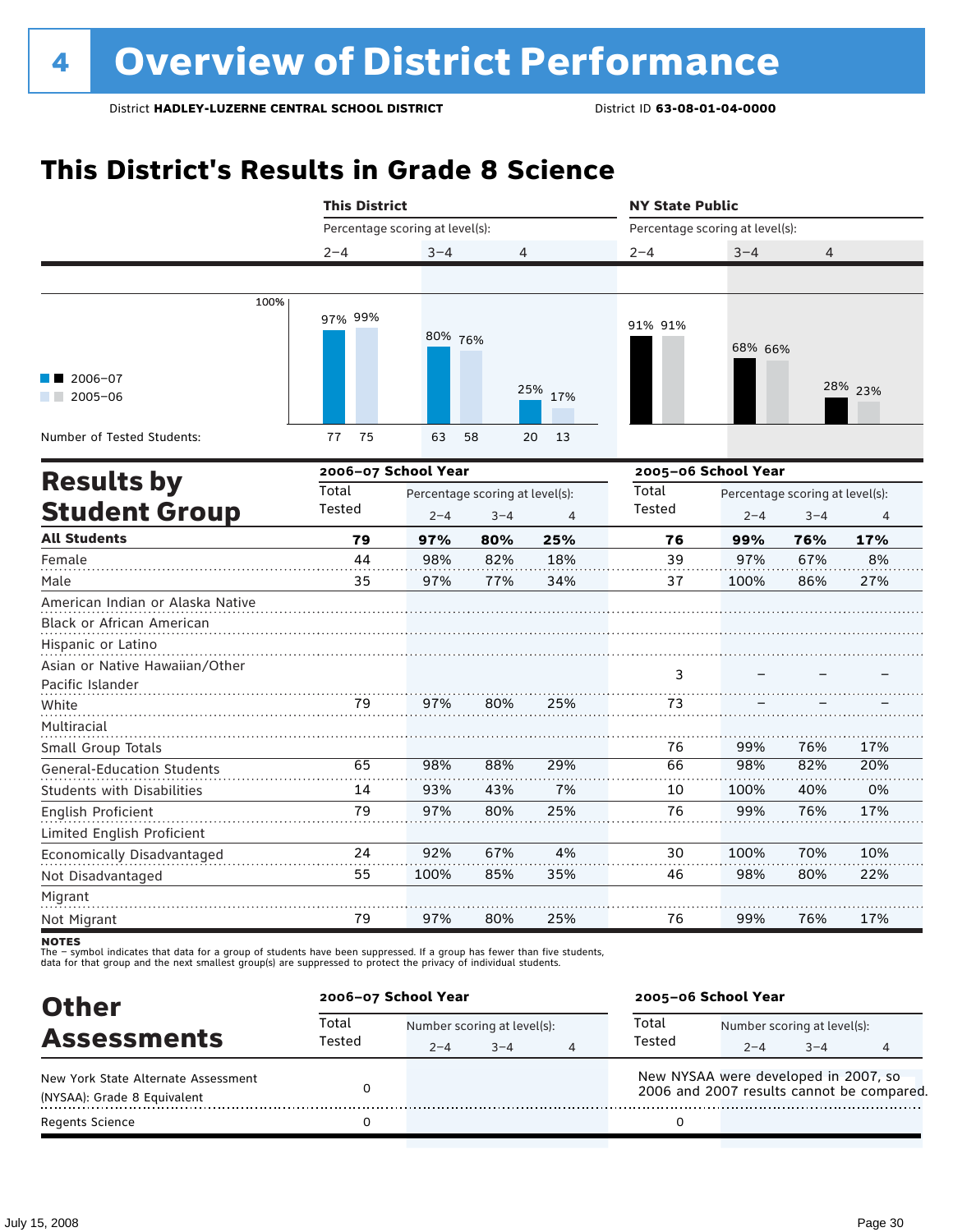# **This District's Total Cohort\* Results in Secondary-Level English after Four Years of Instruction**

|                                   | <b>This District</b>            |                                 |         |         | <b>NY State Public</b>          |         |                                 |            |  |
|-----------------------------------|---------------------------------|---------------------------------|---------|---------|---------------------------------|---------|---------------------------------|------------|--|
|                                   | Percentage scoring at level(s): |                                 |         |         | Percentage scoring at level(s): |         |                                 |            |  |
|                                   | $2 - 4$                         | $3 - 4$                         | 4       |         | $2 - 4$                         | $3 - 4$ | $\overline{4}$                  |            |  |
|                                   |                                 |                                 |         |         |                                 |         |                                 |            |  |
| 100%                              |                                 |                                 |         |         |                                 |         |                                 |            |  |
|                                   |                                 |                                 |         |         |                                 |         |                                 |            |  |
|                                   | 76% 80%                         | 70% 71%                         |         |         | 79% 76%                         | 73% 69% |                                 |            |  |
|                                   |                                 |                                 |         |         |                                 |         |                                 |            |  |
|                                   |                                 |                                 |         | 19% 23% |                                 |         |                                 | 30% 28%    |  |
| 2003 Cohort                       |                                 |                                 |         |         |                                 |         |                                 |            |  |
| 2002 Cohort                       |                                 |                                 |         |         |                                 |         |                                 |            |  |
|                                   |                                 |                                 |         |         |                                 |         |                                 |            |  |
| <b>Results by</b>                 | 2003 Cohort                     |                                 |         |         | 2002 Cohort**                   |         |                                 |            |  |
|                                   | Number                          | Percentage scoring at level(s): |         |         | Number<br>of Students           |         | Percentage scoring at level(s): |            |  |
| <b>Student Group</b>              | of Students                     | $2 - 4$                         | $3 - 4$ | 4       |                                 | $2 - 4$ | $3 - 4$                         | 4          |  |
| <b>All Students</b>               | 94                              | 76%                             | 70%     | 19%     | 93                              | 80%     | 71%                             | 23%        |  |
| Female                            | 45                              | 82%                             | 78%     | 29%     | 41                              | 90%     | 80%                             | 37%        |  |
| Male                              | 49                              | 69%                             | 63%     | 10%     | 52                              | 71%     | 63%                             | 12%        |  |
| American Indian or Alaska Native  |                                 |                                 |         |         |                                 |         |                                 |            |  |
| Black or African American         |                                 |                                 |         |         |                                 |         |                                 |            |  |
| Hispanic or Latino                |                                 |                                 |         |         | 2                               |         |                                 |            |  |
| Asian or Native Hawaiian/Other    |                                 |                                 |         |         |                                 |         |                                 |            |  |
| Pacific Islander                  |                                 |                                 |         |         |                                 |         |                                 |            |  |
| White                             | 94                              | 76%                             | 70%     | 19%     | 91                              |         |                                 |            |  |
| Multiracial                       |                                 |                                 |         |         |                                 |         |                                 |            |  |
| Small Group Totals                | 73                              | 84%                             | 82%     | 25%     | 93<br>82                        | 80%     | 71%<br>76%                      | 23%<br>26% |  |
| <b>General-Education Students</b> |                                 |                                 |         |         |                                 | 84%     |                                 |            |  |
| <b>Students with Disabilities</b> | 21                              | 48%                             | 29%     | 0%      | 11                              | 45%     | 36%                             | 0%         |  |
| English Proficient                | 94                              | 76%                             | 70%     | 19%     | 93                              | 80%     | 71%                             | 23%        |  |
| Limited English Proficient        |                                 |                                 |         |         |                                 |         |                                 |            |  |
| Economically Disadvantaged        | 14                              | 64%                             | 57%     | 7%      | 21                              | 76%     | 67%                             | 14%        |  |
| Not Disadvantaged                 | 80                              | 78%                             | 73%     | 21%     | 72                              | 81%     | 72%                             | 25%        |  |
| Migrant                           |                                 |                                 |         |         |                                 |         |                                 |            |  |
| Not Migrant                       |                                 |                                 |         |         | 93                              | 80%     | 71%                             | 23%        |  |
|                                   |                                 |                                 |         |         |                                 |         |                                 |            |  |

NOTES<br>The – symbol indicates that data for a group of students have been suppressed. If a group has fewer than five students,<br>data for that group and the next smallest group(s) are suppressed to protect the privacy of indi

| <b>Other</b>                                                               | 2003 Cohort           |         |                                        | 2002 Cohort           |                                        |         |  |  |  |
|----------------------------------------------------------------------------|-----------------------|---------|----------------------------------------|-----------------------|----------------------------------------|---------|--|--|--|
| <b>Assessments</b>                                                         | Number<br>of Students | $2 - 4$ | Number scoring at level(s):<br>$3 - 4$ | Number<br>of Students | Number scoring at level(s):<br>$2 - 4$ | $3 - 4$ |  |  |  |
| New York State Alternate Assessment<br>(NYSAA): High School Equivalent *** |                       |         |                                        |                       |                                        |         |  |  |  |

\* A total cohort consists of all students who first entered Grade 9 in a particular year, and all ungraded students with disabilities who reached their seventeenth birthday in that year, and were enrolled in the school/district for five months. Students are excluded from the cohort if they transferred to another school district, nonpublic school, or criminal justice facility, or left the U.S. and its territories or died before the report date. Statewide total cohort also includes students who were enrolled for fewer than five months.

\*\*2002 cohort data are those reported in the 2005-06 *Accountability and Overview Report*.

\*\*\* The majority of cohort members took an older version of the NYSAA, developed before 2007.